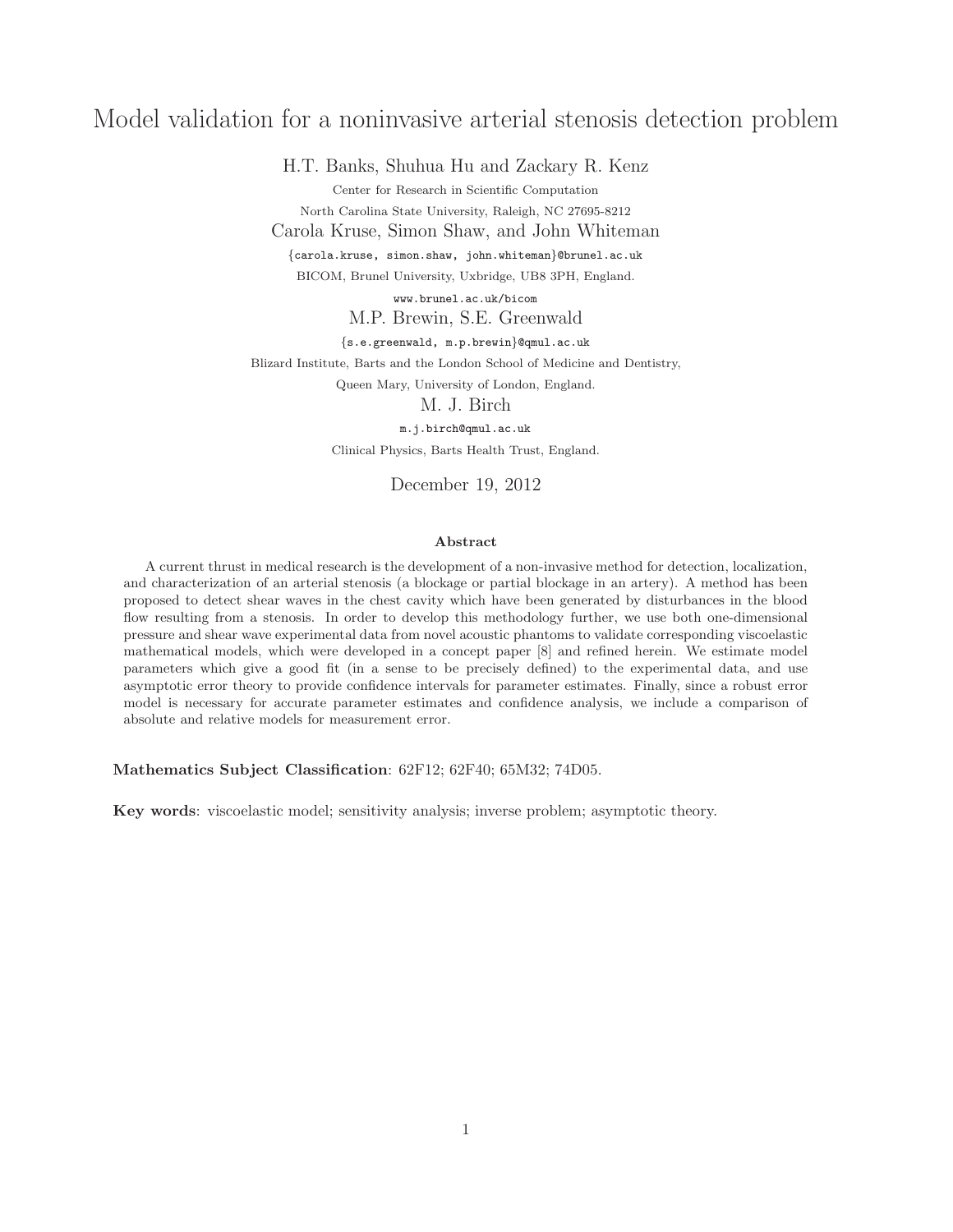## 1 Introduction

Coronary artery disease (CAD) is an increasingly prevalent medical condition, and is often a precursor to and cause of a patient experiencing cardiac arrest. Current methods for detection of arterial stenoses (blocked arteries) include the angiogram and CT scans. Angiograms are viable but quite invasive, while CT scans are expensive, introduce radiation into the patient, and can only detect hard plaques (blockages). A desirable new detection method would be noninvasive and less expensive but still effective. To this end, using acoustic waves generated by stenoses has been proposed as a possible detection method [1, 3, 20, 23, 24]. This would place sensors on the surface of the chest to listen for sounds from coronary arteries, with the hope of detecting and then localizing any blockages.

In keeping with [3], we note that the entire system couples two processes: (1) the generation of pressure and shear waves transmitted into the body by the arterial wall as a result of the turbulent blood flow generated by a stenosis, and (2) the propagation of pressure and shear waves through the chest to sensors attached to the chest wall. The first process is not completely understood, though some basic ideas are present in the literature. The current understanding [3, 20] is that turbulent flow produces normal forces on the vessel walls at and downstream of a stenosis, which then exert pressure on the vessels wall causing a small displacement in the surrounding soft tissue. Previous work (e.g. [1, 20, 21, 24]) has demonstrated the existence of such sounds, and [23] discusses past work done on building devices to detect sounds from coronary arteries. As has been noted in previous work (see, e.g., [3, 20]), the focus in practice is on detecting shear waves, due in part to the fact that faster pressure waves have a wavelength that is too long for the distance scales in the body and the corresponding observations that the speed and frequency of shear waves generated by a stenosis are all sufficiently low enough to make shear sound detection plausible.

In terms of the second process, propagation through the chest cavity, it is also known that sounds from coronary stenoses have been sufficiently strong to be detected; although rare, [23] notes that sounds from coronary stenoses have been heard with a stethoscope. The difficulty in detecting these sounds is that they are weaker than other sounds such as heart valves and sounds from coronary arteries which compete with other complex sounds generated by the body (including larger vessels such as carotid arteries). The sounds also attenuate during their passage through the body to the chest wall, which makes them difficult to detect without a deeper understanding of the physics underlying the wave propagation through the chest (hence the need for mathematical models). The approach taken by the work summarized in [23] is treating the problem as a signal-to-noise problem where the signal is weak relative to the noise. In a line of work by Banks, et. al., [3, 12, 13, 14, 15, 19, 22], the sound propagation problem was approached from a mathematical modeling standpoint. Though signal processing would likely be an important component of a diagnostic device, the approach taken in the Banks, et. al., line of work was to build models to describe the underlying physics of sound propagation. These models allow for a characterization of coronary stenoses, which will assist in uncovering these particular coronary artery sounds from the noisy background in the body. Initial experiments were conducted where a gel mold was built with a hose running through the middle; cases where the hose was unblocked were compared to those with blockages, and the results suggested that there were significant differences in sound generation between the blocked and unblocked cases. Unfortunately, this line of work ended before experimental data could be incorporated and fitted to models. The current work picks up the Banks, et. al., ideas, starting again with a one dimensional model and experimental setup.

In this document, we continue the work of our concept paper [8] by focusing on wave propagation through a viscoelastic medium. Here we develop a slightly more general constitutive relationship than in our concept paper, use this constitutive relationship in one-dimensional pressure and shear wave dynamical models, and demonstrate successful inverse problem results for the one-dimensional case using experimental data from a tissue-mimicking gel mold. This data comes from novel acoustic phantoms built at Queen Mary, University of London (QMUL) and Barts Health Trust (BHT) in England. We will examine both the pressure and shear cases to provide evidence of the fidelity of our model fit to data.

## 2 Experimental Setup

We begin with a discussion of the experimental setup. Two separate novel experiments have been devised at QMUL to gather pressure and shear data; though we will discuss them together, the experiments are run at completely different times and with slightly different phantoms. Devices have been designed (see left panes of Figures 1-2), in which an agar gel mold phantom (homogeneous, 97% water, density  $\rho = 1010 \text{ kg/m}^3$ ) is loaded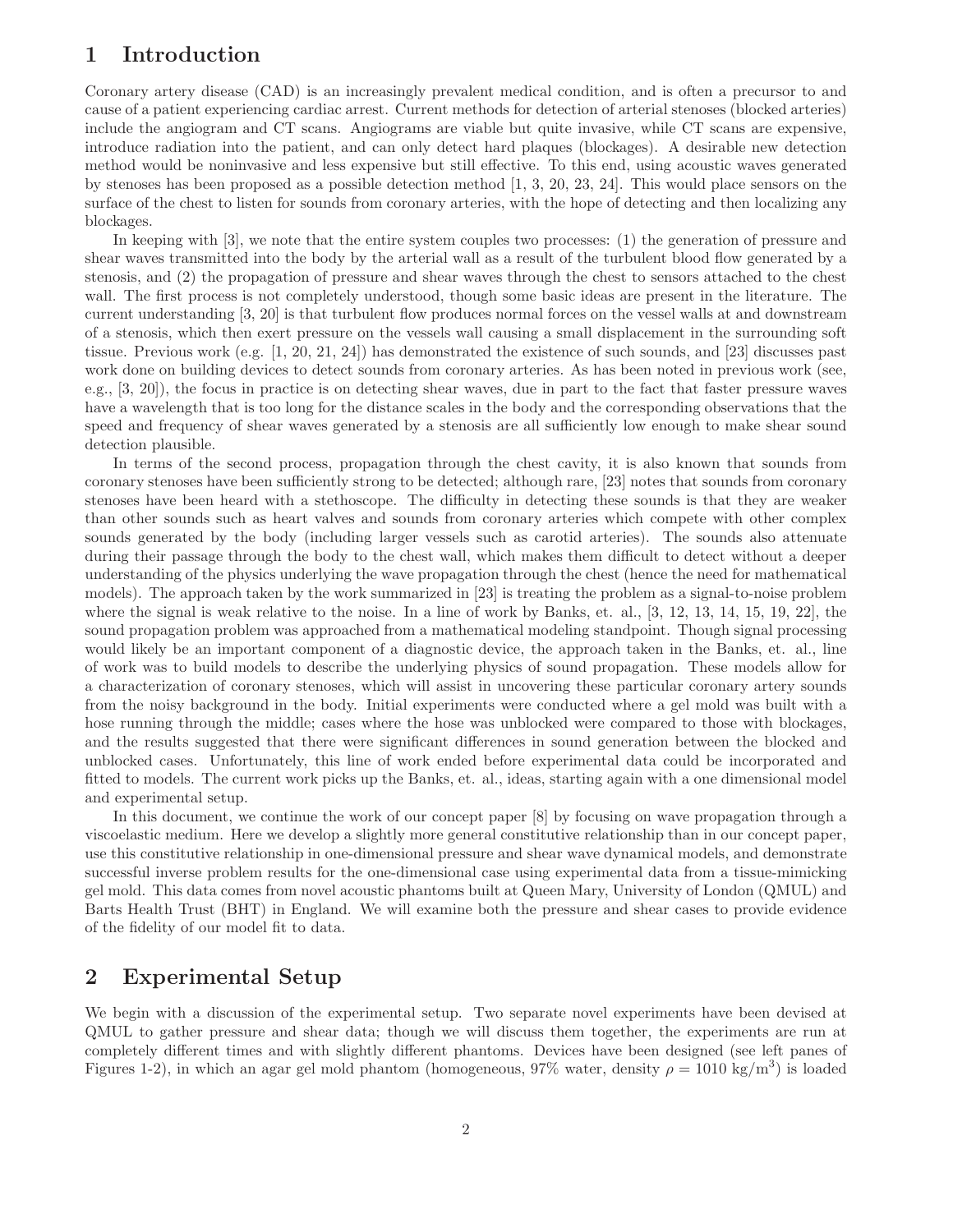

Figure 1: Pressure configuration, where TMM denotes the tissue mimicking material and LDT denotes the laser displacement transducer. (left) Experimental setup of agar phantom. (right) Schematic with one-dimensional domain denoted.



Figure 2: Shear configuration, where again TMM denotes the tissue mimicking material and LDT denotes the laser displacement transducer. (left) Experimental setup of agar phantom. (right) Schematic with one-dimensional domain denoted.

into the rig, a weight is attached applying stress to the phantom, and then the weight is released, causing the material to oscillate. The displacement motion of the material throughout the experiment is measured with a laser device. The choice of loading and a quick release is designed to produce dynamic data; the idea was inspired in part by the impacts the stenosed vessel wall experiences with each heartbeat and also by past success in gathering shear data for filled rubber elastomers using an initially loaded rubber sample which then underwent an impulsive hammer hit (see e.g. [12, 13]). This yields one dimensional pressure data along the vertical axis in the pressure case (right pane of Figure 1) and, in the second experiment, shear data in the radial direction perpendicular to the vertical axis (right pane of Figure 2).

In order to test the phantom response to different stress levels, weights of 66 g, 132 g, 198 g, and 264 g were used in the experiment. The gel phantoms were stored in water when not in use, which keeps the gel at the desired 97% water composition. We will only use data from the 264 g tests later when demonstrating results.

When the experiment is conducted, data like those depicted in Figure 3 are produced. The material is at rest, a weight is added and allowed to settle, then the string holding the weight weight is rapidly cut with a flame to allow the material to freely oscillate. Once oscillations have died out the material relaxes back toward a stable state. The key pieces that will be modeled are the loading profile (loading begins at  $t = \Gamma_1$  and lasts until the weight begins to be released at  $t = \Gamma_3$ , which we will model as instantaneous loading to position A, and the oscillations after weight release (free oscillations begin at  $t = \Gamma_4 = 0$ ) which are the main object of investigations here.

With the setup of the experiment in mind, we can turn to our mathematical model of wave propagation. The model will be developed to take into account all features of the data, including the loading profile and the relaxation present in data. For more information on the experimental setup, interested readers may refer to [17].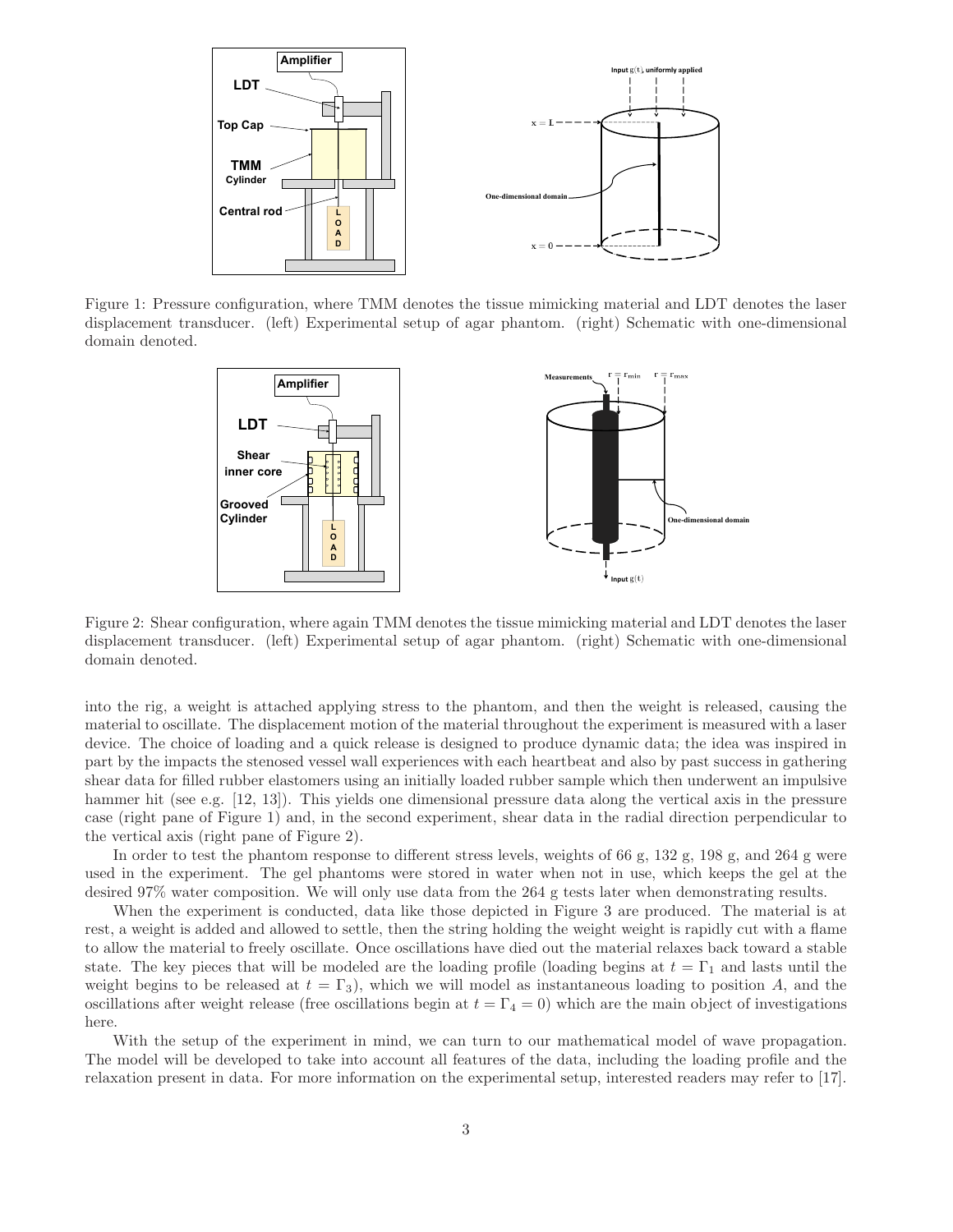

Figure 3: Sample one-dimensional data. Loading of the material (initially at rest) begins at  $t = \Gamma_1$ , and the material is loaded and continuing to relax for  $t \in (\Gamma_2, \Gamma_3)$ . At time  $\Gamma_3$  the load is cut which takes roughly 10 ms–15 ms. The gel is then freely oscillating at  $\Gamma_4 = 0$ , and oscillations continue for a period of time dependent on the loading weight and wave type (pressure/shear). The value  $A$  is the displacement of the material at the beginning of free oscillations. The overall displacement scale of the data is on the order of  $10^{-4}$  m, while the oscillations immediately after the weight release are on the order of  $10^{-5}$  m.

### 3 Model Development and Constitutive Equation

Since our phantom is cylindrical, the model development begins with three-dimensional equations of motion in cylindrical coordinates. These are given in [22, p.20], and also in [19], and are derived from momentum and mass balance principles. Using the fact that the gel is homogeneous in both the pressure and shear cases and that there are symmetries in the experimental design, these three-dimensional equations can be reduced to simplified onedimensional models for both cases. In the pressure displacement case, the governing partial differential equation (PDE) becomes

$$
\rho \frac{\partial^2}{\partial t^2} u(x, t) - \frac{\partial}{\partial x} \sigma(x, t) = 0
$$
  
u(0, t) = 0,  $\sigma(L, t) = -g(t)$   

$$
u(x, \Gamma_1) = 0, \quad u_t(x, \Gamma_1) = 0
$$
 (1)

where  $\rho$  is the density of the material, the stress tensor  $\sigma$  is given by the constitutive relationship for the material (the form of which will be discussed later),  $g(t)$  is a function that describes the loading process (again, to be discussed later), and the material is initially at rest. The value  $u(x, t)$  represents the displacement of the material at position x and time t, with  $x \in (0, L)$  and  $t > \Gamma_1$ . The time  $\Gamma_1$  is chosen as the beginning of any stress-strain history in the material; we are assuming the material has been at rest long enough that it is only affected by displacements for  $t > \Gamma_1$ , where  $\Gamma_1$  is the time when we start modeling the material history. For our device,  $L = 0.0518$  m is the height of the phantom.

In the shear displacement case, the governing equation becomes

$$
\rho \frac{\partial^2}{\partial t^2} u(r, t) - \frac{\partial}{\partial r} \sigma(r, t) - \frac{\sigma(r, t)}{r} = 0
$$
  
\n
$$
\sigma(r_{min}, t) = g(t), \quad u(r_{max}, t) = 0
$$
  
\n
$$
u(r, \Gamma_1) = 0, \quad u_t(r, \Gamma_1) = 0
$$
\n(2)

where  $\rho$ ,  $\sigma$ , and  $g(t)$  are analogous to the pressure case and where  $r \in (r_{min}, r_{max})$  for  $t > \Gamma_1$ . For our device,  $r_{min} = 0.0105$  m and  $r_{max} = 0.054$  m. Throughout this work, we will use r as the spatial variable when the model is for shear displacement and  $x$  as the spatial variable for pressure displacement.

In order to complete these models, we must provide a form for  $\sigma$ . This is the constitutive relationship, also called the stress-strain law since it relates strain  $\left(\frac{\partial u}{\partial x} \text{ or } \frac{\partial u}{\partial r}\right)$  and/or the strain rate to stress  $\sigma$ . The next sections discuss this aspect of the model.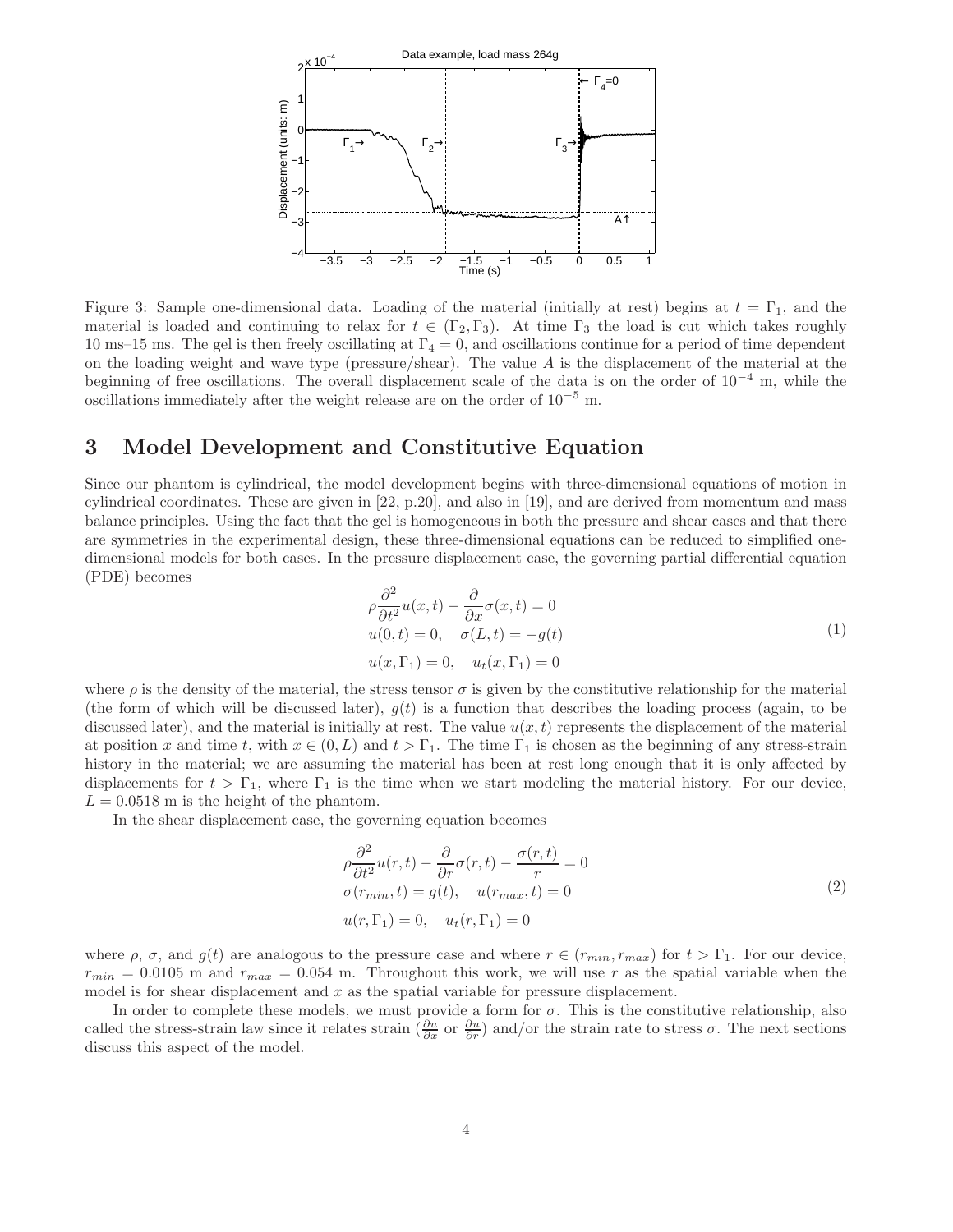#### 3.1 Constitutive Equation

We incorporate the previous modeling ideas together into a new constitutive equation for the pressure (1) and shear (2) wave PDEs. Throughout this section, the constitutive relationship form is the same for the pressure and shear cases, so x and r are interchangeable unless otherwise noted; for notational convenience, we use x as the spatial variable in the discussion which follows.

#### 3.1.1 Fung Model

Some of the initial investigation into the viscoelastic nature of tissue was completed by Fung (see [7] and the references therein). His work is of particular interest because it was validated in actual tissue. Fung developed a "quasi-linear" model

$$
\sigma(t) = \int_{\Gamma_1}^t G(t-s) \frac{d\sigma^e(\lambda(s))}{ds} ds \tag{3}
$$

with a kernel of the form

$$
G(t) = \frac{1 + c \int_{\tau_1}^{\tau_2} \frac{1}{\tau} \exp(-t/\tau) d\tau}{1 + c \ln(\tau_2/\tau_1)}.
$$
\n(4)

Within (3),  $\lambda$  represents the stretch of a material  $(\lambda = 1 + u_x)$  and  $\sigma^e$  describes the elastic response to the elongation  $\lambda$ , given by (see [3])

$$
\sigma^{e}(\lambda) = -\beta + \beta e^{\alpha u_x}
$$

where  $\alpha$  and  $\beta$  are constants to be estimated (and where we use  $u_r$  in the shear case). The parameters  $\tau_i$  are lower and upper bounds on *relaxation times*, which describe the ways in which the material responds to imposed stresses and strains. This model incorporates a continuum  $\tau \in [\tau_1, \tau_2]$  of relaxation times, which Fung found to be necessary in order for his model to match the response of tissue, as well as a constant term in the kernel. This Fung kernel will serve as a baseline which we will refer back to when developing the model for this paper.

#### 3.1.2 Linearized constitutive equation

In this section, we begin by developing the constitutive equation assuming that we will be solving the model starting at  $t = \Gamma_1$  and thus incorporating both the loading process and oscillations into our dynamic equations. In Section 3.1.5, we will make an approximation to the loading process which will allow us to focus on the dynamic oscillations of the material after the weight is released, which is our true interest.

To begin, we use the first two terms of the Taylor expansion of  $e^{\alpha u_x}$  to approximate

$$
\sigma^e \approx -\beta + \beta(1 + \alpha u_x) = \beta \alpha u_x = \gamma u_x \tag{5}
$$

where we have combined  $\gamma = \beta \alpha$  into a single parameter to be estimated;  $\gamma$  will be incorporated into other parameters later in model development. We can then linearize (3) by using (5), add a Kelvin-Voigt damping term (a common linear viscoelastic damping model [7]), and obtain

$$
\sigma(t) = E_1 u_{xt} + \gamma \int_{\Gamma_1}^t G(t-s) \frac{du_x(s)}{ds} ds \tag{6}
$$

where  $G(t)$  is a kernel to be specified. To an extent, the Kelvin-Voigt term describes the overall nature of the damping present in the material, while the kernel  $G(t)$  will incorporate different material responses at both the macroscopic and microscopic levels.

#### 3.1.3 Existence and uniqueness for pressure and shear models

Before moving on to the specific form of the constitutive equation kernel, we first establish existence and uniqueness for the pressure  $(1)$  and shear  $(2)$  equations with the constitutive equation  $(6)$ . To that end, we set up a similar framework as in the concept paper [8] and connect those results to the current work. We will require that the following assumptions hold:

- (A1) The boundary condition function satisfies  $g \in L^2(\Gamma_1, T)$ ;
- (A2) The kernel G is differentiable with respect to  $t \in \mathbb{R}^+$  and with constants  $c_1$  and  $c_2$  such that  $|G(t)| \leq c_1$ and  $|\dot{G}(t)| \leq c_2$  for all  $t \in \mathbb{R}^+$ .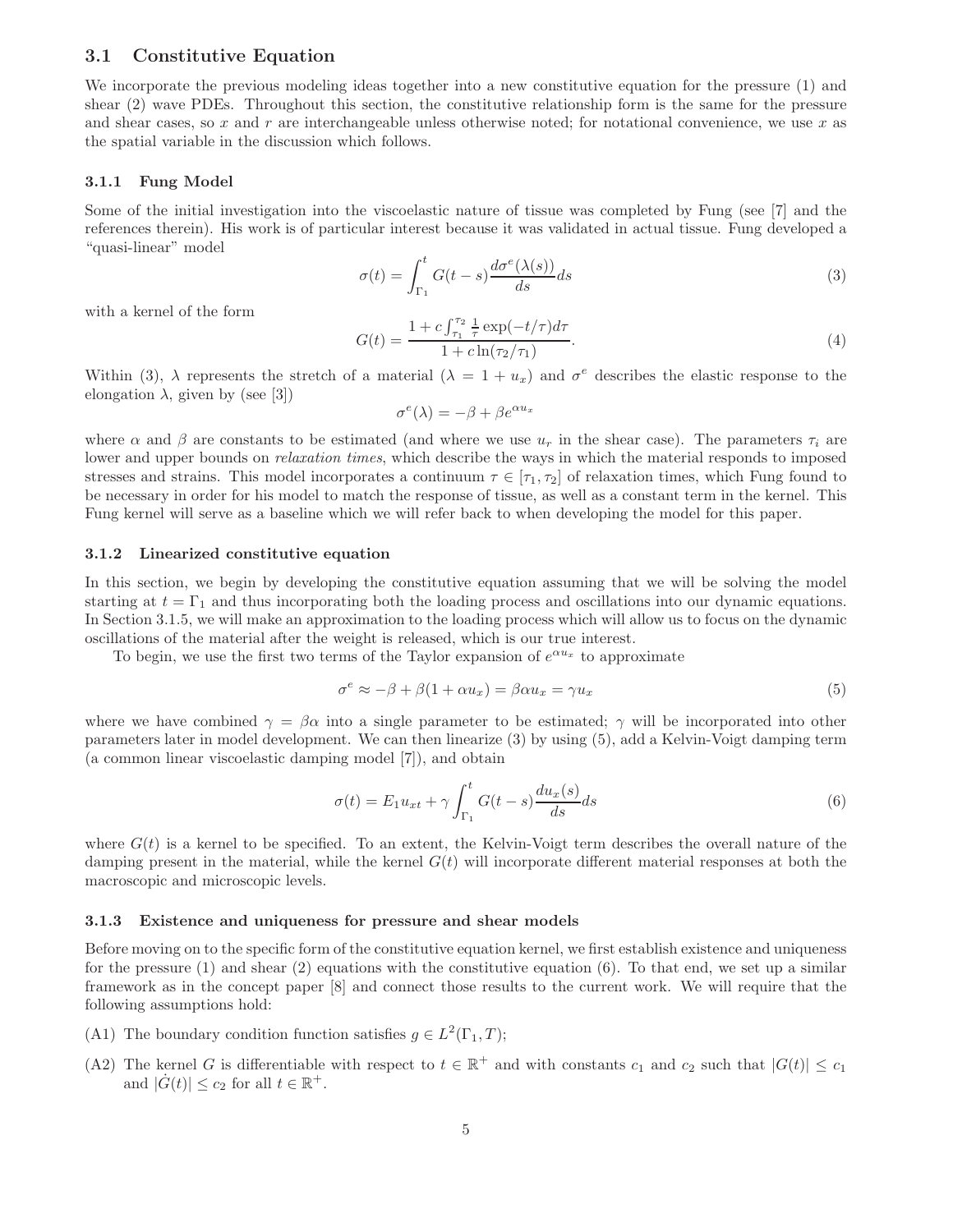#### Pressure case

The pressure PDE (1) with constitutive equation (6) are of the same form as those in Section 2 of [8], except that here we have the initial time denoted as  $t = \Gamma_1$  instead of  $t = 0$  and slightly different variable names (inconsequential changes).

Let  $\mathbb{H} = \mathcal{L}^2(0, L)$ ,  $\mathbb{V} = {\phi | \phi \in \mathcal{H}^1(0, L), \phi(0) = 0},$  and  $\mathbb{V}^*$  denote the topological dual space of V. We identify  $\mathbb H$  with its topological dual  $\mathbb H^*$  and thus obtain  $\mathbb V \hookrightarrow \mathbb H = \mathbb H^* \hookrightarrow \mathbb V^*$  as a Gelfand triple [2, 25]. The notation  $\langle \cdot, \cdot \rangle$  denotes the inner product in H, and  $\langle \cdot, \cdot \rangle_{\mathbb{V}^*,\mathbb{V}}$  represents the duality pairing between  $\mathbb{V}^*$  and  $\mathbb{V}$ . Let  $\mathcal{C}_w(\Gamma_1, T; \mathbb{V})$  denote the set of weakly continuous functions in V on  $[\Gamma_1, T]$ , and  $\mathcal{L}_T = \{v : [\Gamma_1, T] \to \mathbb{H} \mid v \in$  $\mathcal{C}_w(\Gamma_1, T; \mathbb{V}) \cap \mathcal{L}^2(\Gamma_1, T; \mathbb{V})$  and  $v_t \in \mathcal{C}_w(\Gamma_1, T; \mathbb{H}) \cap \mathcal{L}^2(\Gamma_1, T; \mathbb{V})\}$ . The notion of weakly continuous (i.e.,  $u^m \to u$ in  $\mathcal{C}_w(\Gamma_1, T; \mathbb{V})$  means that  $u^m \to u$  weakly in V and uniformly in  $t \in [\Gamma_1, T]$ . Then a weak solution  $u \in \mathcal{L}_T$  for the pressure equation must satisfy

$$
0 = \rho \langle u_t(t), \eta_t(t) \rangle - \rho \int_{\Gamma_1}^t \langle u_s(s), \eta_s(s) \rangle ds + \int_{\Gamma_1}^t g(s) \eta(L, s) ds + E_1 \int_{\Gamma_1}^t \langle u_{sx}(s), \eta_x(s) \rangle ds + \gamma \int_{\Gamma_1}^t \left\langle \int_{\Gamma_1}^s G(s - \xi) \frac{d}{d\xi} u_x(\xi) d\xi, \eta_x(s) \right\rangle ds
$$
(7)

for any  $t \in [\Gamma_1, T]$  and  $\eta \in \mathcal{L}_T$ . Here and elsewhere  $u(t)$  and  $\eta(t)$  denote the functions  $u(\cdot, t)$  and  $\eta(\cdot, t)$ , respectively. With these definitions, we still have that the following theorem (a restatement of Theorem 2.2 in [8]) holds:

**Theorem 3.1.** Assuming (A1) and (A2), the pressure equation (1) with the constitutive relation (6) has a unique weak solution on any finite interval  $[\Gamma_1, T]$ .

#### Shear case

This requires a bit more consideration. The shear domain is  $\Omega = [r_{min}, r_{max}]$ , and is solved on the time frame  $t \in [\Gamma_1, T]$ . We must slightly redefine the spaces from above to fit the shear model. Let  $\mathbb{H} = \mathcal{L}^2(r_{min}, r_{max})$ ,  $\mathbb{V} = {\phi | \phi \in \mathcal{H}^1(r_{min}, r_{max}), \phi(r_{max}) = 0},$  and  $\mathbb{V}^*$  denote the topological dual space of V. We identify  $\mathbb{H}$  with its topological dual  $\mathbb{H}^*$  and thus again obtain  $\mathbb{V} \hookrightarrow \mathbb{H} = \mathbb{H}^* \hookrightarrow \mathbb{V}^*$  as a Gelfand triple. Let  $\mathcal{C}_w(\Gamma_1, T; \mathbb{V})$  denote the set of weakly continuous functions in V on  $[\Gamma_1, T]$ , and  $\mathcal{L}_T = \{v : [\Gamma_1, T] \to \mathbb{H} \mid v \in \mathcal{C}_w(\Gamma_1, T; \mathbb{V}) \cap \mathcal{L}^2(\Gamma_1, T; \mathbb{V})\}$ and  $v_t \in \mathcal{C}_w(\Gamma_1, T; \mathbb{H}) \cap \mathcal{L}^2(\Gamma_1, T; \mathbb{V})$ . Then a weak solution  $u \in \mathcal{L}_T$  for the shear equation must satisfy

$$
0 = \rho \langle u_t(t), \eta_t(t) \rangle - \rho \int_{\Gamma_1}^t \langle u_s(s), \eta_s(s) \rangle ds + \int_{\Gamma_1}^t g(s) \eta(r_{min}, s) ds + E_1 \int_{\Gamma_1}^t \langle u_{sr}(s), \eta_r(s) \rangle ds + \gamma \int_{\Gamma_1}^t \left\langle \int_{\Gamma_1}^s G(s - \xi) \frac{d}{d\xi} u_r(\xi) d\xi, \eta_r(s) \right\rangle ds - E_1 \int_{\Gamma_1}^t \int_{r_{min}}^{r_{max}} \frac{u_{rt}(r, s)}{r} \eta(r, s) dr ds - \gamma \int_{\Gamma_1}^t \int_{r_{min}}^{r_{max}} \left( \int_{\Gamma_1}^s \frac{1}{r} G(s - \xi) \frac{du_r(r, s)}{d\xi} d\xi \right) \eta(r, s) dr ds
$$
 (8)

for any  $t \in [\Gamma_1, T]$  and  $\eta \in \mathcal{L}_T$  and where  $\langle \cdot, \cdot \rangle$  is the usual inner product. Since  $r_{min} > 0$ , there are no singularities in the final term in (8), and the kernel integral in the numerator of that term will converge in the same manner as the preceding kernel integral. Thus, the arguments from [8] for the pressure case apply in the shear case, and we have the following theorem:

**Theorem 3.2.** Assuming (A1) and (A2), the shear equation (2) with constitutive relationship (6) has a unique weak solution on any finite interval  $[\Gamma_1, T]$ .

#### 3.1.4 Form for constitutive equation kernel  $G(t)$

We will now state the particular kernel used for this current work, and then manipulate it into a form that gives more physical insight and which will later allow for a conceptual framework using *internal variables*. We develop this kernel from a different perspective than that given in [8], but the resulting form will be quite similar. Using the notation and parameter conventions of [7], we define the kernel in this work to be

$$
G(t;P) = \kappa_r + K(t;P)
$$
\n(9)

where  $\kappa_r$  is a constant representing an instantaneous relaxation modulus (justified by the fact that our gel phantom acts partly as a solid) and  $K(t; P) = \int_{\mathcal{T}} \exp(-t/\tau) dP(\tau)$  represents a continuum of distributed relaxation times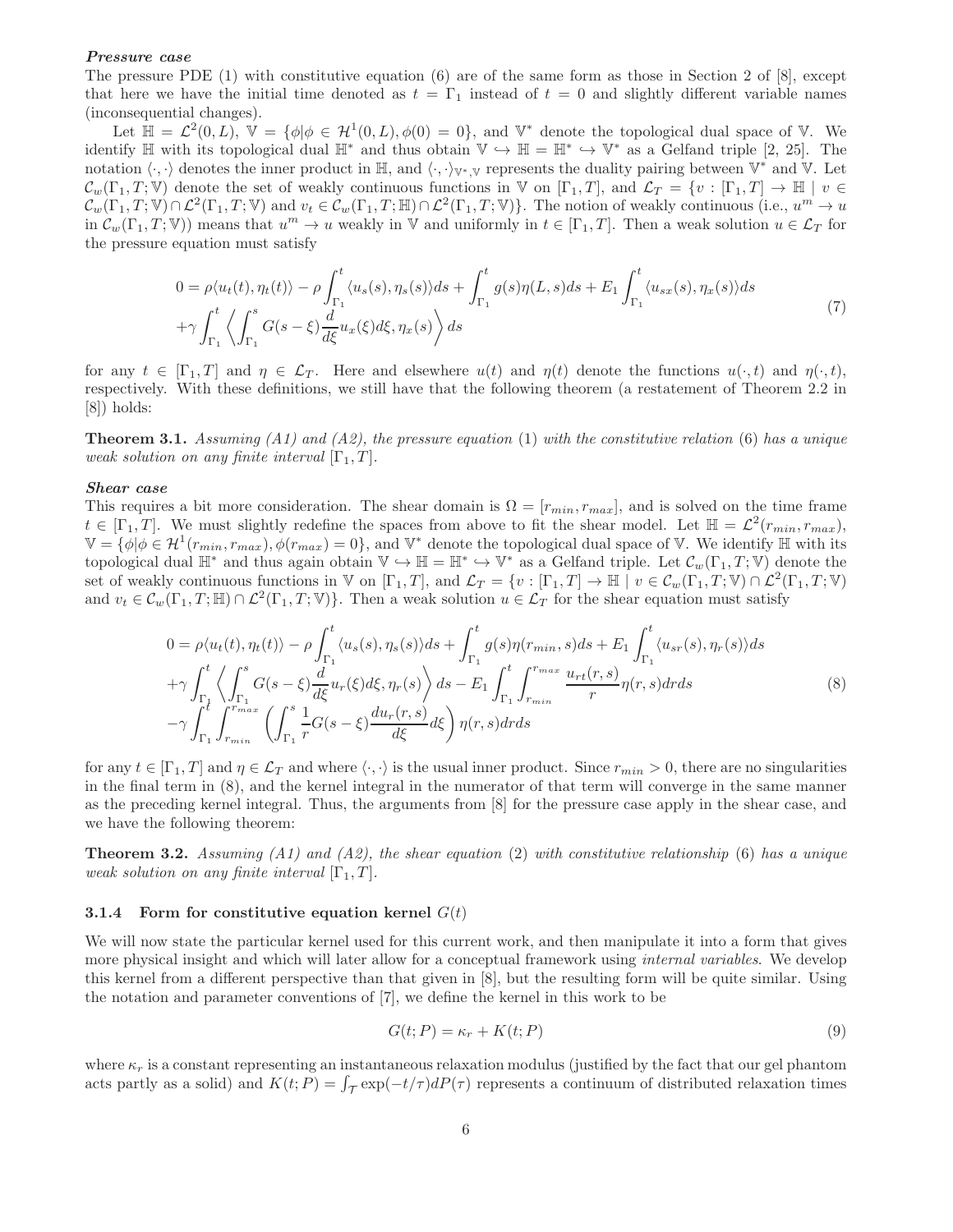with  $\mathcal{T} = [\tau_1, \tau_2] \subset (0, \infty)$  and where  $P(\tau)$  is a probability measure on T. Note that this form for G satisfies  $|G(t)| \leq c_1$  with G clearly differentiable and  $|\dot{G}(t)| \leq c_2$  for some constants  $c_1, c_2$  so that assumption (A2) is satisfied. It is also worth noting here that our proposed kernel form (9) is similar to that in Fung's model (4), as we see that  $\kappa_r$  serves as an analog to the constant portion of Fung's kernel (i.e.,  $\frac{1}{1+c\ln(\tau_1/\tau_1)}$ ) and the  $K(t; P)$ portion is similar to the the continuous relaxation spectrum in Fung's model (i.e.,  $c \int_{\tau_1}^{\tau_2} \frac{1}{\tau} \exp(-t/\tau) d\tau$  $\frac{\tau_1 + \tau_2 + \tau_3}{1 + c \ln(\tau_2/\tau_1)}$ ).

We substitute (9) into (6) and manipulate the form of the stress, noting that  $u_x(\Gamma_1) = 0$  since the material is initially at rest and using the fact that that  $K(0; P) = 1$ :

$$
\sigma(t; P) = E_1 u_{xt} + \gamma \int_{\Gamma_1}^t G(t - s) \frac{du_x(s)}{ds}
$$
  
\n
$$
= E_1 u_{xt} + \gamma \int_{\Gamma_1}^t (\kappa_r + K(t - s; P)) \frac{du_x(s)}{ds}
$$
  
\n
$$
= E_1 u_{xt} + \kappa_r \gamma \int_{\Gamma_1}^t \frac{d}{ds} u_x(s) ds + \gamma \int_{\Gamma_1}^t K(t - s; P) \frac{d}{ds} u_x(s) ds
$$
  
\n
$$
= E_1 u_{xt} + \kappa_r \gamma \left( u_x(t) - \underbrace{u_x(\Gamma_1)}_0 \right) + \gamma \int_{\Gamma_1}^t K(t - s; P) \frac{d}{ds} u_x(s) ds
$$
  
\n
$$
= E_1 u_{xt} + \kappa_r \gamma u_x(t) + \gamma \int_{\Gamma_1}^t K(t - s; P) \frac{d}{ds} u_x(s) ds
$$
  
\n
$$
= E_1 u_{xt} + E u_x(t) + \gamma \left( K(0; P) u_x(t) - \underbrace{K(t; P) u_x(\Gamma_1)}_0 - \int_{\Gamma_1}^t \frac{\partial K(t - s; P)}{\partial s} u_x(s) ds \right)
$$
  
\n
$$
= (E + \gamma) u_x(t) + E_1 u_{xt}(t) - \gamma \int_{\Gamma_1}^t \frac{\partial K(t - s; P)}{\partial s} u_x(s) ds \qquad (10)
$$

where  $E = \kappa_r \gamma$ . This equation (10) is the general form of the constitutive equation used here. The value  $E_0 = E + \gamma$  can be considered to be a dynamic analog to the static Young's modulus in the pressure case or the static shear modulus in the shear case; this also makes clear the fact that Hooke's Law is incorporated into our model. We have already discussed that  $E_1$  is the bulk damping parameter for the Kelvin-Voigt damping term. The final integral represents a history term which describes the relaxation of the material in response to an applied stress/strain.

We will ultimately turn to a discretized distribution model (using a discrete measure  $P(\tau)$ ), and connect it to the continuum model through a probability measure approximation as in [4]. This will allow us to develop a computationally feasible inverse problem, and also give insight into the underlying material mechanics. But first we briefly discuss a method for approximating the loading process.

#### 3.1.5 Approximating the loading process

Recalling Figure 3, the loading profile is relatively long compared with the oscillatory period; since our concern is with modeling the oscillations, solving the model from  $\Gamma_1$  is much longer than necessary. Also, early experimentation with the model indicated that the parameters governing the loading and resting process may differ from those governing the very dynamic post-release oscillatory process.

We address these concerns by modeling the loading as instantaneous from at rest to a displacement of A at position  $x = L$  or  $r = r_{min}$ . Since the material is linear, this would then mean the phantom has the profile  $u(x,t) = \frac{A}{L}x$  in the pressure case and  $u(r,t) = \frac{A(r_{max} - r)}{r_{max} - r_{min}}$  in the shear case, up until the time of the weight release. Since this is an approximation, we will neglect the times  $t \in (\Gamma_3, \Gamma_4)$ , the weight release time period, since that time frame is small relative to the loading and settling time from  $\Gamma_1$  to  $\Gamma_3$ . We also incorporate a time parameter Υ which will represent our approximation of the time when loading begins. In the formulation here we will use the same relaxation times during the loading process as during the oscillation period, which means that Υ has no meaning other than as a tuning parameter that we must estimate. Thus, we assume the given loading profiles for  $t \in (\Upsilon, 0)$  since  $\Gamma_4 = 0$  in our convention. This also means that  $\Upsilon < 0$ .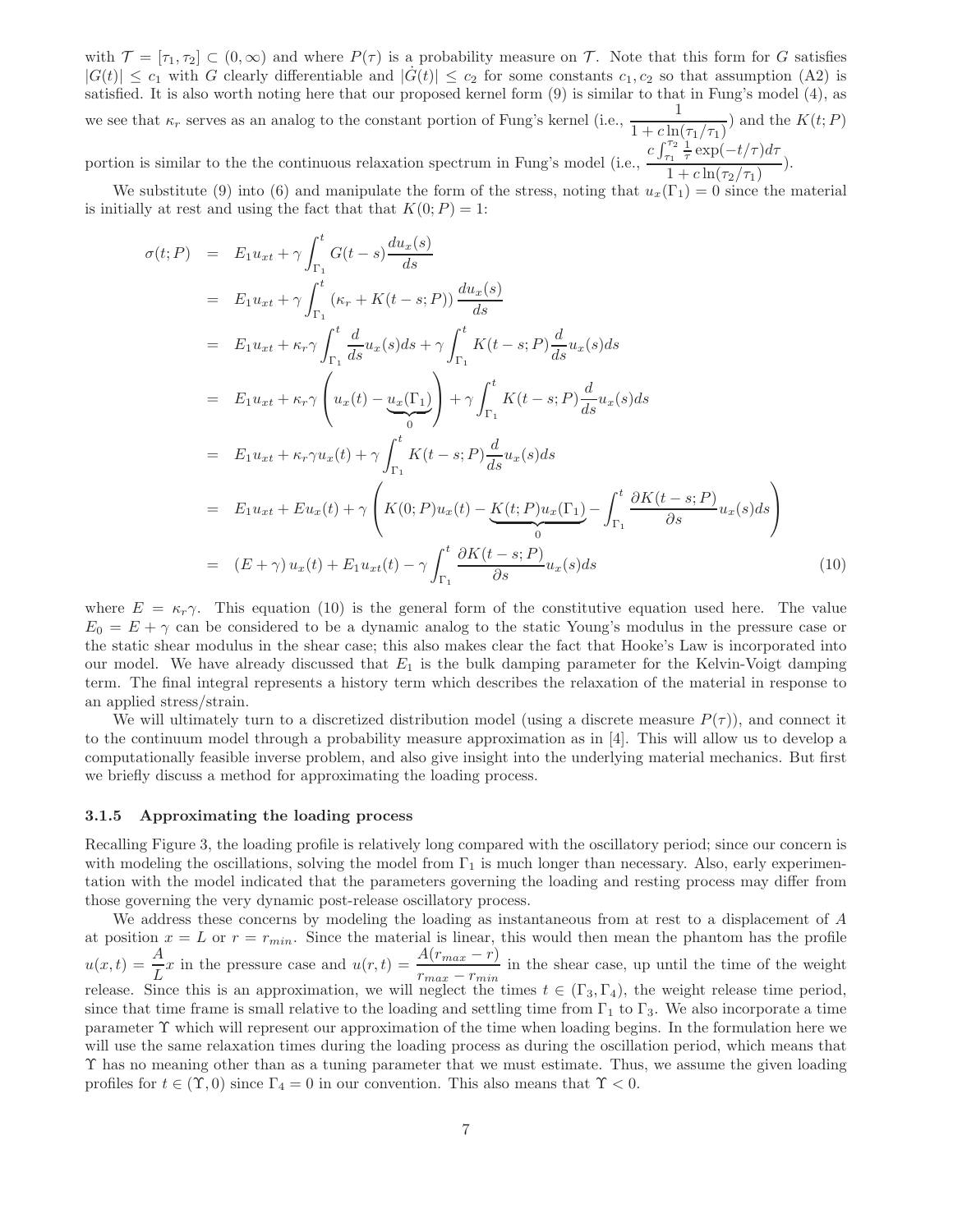We incorporate this loading approximation into our model by manually integrating the constitutive relationship (10). For the purposes here, we will call  $\hat{\sigma}$  the full constitutive relationship for  $t > \Upsilon$  that is described by (10) (where we now use  $\Upsilon$  in the place of  $\Gamma_1$ ), and  $\sigma$  the constitutive relationship for  $t > 0$ . We do this for notational simplicity in the final model, at the expense of some minor notational confusion at the current stage.

For the pressure case, we compute (noting that  $u(x,t) = \frac{A}{L}x$  implies  $u_x(x,t) = A/L$ , for  $\Upsilon < t < 0$ )

$$
\hat{\sigma}(t;P) = (E + \gamma) u_x(t) + E_1 u_{xt}(t) - \gamma \int_{\Upsilon}^t \frac{\partial K(t - s; P)}{\partial s} u_x(s) ds
$$
  
\n
$$
= (E + \gamma) u_x(t) + E_1 u_{xt}(t) - \gamma \int_{\Upsilon}^0 \frac{\partial K(t - s; P)}{\partial s} u_x(s) ds - \gamma \int_0^t \frac{\partial K(t - s; P)}{\partial s} u_x(s) ds
$$
  
\n
$$
= (E + \gamma) u_x(t) + E_1 u_{xt}(t) - \gamma \int_{\Upsilon}^0 \frac{\partial K(t - s; P)}{\partial s} \frac{A}{L} ds - \gamma \int_0^t \frac{\partial K(t - s; P)}{\partial s} u_x(s) ds
$$
  
\n
$$
= (E + \gamma) u_x(t) + E_1 u_{xt}(t) - \gamma \frac{A}{L} (K(t; P) - K(t - \Upsilon; P)) - \gamma \int_0^t \frac{\partial K(t - s; P)}{\partial s} u_x(s) ds
$$
  
\n
$$
= \sigma(t; P) - \mathcal{F}(t; \Upsilon, A, P)
$$

where  $\mathcal{F}(t; \Upsilon, A, P) = \gamma \frac{A}{I}$  $\frac{1}{L}(K(t;P) - K(t-\Upsilon;P))$  and

$$
\sigma = (E + \gamma) u_x(t) + E_1 u_{xt}(t) - \gamma \int_0^t \frac{\partial K(t - s; P)}{\partial s} u_x(s) ds \tag{11}
$$

incorporates the remaining terms and represents the constitutive relationship for  $t > 0$ . For the pressure setup, we then have the following:

- $\hat{\sigma}_x = \sigma_x$
- The original stress boundary condition is  $\hat{\sigma}(L, t; P) = 0$ . Using the preceding development, this corresponds with

 $0 = \sigma(L, t; P) - \mathcal{F}(t; \Upsilon, A, P)$ 

which allows us to write the boundary condition for a model solved for  $t > 0$  as

$$
\sigma(L, t; P) = \mathcal{F}(t; \Upsilon, A, P).
$$

Since  $A, \Upsilon < 0$  and  $\gamma > 0$ , we know that  $K(t; P) - K(t - \Upsilon; P) > 0$ . Hence, since  $L > 0$ , we have a compressive boundary stress, which is what we would expect in the pressure case.

The shear case is similar. For the loading profile  $u(r,t) = \frac{A(r_{max}-r)}{r_{max}-r_{min}}$  for  $t \in (\Upsilon,0)$ , we have  $u_r(r,t)$  $-\frac{A}{r_{max}-r_{min}}$  which is incorporated when integrating the history in the same way as the pressure case. We then find the corresponding loading stress to be  $\mathcal{F}(t; \Upsilon, A, P) = -\zeta \frac{A}{r_{max}-r_{min}}(K(t; P)-K(t-\Upsilon; P))$ , where  $\zeta$  is the shear analog to γ. Also, we have  $\hat{\sigma}_r = \sigma_r$  as in the pressure case. However, we have the term  $\frac{\hat{\sigma}}{r} = \frac{\sigma}{r}$  $\frac{\sigma}{r} - \frac{\mathcal{F}(t; \Upsilon, A, P)}{r}$  $\frac{\frac{1}{1-r}}{r},$ which will result in a time-dependent forcing term in the shear PDE.

We make two comments before discussing the internal variable forms. First, if we assume, for example, a single relaxation time and that its value is small, say on the order of  $10^{-1}$ , then the term  $K(t - \Upsilon; P)$  $\exp(-(t-\Upsilon)/\tau_1) \approx \exp(-10(t-\Upsilon))$  attains its maximum value  $\exp(10\Upsilon)$  when  $t=0$ . Note that for, say,  $\Upsilon$  < -1, this term is negligible. Relaxation times on this order are what we can later obtain in the inverse problem, which would imply that in our case the material is at rest after being loaded sufficiently long that it "forgets" its loading history by the time the weight is released. This is good from an experimental standpoint, since the loading process will never be quite uniform. It is also good to know from a computational perspective; we can limit  $\Upsilon$  to being greater than some value, such as  $-20 < \Upsilon < 0$ , which will keep the optimization algorithm from marching off unnecessarily (which occurred in some of our early inverse problem tests). Second, since we have integrated out the loading history, we now start the model at the time of weight release,  $t = 0$ . This means that the material is considered at rest just prior to the release; thus, in the history integrals we will discuss in the next section, all the history now starts at  $t = 0$  since the history before that point will be incorporated into the initial loading profile and an initial stress condition.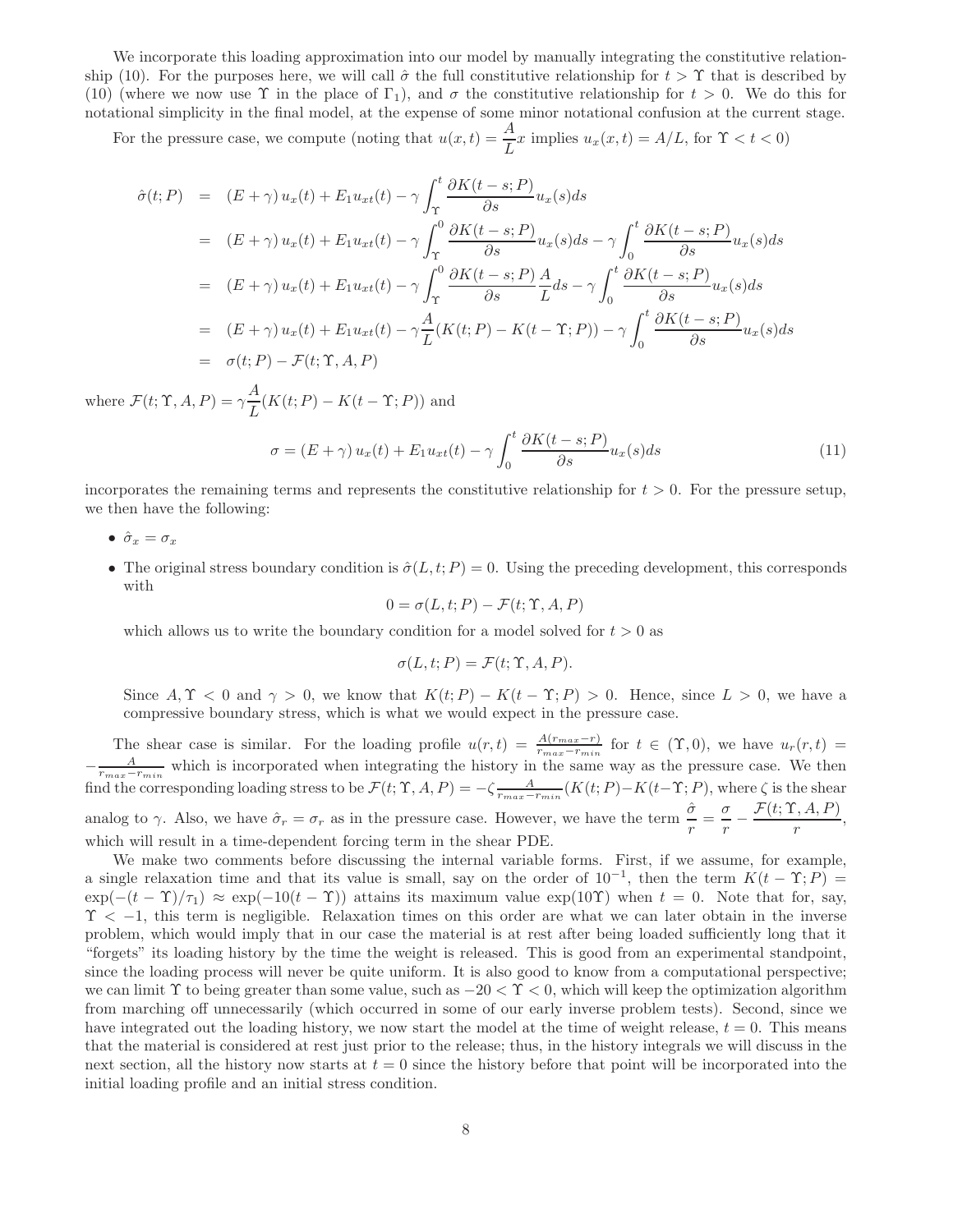#### 3.1.6 Internal Variables

In the previously noted work on this stenosis problem, the double integrals that resulted from using the continuum of relaxation times in the stress equation were computationally intractable so another approach was required. The idea was to use a discrete number of internal variables. As will be noted, these gave rise to a differential form which was an improvement computationally since it led to purely differential equations in the model rather than inclusion of an integro-differential equation. With the advances in desktop computation abilities since that time, the integral form is now reasonable to use in a dynamic model. However, internal variables are still attractive in that they provide a formulation that indicates some of the internal material dynamics. Physically, if we assume that the molecules within the biological tissue are on a microscopic scale then the portion of the material which is represented by each internal variable or internal strain  $\epsilon_i$  is being driven by the overall strain and has a response that varies depending on the value of the corresponding relaxation time  $\tau_i$ .

One of the earlier constitutive relationship formulations, in [3, 19, 22], approximates the Fung kernel as a finite sum of exponential functions

$$
G(t) = \sum_{j=1}^{N} C_j \exp(-t/\tau_j)
$$

where  $C_j$  are weights and  $\tau_j$  are *relaxation times* that describe how the material relaxes after undergoing deformation. If one uses this form for  $G(t)$  in the constitutive relationship (3), one still must compute the integral in

$$
\sigma(t) = \int_0^t \sum_{j=1}^N C_j \exp(-(t-s)/\tau_j) \frac{d}{ds} \sigma^e(\lambda(s)) ds = \sum_{j=1}^N C_j \epsilon_j(t)
$$

where  $\epsilon_j(t) = \int_0^t \exp(-(t-s)/\tau_j) \frac{d}{ds} \sigma^e(\lambda(s)) ds$ . We can instead compute each  $\epsilon_j(t)$  as a dynamic internal variable following the differential equation (for  $j = 1, 2, \ldots, N$ )

$$
\frac{d\epsilon_j(t)}{dt} + \frac{1}{\tau_j} \epsilon_j(t) = \frac{d\sigma^e(\lambda(t))}{dt}, \quad \epsilon_j(0) = 0.
$$

Note that these are then linear differential equations for  $\epsilon_j$ . One could introduce nonlinearities, which is discussed in [3, 19] and was found to be equivalent to assuming multiple relaxation times; we do not consider nonlinear internal dynamics in this work as we shall see later that the linear constitutive relationship (10) with a discrete measure gives a reasonable approximation to the data provided by QMUL and BHT.

Note, however, that the kernel here is composed of a discrete sum of exponentials. At first glance, this appears to run counter to the Fung results which point toward a continuum of times being important. The results in [3, 19, 22] demonstrate that the internal variable approach is valid and does appear to work as well as the continuum of times in the Fung kernel, but we would like to put this on firmer ground. A connection between the Fung continuum model and the discrete kernel is provided by the work in [14]. The authors there form the kernel

$$
G(t)=\int_{\mathcal{T}}q(t;\tau)dP(\tau)
$$

where  $\mathcal{T} = [\tau_1, \tau_2] \subset (0, \infty)$  is the set of admissible relaxation times,  $P(\tau)$  is a probability measure on  $\mathcal{T}$ , and  $q(t;\tau)$  is a continuous function of relaxation times. If we take  $q(t;\tau) = \exp(-t/\tau)$ , this corresponds with the kernels previously discussed. The authors showed existence and uniqueness results for this kernel in the nonlinear constitutive equation (3). Though this framework is back to the continuous relaxation time case, a result from [4] allows one to approximate any measure  $P(\tau)$  with a discrete measure. This discrete measure leads us back to the previous case with a sum of exponentials, but from the probabilistic framework we know conclusively that we are approximating the continuous spectrum of Fung and from the results of [3, 19, 22] we know that this approximation has been viable when implemented.

With this understanding of previous work using internal variables, we move forward by modifying our current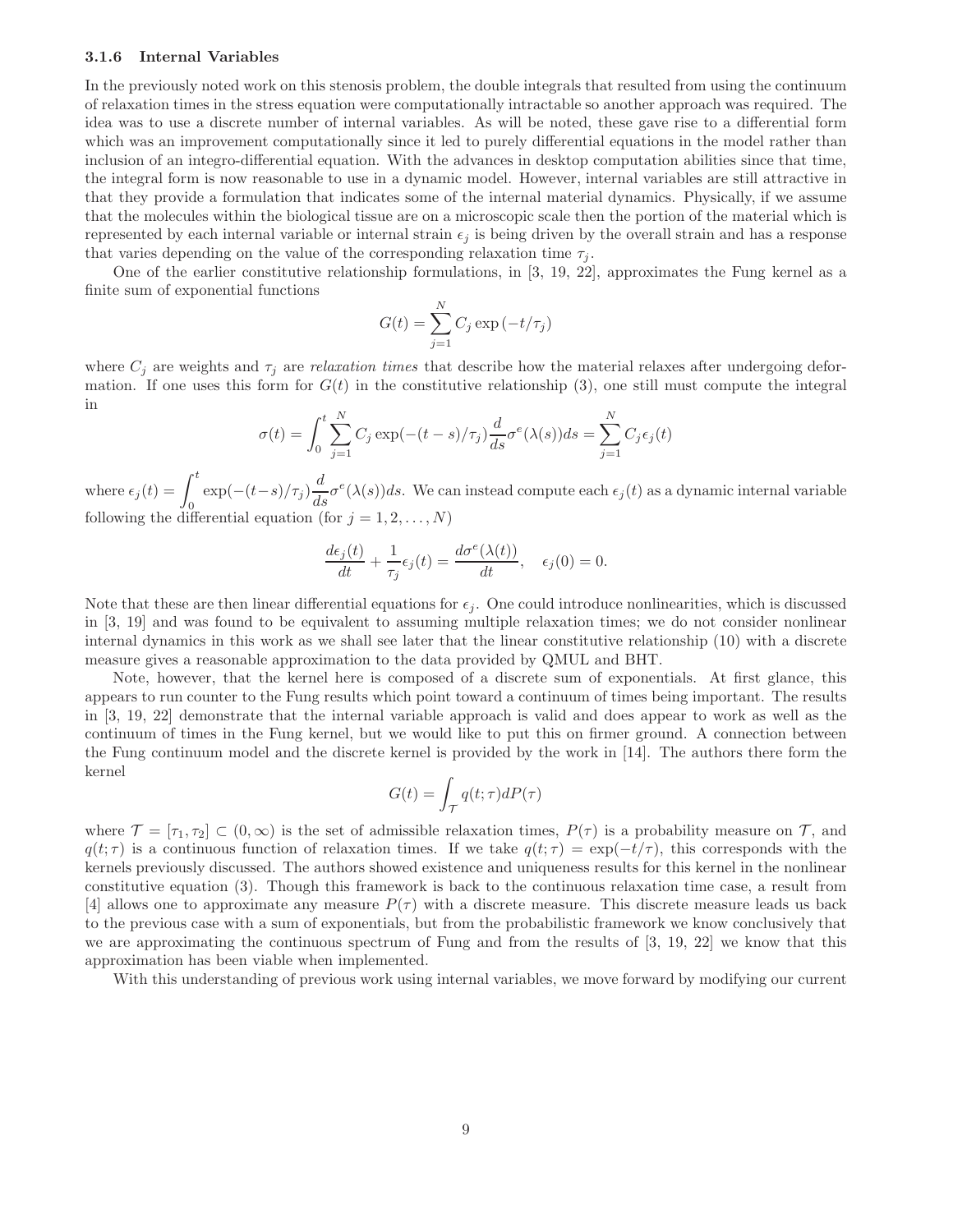model. We manipulate the form of Equation (11) as follows:

$$
\sigma(t;P) = (E+\gamma)u_x(t) + E_1u_{xt}(t) - \gamma \int_0^t \frac{\partial K(t-s;P)}{\partial s} u_x(s)ds
$$
  
\n
$$
= (E+\gamma)u_x(t) + E_1u_{xt}(t) - \gamma \int_0^t \frac{\partial}{\partial s} \left( \int_\mathcal{T} \exp(-(t-s)/\tau) dP(\tau) \right) u_x(s)ds
$$
  
\n
$$
= (E+\gamma)u_x(t) + E_1u_{xt}(t) - \gamma \int_\mathcal{T} \int_0^t \frac{\partial}{\partial s} (\exp(-(t-s)/\tau)) u_x(s)ds \ dP(\tau)
$$
  
\n
$$
= (E+\gamma)u_x(t) + E_1u_{xt}(t) - \gamma \int_\mathcal{T} \epsilon_1(t;\tau) dP(\tau), \tag{12}
$$

where in the final step  $\epsilon_1(t; \tau) = \int_0^t$  $\frac{\partial}{\partial s}$  (exp (-(t - s)/ $\tau$ ))  $u_x(s)ds$ . Rather than the integral form for  $\epsilon_1$ , we can use the differential form

$$
\tau \frac{d}{dt} \epsilon_1(t; \tau) + \epsilon_1(t; \tau) = u_x(t), \quad \epsilon_1(0; \tau) = 0 \tag{13}
$$

which is then solved simultaneously with the rest of the model dynamics. This is then an *internal variable* or internal strain, driven by the overall strain  $u_x(t)$ , which is the continuous form of the internal variable formulation.

We now may finally make the discrete assumption

$$
P(\tau) = \sum_{j=1}^{N_p} p_j \Delta_{\tau_j}
$$

where  $\Delta_{\tau_j}$  is the Heaviside function with step at  $\tau_j$  and  $p_j$  are the proportions of the material subject to relaxation time  $\tau_i$ . By substituting this discrete P into the form for  $\sigma$  as developed in (12), we obtain the discrete, internal variable form of the constitutive relationship

$$
\sigma(t) = \left( E + \sum_{j=1}^{N_p} \gamma_j \right) u_x(t) + E_1 u_{xt}(t) - \sum_{j=1}^{N_p} \gamma_j \epsilon^j(t), \tag{14}
$$

with internal variables obeying (for  $j = 1, 2, \ldots, N_p$ )

$$
\tau_j \frac{d}{dt} \epsilon^j(t) + \epsilon^j(t) = u_x(t), \quad \epsilon^j(0) = 0,
$$
\n(15)

and where we have defined  $\gamma_j = \gamma p_j$  so that  $\gamma = \sum$  $N_p$  $j=1$  $\gamma_j$ . Note that we assume  $E > 0$ , since the agar gel acts at least partly as a solid, and that  $\epsilon^j = \epsilon_1(\cdot; t_j)$ .

#### 3.2 Final PDE pressure and shear models

We now put together the pressure  $(1)$  and shear  $(2)$  wave equations, using the constitutive equation  $(14)-(15)$ but with the loading history approximation integrated out as discussed in Section 3.1.5. Recall also that the discrete assumption for P and the form of K gives us  $\gamma K(t; P) = \gamma \sum_{j=1}^{N_p} p_j \exp(-t/\tau_j) = \sum_{j=1}^{N_p} \gamma_j \exp(-t/\tau_j)$ where  $\gamma_j = \gamma p_j$ . These equations are just manipulated versions of the general equations of Theorems 3.1-3.2, so we still know a unique weak solution exists on any finite time interval.

#### Pressure Model

The pressure equations, solved for  $t > 0$  which is the release time, are then

$$
\rho \frac{\partial^2}{\partial t^2} u(x, t) - \frac{\partial}{\partial x} \sigma(x, t) = 0
$$
  
\n
$$
u(0, t) = 0, \quad \sigma(L, t) = \frac{A}{L} \left[ \sum_{j=1}^{N_p} \gamma_j \exp(-t/\tau_j) - \sum_{j=1}^{N_p} \gamma_j \exp(-(t - \Upsilon)/\tau_j) \right]
$$
  
\n
$$
u(x, 0) = \frac{A}{L} x, \quad u_t(x, 0) = 0,
$$
\n(16a)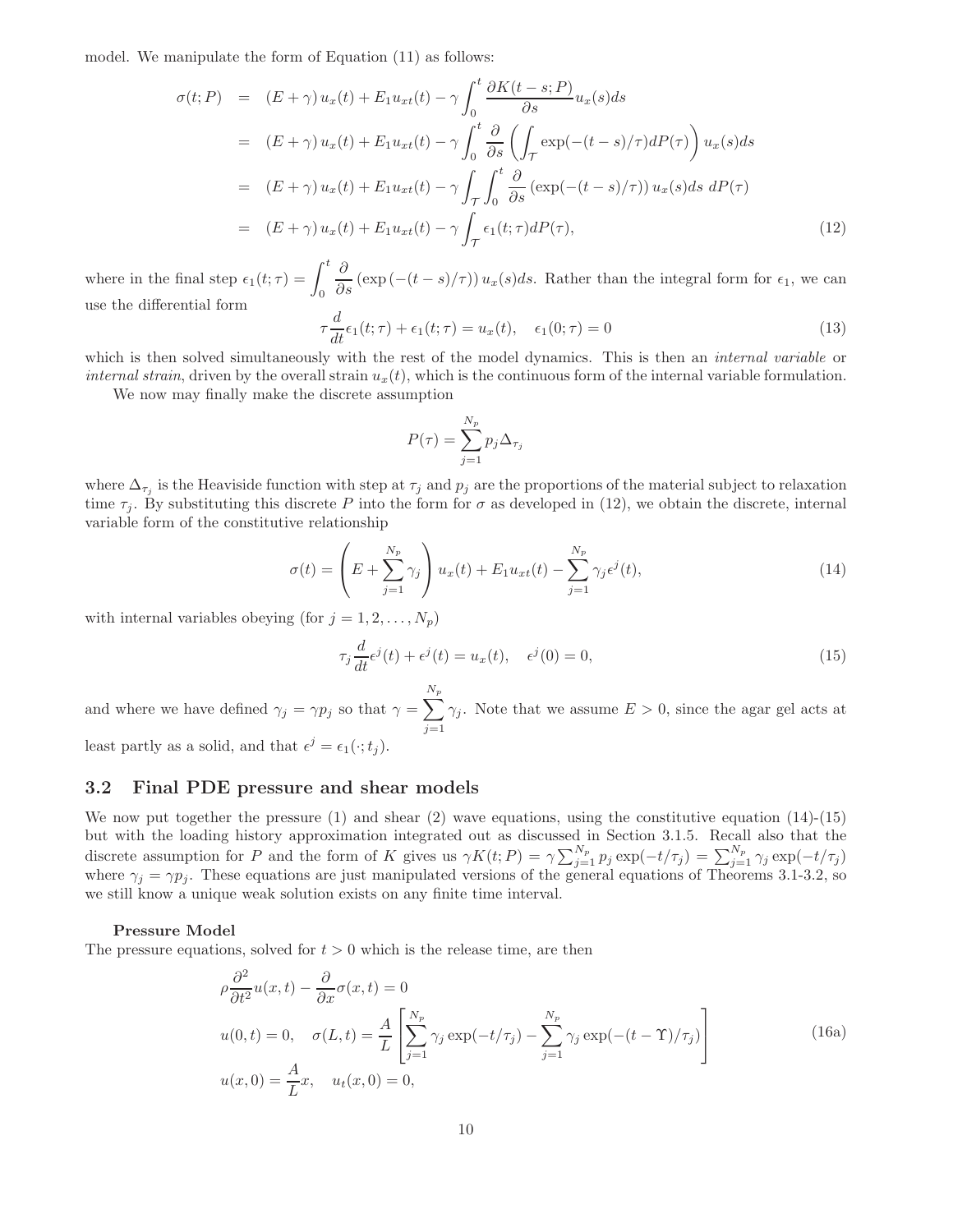where

$$
\sigma(t) = \left(E + \sum_{j=1}^{N_p} \gamma_j\right) u_x(t) + E_1 u_{xt}(t) - \sum_{j=1}^{N_p} \gamma_j \epsilon^j(t)
$$
\n(16b)

with the internal variables subject to (for  $j = 1, 2, \ldots, N_p$ )

$$
\tau_j \frac{d}{dt} \epsilon^j(t) + \epsilon^j(t) = u_x, \quad \epsilon^j(0) = 0.
$$
\n(16c)

The parameter  $\rho$  still represents the material density and  $E_1$  the damping parameter. E represents an instantaneous relaxation modulus. The  $\gamma_i$  values are weightings on relaxation times  $\tau_i$ ; also, we can write  $E_0 = E + \sum_{j=1}^{N_p} \gamma_j$  as the viscoelastic analog to Young's modulus.

#### Shear Model

We next present the shear equations. In order to more easily distinguish between pressure and shear model parameters, we will use G and  $G_1$  in place of E and  $E_1$  and  $\zeta_i$  instead of  $\gamma_i$ . We find

$$
\rho \frac{\partial^2}{\partial t^2} u(r,t) - \frac{\partial}{\partial r} \sigma(r,t) - \frac{\sigma(r,t)}{r} = \frac{1}{r} \frac{A}{r_{max} - r_{min}} \left[ \sum_{j=1}^{N_p} \zeta_j \exp(-t/\tau_j) - \sum_{j=1}^{N_p} \zeta_j \exp(-(t-\Upsilon)/\tau_j) \right]
$$

$$
\sigma(r_{min}, t) = \frac{-A}{r_{max} - r_{min}} \left[ \sum_{j=1}^{N_p} \zeta_j \exp(-t/\tau_j) - \sum_{j=1}^{N_p} \zeta_j \exp(-(t-\Upsilon)/\tau_j) \right], \quad u(r_{max}, t) = 0
$$
(17a)
$$
u(r, 0) = \frac{A(r_{max} - r)}{r_{max} - r_{min}}, \quad u_t(r, 0) = 0,
$$

where

$$
\sigma(t) = \left( G + \sum_{j=1}^{N_p} \zeta_j \right) u_r(t) + G_1 u_{rt}(t) - \sum_{j=1}^{N_p} \zeta_j \epsilon^j(t)
$$
\n(17b)

with the internal variables subject to  $($ for  $j = 1, 2, ..., N_p)$ 

$$
\tau_j \frac{d}{dt} \epsilon^j(t) + \epsilon^j(t) = u_r, \quad \epsilon^j(0) = 0.
$$
\n(17c)

We note that  $G_0 = G + \sum$  $N_p$  $j=1$  $\zeta_j$  is the dynamic analog of the shear modulus.

#### 3.3 Numerical method

We use the same numerical implementation for both the pressure (16) and shear (17) models, which is also the same as in the concept paper [8]. In time, we use a discontinuous Galerkin method composed of normalized Legendre polynomials (of order 4). In space, we use a continuous spectral finite element method composed of Lagrange basis functions on Gauss-Lobatto nodes (also of order 4). This allows the higher order (4-5th order) elements in space while controlling dispersion error. Under this scheme, the system matrices are diagonalizable – this could be lost if we did not use normalized Legendre polynomials in time. Also, the solver time for the shear model is slower than that for the pressure model due to the time-dependent right hand side. Further details are in a forthcoming BICOM report [18].

### 4 Inverse Problem

With models in hand, we now turn to matching the model output to data. We will use two common methods in order to estimate model parameters. One is ordinary least squares (OLS) and the other is generalized least squares (GLS). These will be defined later in Section 4.2.

As discussed in Section 2, separate experiments have been designed to gather one-dimensional pressure and shear data. Measurements in our experiment are taken at  $x = L$  for the pressure case and  $r = r_{min}$  for the shear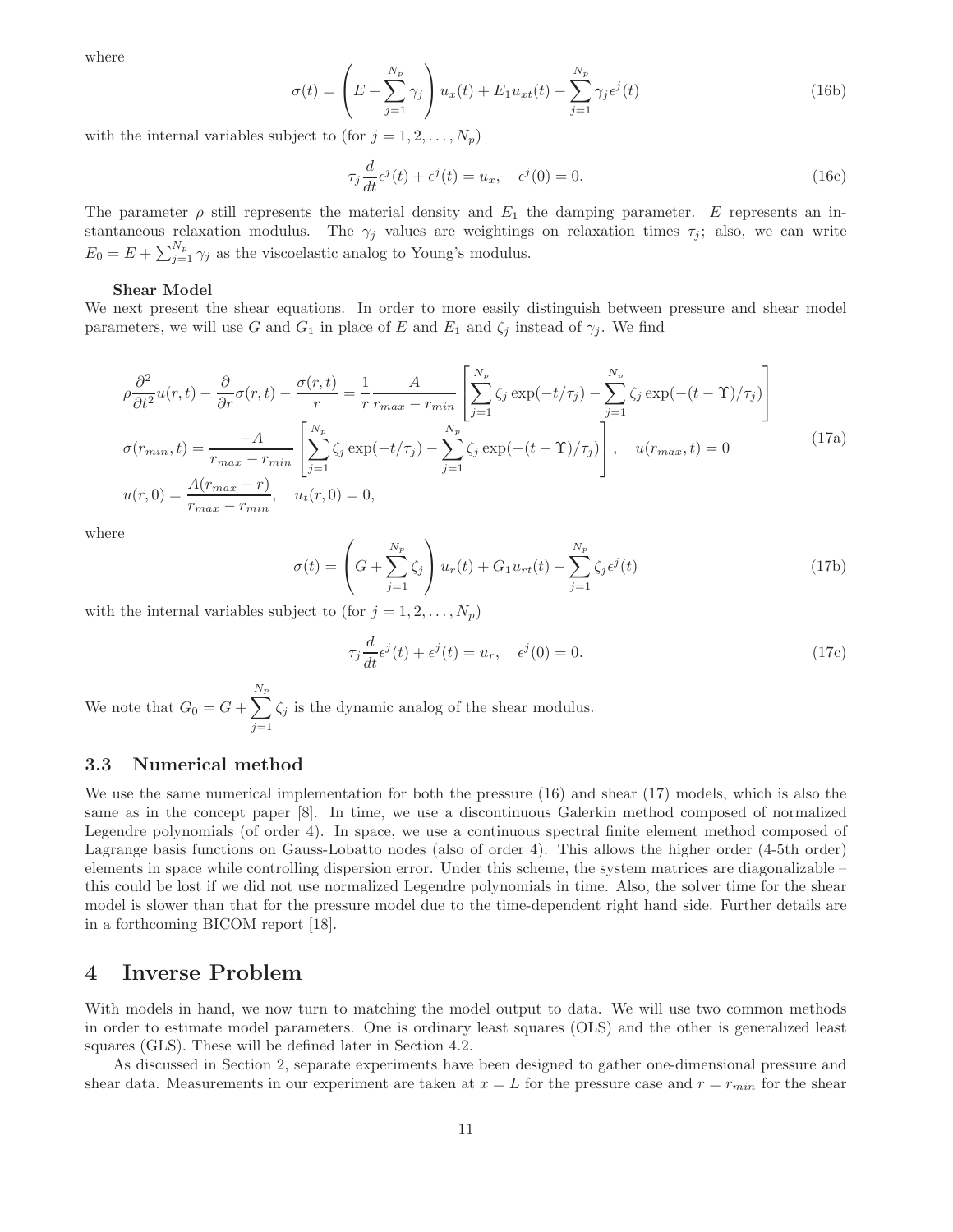case, and will be denoted  $u_i$ . Corresponding pressure or shear model solutions at the same spatial location will be denoted  $u(t_j; 10^{\theta})$ , where the measurement location has been suppressed so we can retain a general pressure/shear model solution notation and where  $\theta$  represents a vector of the base-10 logarithm of each parameter (the same idea used previously [8] to reduce parameter scaling issues). Each data set has been trimmed to the dynamic oscillations after the release, and thus the time frame for pressure data is roughly 150ms while that for shear is 200ms, with a data sampling rate of 2.048kHz. Using the full set of data points proved to make the inverse problem difficult and computationally intractable, as that many data points made the inverse problem too overdetermined. Thus, we use the data with a sampling rate of 1.024kHz instead as the full data set. We take n to be the total number of data points for a particular data set, and thus can describe the measurement time points for the full "every data point" set as  $t_j = j/1024$  where  $j = 0, 1, \ldots, n-1$ . There will also be a reduced data set where we take every other data point starting with  $t_0 = 0$ .

Since some of the data points were near zero in absolute value, we found that those points resulted in scaling problems when using the GLS model to estimate model parameters (since the corresponding cost functional divides by the model value as we will see later when this method is defined). To account for this, we removed from consideration any data points  $u_i$  (and their corresponding model solutions at that time point) where  $|u_i|$  $5 \times 10^{-6}$ . This value was chosen by examining the data, noting that the data is on the order of  $10^{-5}$  and that the "jitter" one can see in Figure 3 has a magnitude of roughly  $5 \times 10^{-6}$  during the times before loading up to  $\Gamma_1$ , then during the settling period from  $\Gamma_2$  to  $\Gamma_3$ , and again in the settling period after the oscillations have died out. Thus, our threshold level is below the level of noise in the data. This level also eliminated only a few data points, while providing significantly improved GLS robustness. The number of data points  $n$  is then reduced according to how many thresholded data points were removed.

Before going into the setup and results for the inverse problem, we note that the forward (i.e., direct) problems where we solve for displacement (using the method discussed in Section 3.3) are as follows:

- Pressure forward problem: Given E,  $E_1$ ,  $\tau_j$  and  $\gamma_j$  for  $j = 1, 2, ..., N_p$ ,  $\Upsilon$ , A, L, and  $\rho$ , solve model (16) for displacement  $u(x, t)$  at each position  $x \in [0, L]$  for  $t \in [0, T]$ .
- Shear forward problem: Given G,  $G_1$ ,  $\tau_j$  and  $\zeta_j$  for  $j = 1, 2, ..., N_p, \Upsilon, A, r_{min}, r_{max}$ , and  $\rho$ , solve model (17) for displacement  $u(r, t)$  at each position  $x \in [r_{max}, r_{min}]$  for  $t \in [0, T]$ .

The inverse problems we will develop here are as follows:

- Pressure inverse problem: Given pressure displacement data at  $x = L$  and a corresponding forward problem solver for displacement, along with specified values for  $\rho$  and L, find values for the constants E,  $E_1, \tau_j$  and  $\gamma_j$  (for  $j = 1, 2, \ldots, N_p$ ), A, and Y which provide the best fit to the data (in a manner which will be defined shortly).
- Shear inverse problem: Given shear displacement data at  $r = r_{min}$  and a corresponding forward problem solver for displacement, along with specified values for  $\rho$ ,  $r_{min}$ , and  $r_{max}$ , find values for the constants G,  $G_1$ ,  $\tau_j$  and  $\zeta_j$  (for  $j = 1, 2, \ldots, N_p$ ), A, and  $\Upsilon$  which provide the best fit to the data (again, in a manner which will be defined shortly).

We assume for both the pressure and shear cases that the parameters lie in some admissible set  $Q \subset \mathbb{R}^k$ , where Q is assumed to be compact and  $\kappa$  is the number of parameters requiring estimation. Throughout the remainder of this work, we will denote the log-scaled parameter vector for pressure (for  $N_p = 1$ ) as

$$
\theta = (\log_{10}(E), \log_{10}(E_1), \log_{10}(\gamma_1), \log_{10}(\tau_1), \log_{10}(-A), \log_{10}(-\Upsilon))
$$
\n(18)

with a similar vector for shear where we use the shear parameters parameters  $G, G_1$ , and  $\zeta_1$  in place of E,  $E_1$ , and  $\gamma_1$ , respectively. Thus, as long as we define our cost function to be a continuous function of the parameters, we know the inverse problem has a solution (minimizing a continuous function on a compact parameter space). One could broaden this parameter estimation framework to the distributional case if desired, taking an admissible parameter space as a compact subset of Euclidean space (including all parameters excuding relaxation times) along with with the space of probability measures, and use the Prohorov metric framework (see, e.g., [9, Sec. 4]) and the approximation results of [4]. This again leads to minimizing a continuous function of the parameters over a compact space. Either way, the inverse problems we will shortly define will have solutions.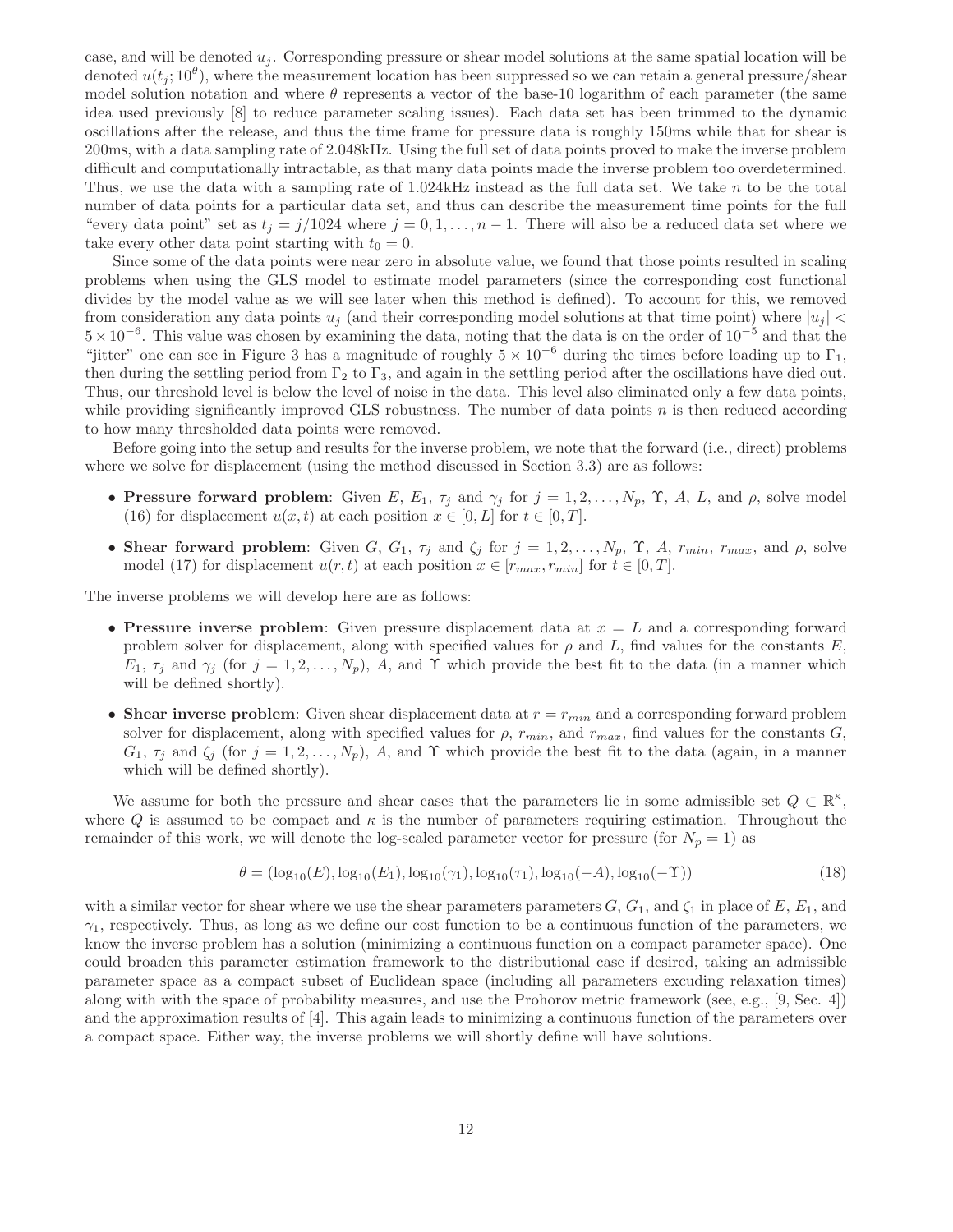### 4.1 Sensitivity of model output to parameters

We consider the sensitivity of the model output to the parameters (equations are shown in Appendix A). For our examinations here, we will look at both the pressure and shear parameter sensitivities. The weight level is 264g, and we will show results for one relaxation time  $(N_p = 1)$ . Since we estimate the log-scaled parameter values (due to the varying scales of the parameters), we depict here the sensitivities with respect to those log-scaled parameters in Figures 4-5. The particular parameter values at which we solved the sensitivities are located in the figure captions, and are parameters which produce a model solution with roughly the same features (e.g., overall amplitude, wave frequency, damping envelope) as the experimental data.

In the pressure case, the model is most sensitive to  $E, \gamma_1, A$ , and  $\Upsilon$  and less sensitive to  $E_1$  and  $\tau_1$ . In the shear case, the model is most sensitive to  $G, \zeta_1$  and A, and less sensitive to  $G_1$ ,  $\Upsilon$  and  $\tau_1$ . This lower sensitivity to  $\tau_1$  in both cases is fully consistent with the results in [8].

#### 4.2 Statistical Models and Parameter Estimators

In order to carefully define the way in which we will measure the closeness of the data to model values, we must first discuss underlying statistical models for the error present in the data. A proper error model is also key to correctly determining parameter confidence intervals. Much of the discussion here is similar to that in [8], with background on ordinary least squares (OLS) and generalized/weighted least squares (GLS or WLS) given in [16], for example.

We will assume the errors  $\mathcal{E}_j$  are independent, identically distributed with mean zero  $(E[\mathcal{E}_j] = 0)$  and constant variance var $(\mathcal{E}_j) = \sigma_0^2$ ; this process has realizations  $\varepsilon_j$ . Note that we do not assume we know the underlying distributions from which the errors come; we only know the first two central moments as specified. We use this error process in proposing two error models and corresponding parameter estimators.

• **Absolute error**: Here we have the error process  $U_j = u(t_j; 10^{\theta_0}) + \mathcal{E}_j$ , with realizations

$$
u_j = u(t_j; 10^{\theta_0}) + \varepsilon_j,\tag{19}
$$

where  $\theta_0$  is some hypothesized "true" parameter value (see [16]). We use the ordinary least squares cost function

$$
\mathcal{J}_{ols}(\theta) = \sum_{j=0}^{n-1} [u_j - u(t_j; 10^{\theta})]^2.
$$

The corresponding inverse problem for the logged parameters is then

$$
\hat{\theta}_{ols} = \arg\min_{\theta \in Q} \mathcal{J}_{ols}(\theta) = \arg\min_{\theta \in Q} \sum_{j=0}^{n-1} [u_j - u(t_j; 10^\theta)]^2.
$$
\n(20)

This function minimizes the distance between the data and model where all observations are considered to have equal importance (weight). Since  $u(t_j; 10^\theta)$  is a continuous function of  $\theta$ ,  $\mathcal{J}_{ols}$  is also a continuous function of  $\theta$ , which means we are minimizing a continuous function of  $\theta$  over a compact set  $Q$ , and thus this inverse problem has a solution.

• Relative error: Here we have the error process  $U_j = u(t_j; 10^{\theta_0}) + u(t_j; 10^{\theta_0}) \mathcal{E}_j$  with realizations

$$
u_j = u(t_j; 10^{\theta_0}) + u(t_j; 10^{\theta_0})\varepsilon_j.
$$
\n(21)

For this case, we construct the generalized (weighted) least squares cost function (as per, e.g., [16])

$$
\mathcal{J}_{gls}(\theta) = \sum_{j=0}^{n-1} w_j^2 [u_j - u(t_j; 10^{\theta})]^2
$$

where we define the weights  $w_j = u(t_j; 10^{\theta})^{-1}$ . In this case, since we are examining a relative error model (21), these weights take into account the unequal quality of observations; dividing by the function value has a "normalizing" effect on the errors, accounting for the scale differences which may be present in the errors at larger versus smaller model values.

We now wish to find  $\theta$  such that  $\mathcal{J}_{qls}(\theta)$  is minimized. We can either solve this directly, or by using an iterative procedure in order to estimate  $\hat{\theta}_{qls}$  (since the weights must also be estimated). We will use an iterative method, described as follows (see [16] and references therein for convergence details):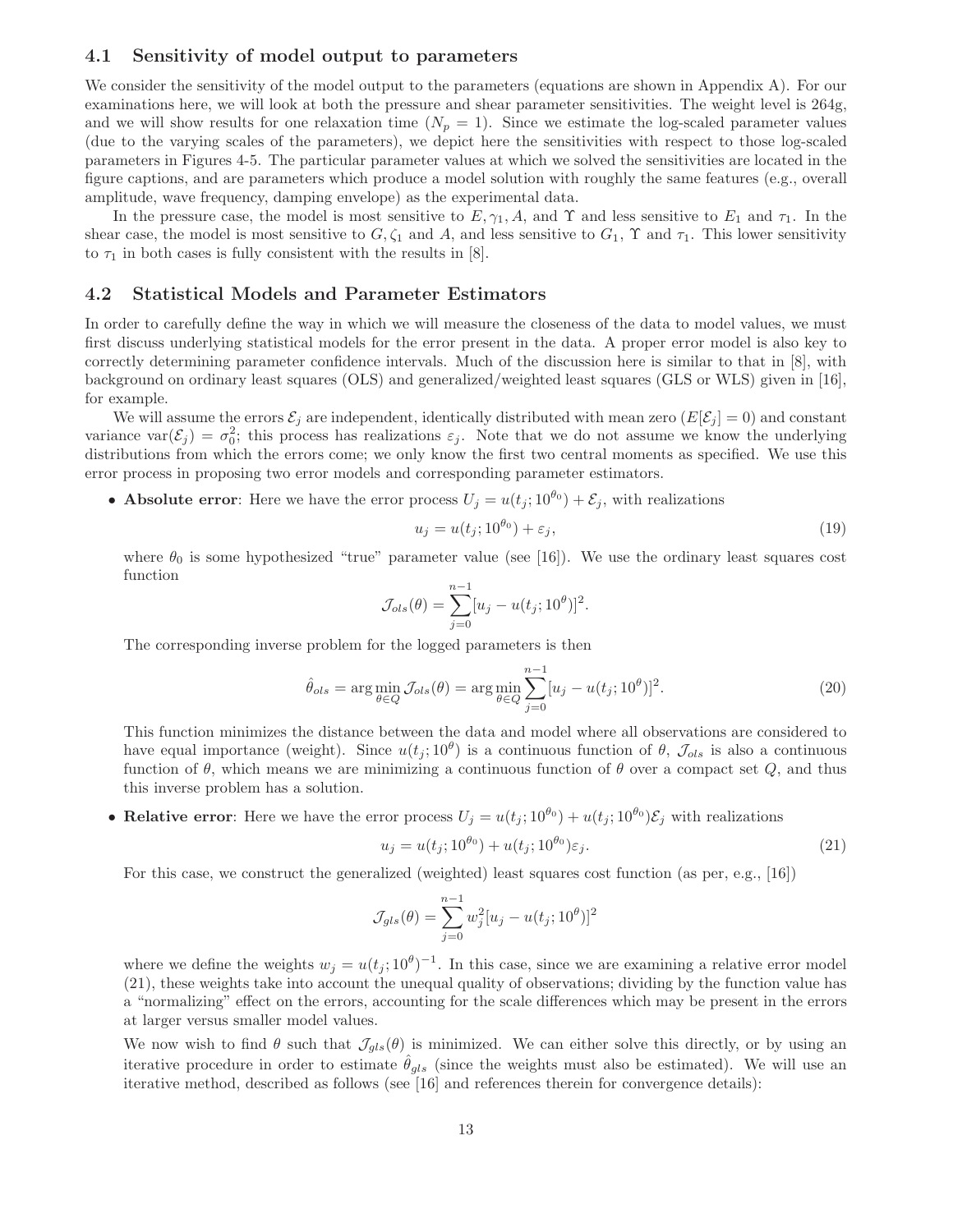

Figure 4: Pressure sensitivity equation solutions in the  $N_p = 1$  case. Solved using the following parameter values:  $E = 5 \times 10^4$  Pa,  $E_1 = 30$  Pa·s,  $\gamma_1 = 1.2 \times 10^5$  Pa,  $\tau = 0.02$  s,  $A = -1.65 \times 10^{-4}$  m, and  $\Upsilon = -0.01$  s. (top) Resulting pressure model solution. (bottom six) Sensitivity equation solutions for each parameter.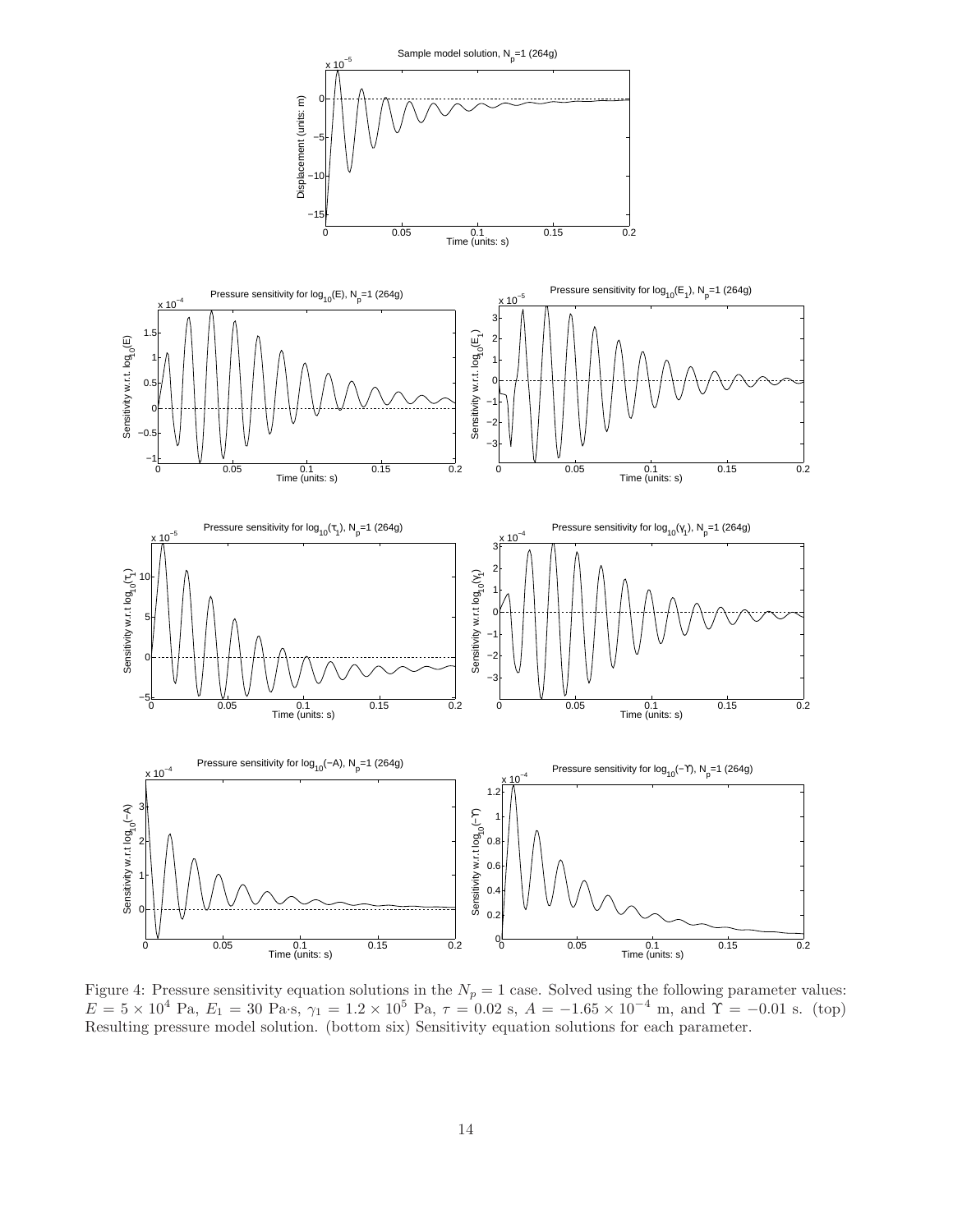

Figure 5: Shear sensitivity equation solutions in the  $N_p = 1$  case. Solved using the following parameter values:  $G = 6.5 \times 10^3$  Pa,  $G_1 = 5.6$  Pa·s,  $\zeta_1 = 8 \times 10^3$  Pa,  $\tau = 0.07$  s,  $A = -1.5 \times 10^{-4}$  m, and  $\Upsilon = -0.01$  s. (top) Resulting shear model solution. (bottom six) Sensitivity equation solutions for each parameter.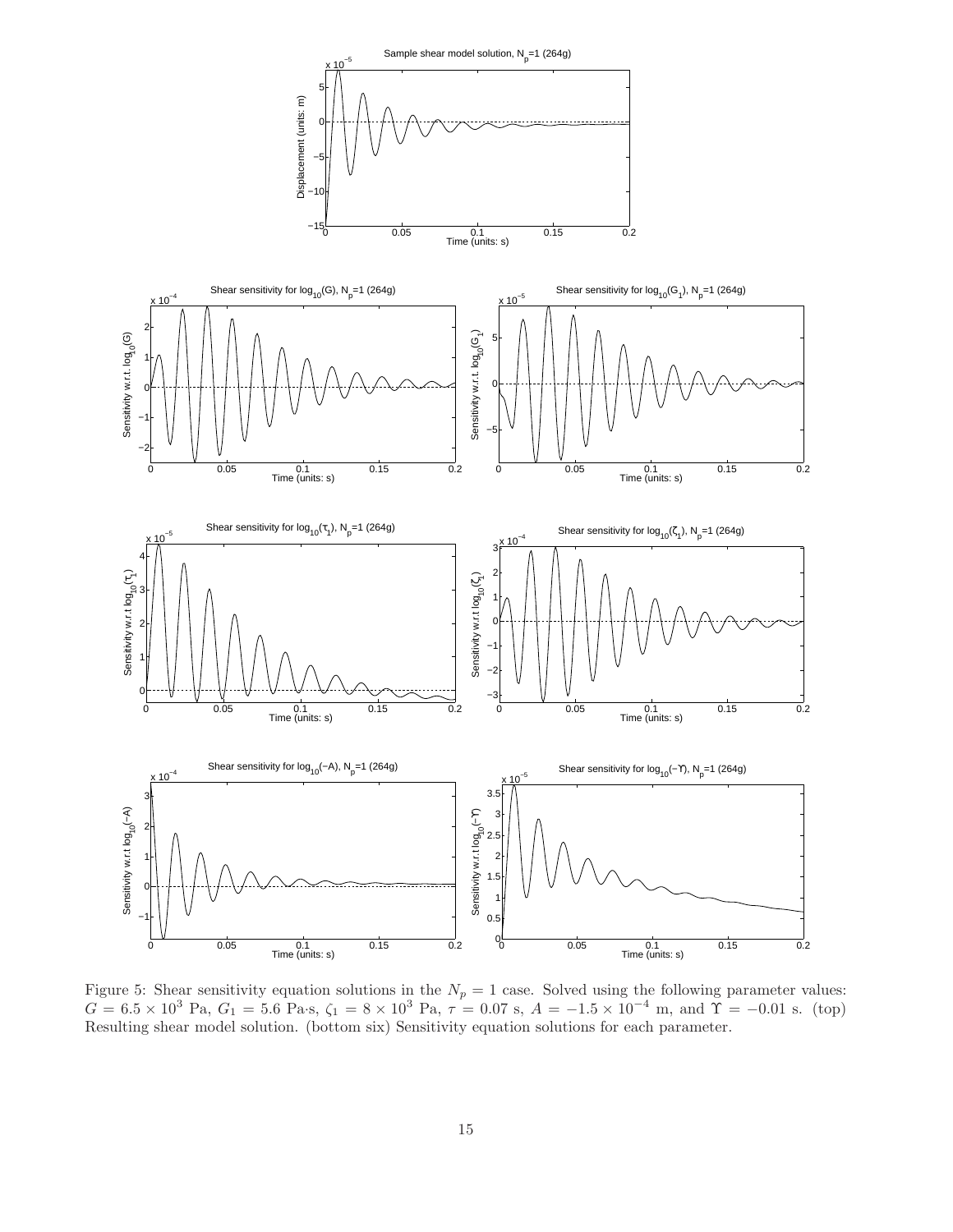- 1. Define  $\hat{\theta}^0 = \hat{\theta}_{ols}$ , and set  $k = 0$ .
- 2. Form the weights  $\hat{w}_j = u(t_j; 10^{\hat{\theta}^k})^{-1}$ , using weight thresholding (described below).
- 3. Re-estimate  $\hat{\theta}_{qls}$  by solving

$$
\hat{\theta}^{k+1} = \arg\min_{\theta \in Q} \sum_{j=0}^{n-1} \hat{w}_j^2 [u_j - u(t_j; 10^\theta)]^2
$$

to obtain the  $k+1$  estimate  $\hat{\theta}^{k+1}$  for  $\hat{\theta}_{gls}$ .

4. Set  $k = k + 1$  and return to Step 2. Terminate when successive estimates for  $\hat{\theta}_{gls}$  are sufficiently close, or when one has iterated 20 times. For our problem, our "sufficiently close" criterion was found by determining if  $||\hat{\theta}^{k+1} - \hat{\theta}^k||_{\infty} \leq 10^{-3}$ , where  $||\theta||_{\infty}$  is the maximum component of the given vector θ. The parameter values being estimated are all log-scaled, and are thus on the order of  $[10^{-1}, 10^1]$ . This puts the stopping criterion at two orders of magnitude less than the smallest log-scaled parameter value, which is sufficient in our problem.

Even though we have removed all data points with absolute value under  $5 \times 10^{-6}$ , we still account for the (now unlikely) possibility that some model values may still end up small in absolute value. Thus, we incorporate thresholding on the weights to keep from dividing by zero. We take a weight threshold value of  $1\times10^{-10}$ , as this is almost certainly below the threshold of significance in terms of the model displacements. Then, for all indices  $\bar{j} \in \{k \mid |w_k| < 1 \times 10^{-10}\}$ , we set  $w_{\bar{j}} = 1 \times 10^{-10}$ . This is done each time the weights are re-estimated in Step 2 of the iterative process.

With weight thresholding, we are assured that the iterative process is possible numerically. Thus, similar to the ordinary least squares case, at each step k in the iterative GLS estimation process we are minimizing a continuous function of  $\theta$  over a compact parameter space Q, and thus the inverse problem in each iteration will have a solution. Also, as long as the iterative process is carried out sufficiently many times, under certain conditions the weights will converge  $\hat{w}_j \to u(t_j; 10^{\hat{\theta}_{gls}})^{-1}$  (see, e.g., [16]).

#### 4.2.1 Optimization considerations

As in [8], we used the built-in Matlab routine 1sqnonlin for our optimization routine to solve for  $\hat{\theta}_{ols}$  and  $\hat{\theta}_{gls}$ . We used the trust-region-reflective (TRR) algorithm that is built in; as our previous effort in [8] demonstrated, the Levenburg-Marquardt option was slower than TRR and did not give us better results. Since we are using at least one relaxation time, we do not consider fmincon which we have shown to be ineffective in estimating relaxation times.

In order to start the optimization routines for computing  $\hat{\theta}_{ols}$ , we must provide initial parameter values (for  $\hat{\theta}_{ols}$  we use the estimated value for  $\hat{\theta}_{ols}$  as our initial guess). From a perusal of the viscoelastic materials literature, our experience from the previous conceptual work, and from some manual examination on the current data sets, we developed pressure and shear initial values.

**Pressure initial guess:** For  $N_p = 1$ , the initial values we use are  $E = 4.5 \times 10^4$  Pa,  $E_1 = 55$  Pa·s,  $\gamma_1 = 1.9 \times 10^5$  Pa,  $\tau_1 = 0.05$  s,  $A = -1.75 \times 10^{-4}$  m, and  $\Upsilon = -0.01$  s. As log-scaled values (c.f. (18)), this gives us

$$
\theta_{ols}^{0} = (4.6532, 1.7404, 5.2788, -1.3010, -3.7570, -2)^{T}.
$$

**Shear initial guess:** For  $N_p = 1$ , the values we use are  $E = 4.5 \times 10^3$  Pa,  $E_1 = 5$  Pa· s,  $\gamma_1 = 2.8 \times 10^4$  Pa,  $\tau_1 = 0.06$  s,  $A = -1.7 \times 10^{-4}$  m, and  $\Upsilon = -0.01$  s. As log-scaled values (c.f. (18)), this gives us

$$
\theta_{gls}^0 = (3.6532, 0.6990, 4.4472, -1.2218, -3.7696, -2)^T.
$$

#### 4.2.2 Residuals

We will also include residual plots to assist in analysis of the model fit to data, and to indicate which error model best describes the error in the data. Residuals give a sense for the model fit to data, but more importantly the residuals can give an indication [16] regarding the appropriateness of our error model. If the absolute residuals seem to be randomly dispersed around the horizontal axis and form a horizontal band around that axis, then the absolute error model may be correct. On the other hand, if the (modified) relative residuals seem to be randomly dispersed, then the relative error model may be correct. We define the following: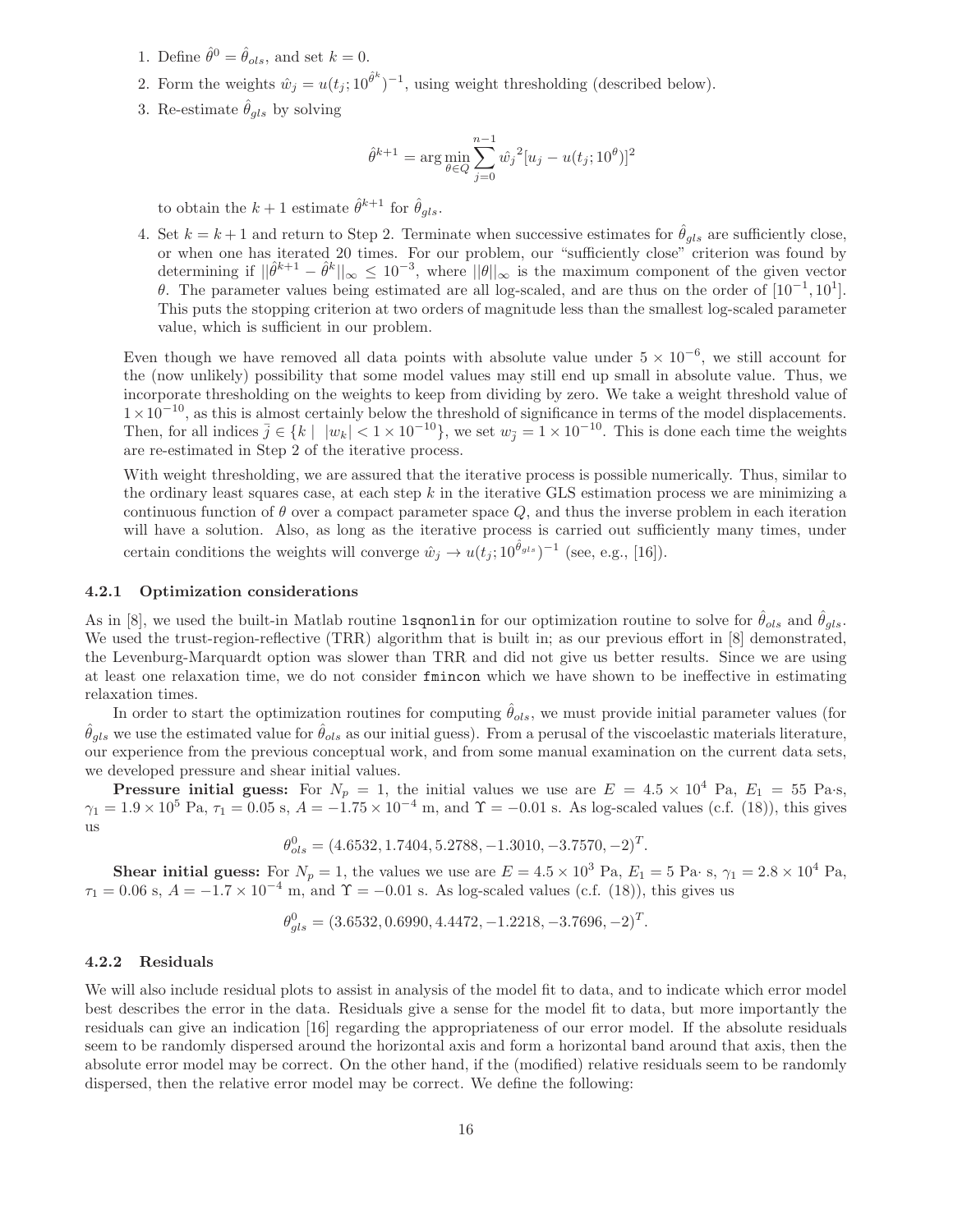- Absolute residuals are computed as  $r_j = u_j u(t_j; 10^{\hat{\theta}})$ , where  $\hat{\theta}$  is the particular parameter estimate being considered.
- Relative residuals are computed as  $r_j = \hat{w}_j (u_j u(t_j; 10^{\hat{\theta}}))$  where  $\hat{w}_j = u(t_j; 10^{\hat{\theta}})^{-1}$  and the  $\hat{w}_j$  are thresholded in the same manner as discussed earlier.

#### 4.2.3 Asymptotic error analysis

In addition to determining the parameter estimates  $\hat{\theta}_{ols}$  and  $\hat{\theta}_{ols}$  for pressure and shear data, we will provide confidence interval information for each entry in the parameter vectors. For the absolute error model, the process is the same as that which we used in [8], and is also described in [16]; for the relative error model, the corresponding asymptotic error methodology is discussed in [16, Ch. 3]. Since the theory is common enough, we do not reiterate it here and refer interested readers to the aforementioned references.

### 4.3 Results,  $N_p = 1$

We now demonstrate the ability of our model to match data. For this purpose, we will take a single relaxation time  $(N_p = 1)$ . We run both the absolute (OLS) and relative (GLS) error models on a sample data set using a 264 g loading weight, separately for both pressure and shear data. We will report parameter estimates, standard errors, plots of model fits to data, plots of residuals versus time, and plots of residuals versus model values. We use these elements in order to recommend error models for the pressure and shear cases.

We will also examine parameter estimation using data sampled at different rates. This will allow for a study of whether the parameter estimates stay consistent as the number of data points is reduced, and will also allow us to examine issues of independence between measurements (data points). It is expected that if the data points are sampled too frequently, nearby measurements are more likely to be dependent. This is due to the inherent limitations in hardware; too frequent sampling may not allow the measurement device to return to its resting state between measurements. Using fewer data points is a way of increasing the likelihood that neighboring measurements are independent. We run the inverse problem on each data set and using each error model with the following two options:

- 1. Using all the data points (1.024 kHz), and
- 2. Using every other data point (512 kHz).

Before discussing results, we recall the earlier discussion in Section 4.1 on the sensitivity of model output to the parameters. The pressure model output was most sensitive to E,  $\gamma_1$ , A, and  $\gamma$  and less sensitive to E<sub>1</sub> and  $\tau_1$ . The shear model output was most sensitive to  $G, \zeta_1$ , and A and less sensitive to  $G_1, \tau_1$ , and  $\Upsilon$ . Thus, throughout the results, we are likely to see larger standard errors relative to the parameter magnitude for  $E_1(G_1)$  and  $\tau_1$ . Intuitively, this is due in part to the fact that in the mathematical model the relaxation times influence how the damping properties of a material are described, and thus there is likely some interplay between the bulk damping parameter  $E_1(G_1)$  and the relaxation time  $\tau_1$  in the pressure and shear cases. The parameter  $\Upsilon$  is a special case. As discussed in Section 3.1.5, if the relaxation times are small (which they will be in our results) then  $\Upsilon$ will not have much of an effect on the model output once it becomes sufficiently negative. Thus, even though the model output is at least somewhat sensitive to Υ, particularly for the pressure model, we may still obtain large confidence intervals for this parameter once sufficiently negative. We will see these larger confidence intervals for Υ in the results, and it should be noted that this is not a major concern since it is an artificial parameter designed to approximate the loading process.

The results of the pressure parameter estimates and confidence intervals (see [5, 6, 8, 10, 16] for information on computing confidence intervals) are shown in Tables 1-4, and the model fits as well as residuals are shown in Figures 6-9. In all cases, model fits to data are good. Comparing the OLS results in Tables 1 and 3 with their GLS counterparts in Tables 2 and 4, we see that the parameter estimates for OLS are generally more consistent between the full and reduced data sets than those for GLS. We also see that the standard errors for OLS are generally smaller than those for GLS for the results using all the data. Even though the OLS standard errors increase slightly when we cut the number of data points used in half, these comparisons give an initial indication that OLS is better than GLS. However, these results are only valid if the error model is correct. To that end, the residuals versus time plots in Figures 6-9 all have some patterns in the residuals but those do not substantially change when going between OLS and GLS. Additionally, these plots show less of a pattern in the residuals (i.e., more random) as the data sampling frequency is reduced. In the same figures, the residuals versus model plots are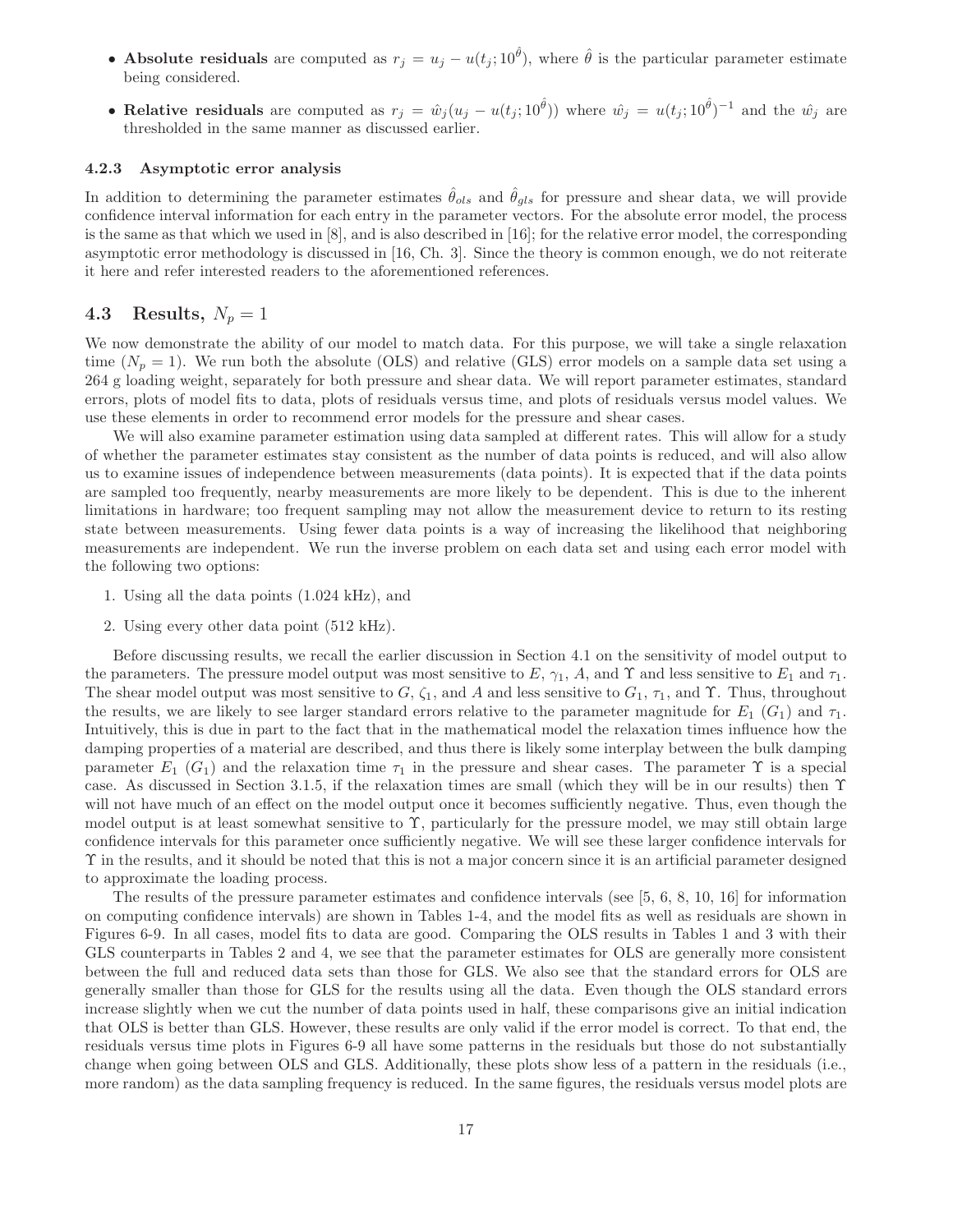also not much different when comparing the OLS cases to the GLS cases. From a residual analysis standpoint, then, either model appears reasonable. Thus, since OLS is a simpler error model and since we have a higher degree of confidence in the parameter estimates due to their consistency for different data sampling rates and smaller standard errors, we recommend the OLS model when using pressure data. We do note that the standard error for  $\log_{10}(\tau_1)$  for both OLS cases is nearly as large as the parameter estimate itself; this is somewhat expected since the pressure model output is less sensitive to  $\tau_1$  as previously discussed. Thus, we do not have as much confidence in the estimate for  $\tau_1$  as in the other parameter estimates.

Since there was not a significant difference between OLS and GLS in terms of residual analysis, we examined another error model,

$$
U_j = u(t_j; 10^{\theta_0}) + \text{sign}(u(t_j; 10^{\theta_0})) |u(t_j; 10^{\theta_0})|^{1/2} \mathcal{E}_j,
$$

which we call the "half error" model (for lack of a better phrase) due to the 1/2 exponent in the final term. This is solved in a manner similar to the "full" GLS, the difference being that here we use the weights  $w_j =$  $|u(t_j;10^\theta)|$  $-1/2$ . Results of the corresponding inverse problem are shown in in Tables 5-6 and Figures 10-11. There does not appear to be any improvement over the previous OLS and GLS results in terms of residual randomness, and the parameter values are more consistent than those from GLS but less consistent than those from OLS. Additionally, the standard errors when using the half error model are generally larger than those when using OLS. Thus, we continue to conclude that the OLS model is most appropriate for the pressure data.

Shear results are shown in Tables 7-10 and Figures 12-15. In all cases, the model fits to data are good. Comparing the OLS results in Tables 7 and 9 with their GLS counterparts in Tables 8 and 10 we see that the parameter estimates for OLS demonstrate similar consistency when using the full and reduced data sets as the GLS estimates. The standard errors for the GLS cases are larger than the OLS cases. In Figures 12-15, the residuals versus model plots are again not noticeably different for the OLS and GLS cases. The initial indication is that we have more confidence in the OLS results. However, the time versus residual plots raise cause for concern. In the OLS residual versus time plots, there is a noticeable "fan" structure for early times. However, for the GLS error model, the residual versus time plots do not show a fan structure and are fairly randomly distributed. Since this indicates that the OLS error model may not be correct, we are inclined to recommend the GLS error model in the shear case so that we do not mistakenly overstate our confidence in the parameter estimates, which we could do if we used the parameter estimates from the possibly-wrong OLS case.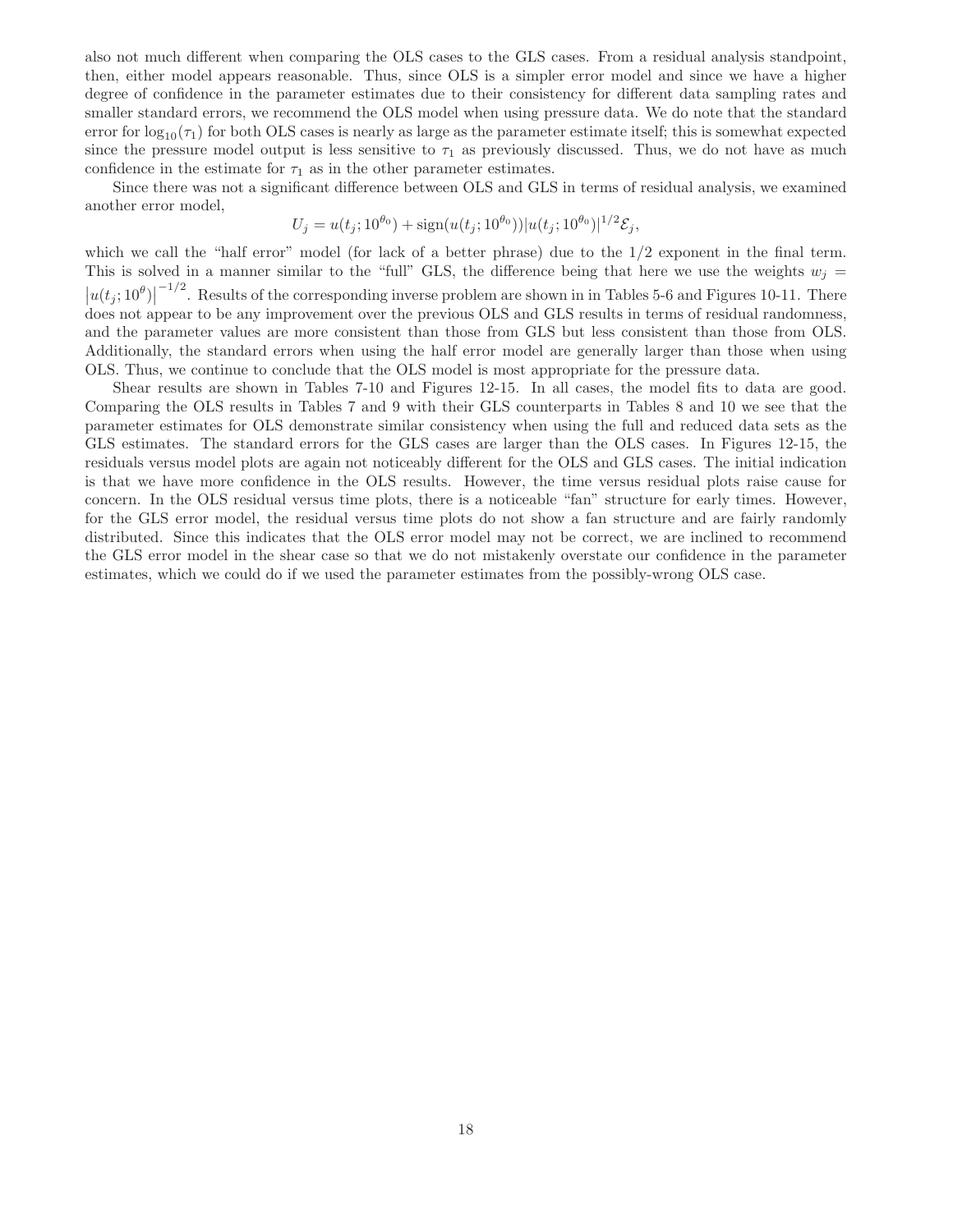| Param.                 | Estimate  | SE.    | CI95                 |
|------------------------|-----------|--------|----------------------|
| $\log_{10}(E)$         | 4.6164    | 0.5071 | (3.6140, 5.6188)     |
| $\log_{10}(E_1)$       | 1.7385    | 0.2180 | (1.3076, 2.1694)     |
| $\log_{10}(\tau_1)$    | $-1.3365$ | 0.5089 | $(-2.3425, -0.3306)$ |
| $\log_{10}(\gamma_1)$  | 5.2748    | 0.1096 | (5.0581, 5.4914)     |
| $log_{10}(-A)$         | $-3.7520$ | 0.0061 | $(-3.7641, -3.7399)$ |
| $\log_{10}(-\Upsilon)$ | $-1.8549$ | 0.6463 | $(-3.1326, -0.5773)$ |

Table 1: Pressure optimization results and confidence analysis for OLS on a 264 g data set using every data point.

Young's modulus dynamic analog  $E_0 = 229.604$  kPa (static  $E_0 = 213.239$  kPa)

Table 2: Pressure optimization results and confidence analysis for GLS on a 264 g data set using every data point.

| Param.                 | Estimate  | SE.    | CI95                 |
|------------------------|-----------|--------|----------------------|
| $\log_{10}(E)$         | 5.0523    | 2.1445 | (0.8131, 9.2915)     |
| $log_{10}(E_1)$        | 1.8025    | 0.2192 | (1.3692, 2.2358)     |
| $\log_{10}(\tau_1)$    | $-0.7878$ | 2.1350 | $(-5.0082, 3.4326)$  |
| $\log_{10}(\gamma_1)$  | 5.0664    | 2.0697 | (0.9750, 9.1578)     |
| $log_{10}(-A)$         | $-3.8031$ | 0.0124 | $(-3.8276, -3.7786)$ |
| $\log_{10}(-\Upsilon)$ | $-1.0152$ | 4.9889 | $(-10.8772, 8.8468)$ |

Young's modulus dynamic analog $E_0 = 229.323~\mathrm{kPa}$  (static  $E_0 = 213.239~\mathrm{kPa})$ 

Table 3: Pressure optimization results and confidence analysis for OLS on a 264 g data set using every other data point.

| Param.                 | Estimate  | SE.    | CI95                 |
|------------------------|-----------|--------|----------------------|
| $\log_{10}(E)$         | 4.6051    | 0.8396 | (2.9302, 6.2800)     |
| $log_{10}(E_1)$        | 1.7426    | 0.3850 | (0.9745, 2.5107)     |
| $\log_{10}(\tau_1)$    | $-1.3661$ | 0.8407 | $(-3.0433, 0.3111)$  |
| $\log_{10}(\gamma_1)$  | 5.2775    | 0.1755 | (4.9274, 5.6277)     |
| $log_{10}(-A)$         | $-3.7442$ | 0.0080 | $(-3.7601, -3.7284)$ |
| $\log_{10}(-\Upsilon)$ | $-1.8921$ | 1.0604 | $(-4.0075, 0.2233)$  |

Young's modulus dynamic analog  $E_0 = 229.749$  kPa (static  $E_0 = 213.239$  kPa)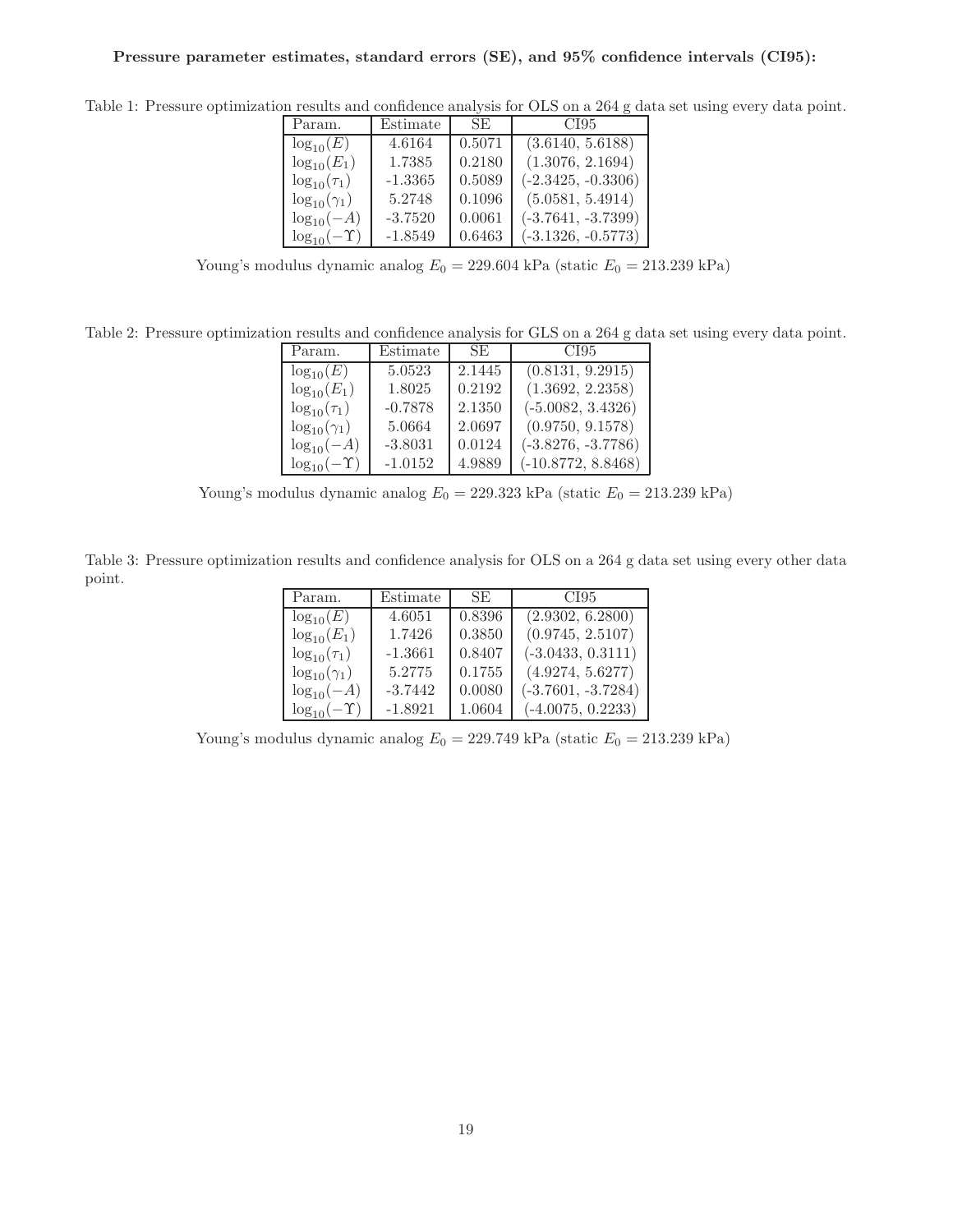Table 4: Pressure optimization results and confidence analysis for GLS on a 264 g data set using every other data point.

| Param.                 | Estimate  | SE.    | CI95                 |
|------------------------|-----------|--------|----------------------|
| $\log_{10}(E)$         | 4.1586    | 0.1827 | (3.7942, 4.5231)     |
| $log_{10}(E_1)$        | 1.2236    | 0.4868 | (0.2525, 2.1948)     |
| $\log_{10}(\tau_1)$    | $-1.6888$ | 0.1550 | $(-1.9981, -1.3794)$ |
| $\log_{10}(\gamma_1)$  | 5.3313    | 0.0134 | (5.3045, 5.3580)     |
| $\log_{10}(-A)$        | $-3.8057$ | 0.0169 | $(-3.8393, -3.7721)$ |
| $\log_{10}(-\Upsilon)$ | $-2.2436$ | 0.1726 | $(-2.5879, -1.8992)$ |

Young's modulus dynamic analog $E_0 = 228.827~\mathrm{kPa}$  (static  $E_0 = 213.239~\mathrm{kPa})$ 



Figure 6: Pressure data fit using every data point with absolute error model,  $N_p = 1$ , weight 264 g. (top) Model fit to data. (bottom left) Absolute residuals vs time. (bottom right) Absolute residuals vs model.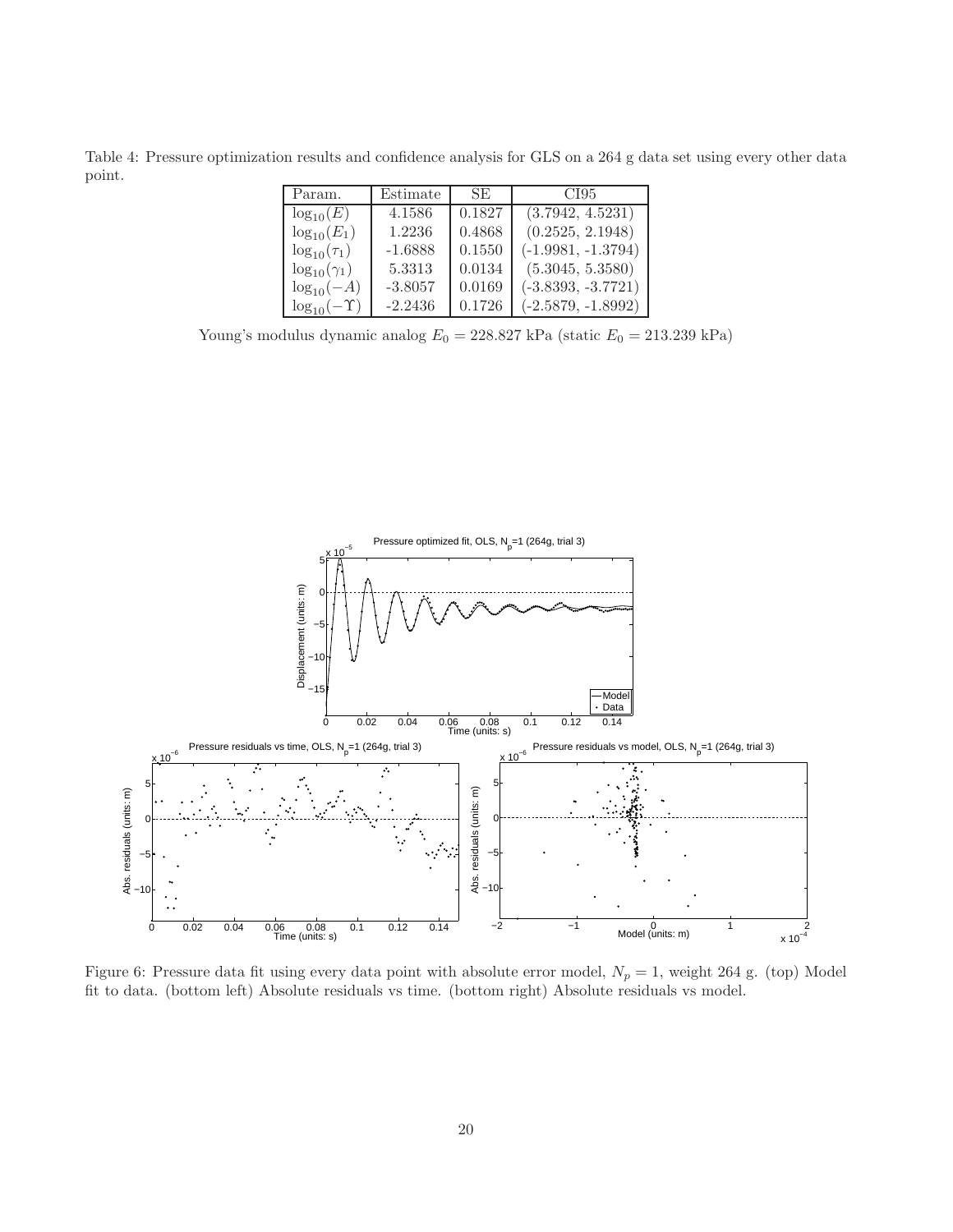

Figure 7: Pressure data fit using every data point with relative error model,  $N_p = 1$ , weight 264 g. (top) Model fit to data. (bottom left) Relative residuals vs time. (bottom right) Relative residuals vs model.



Figure 8: Pressure data fit using every other data point with absolute error model,  $N_p = 1$ , weight 264 g. (top) Model fit to data. (bottom left) Absolute residuals vs time. (bottom right) Absolute residuals vs model.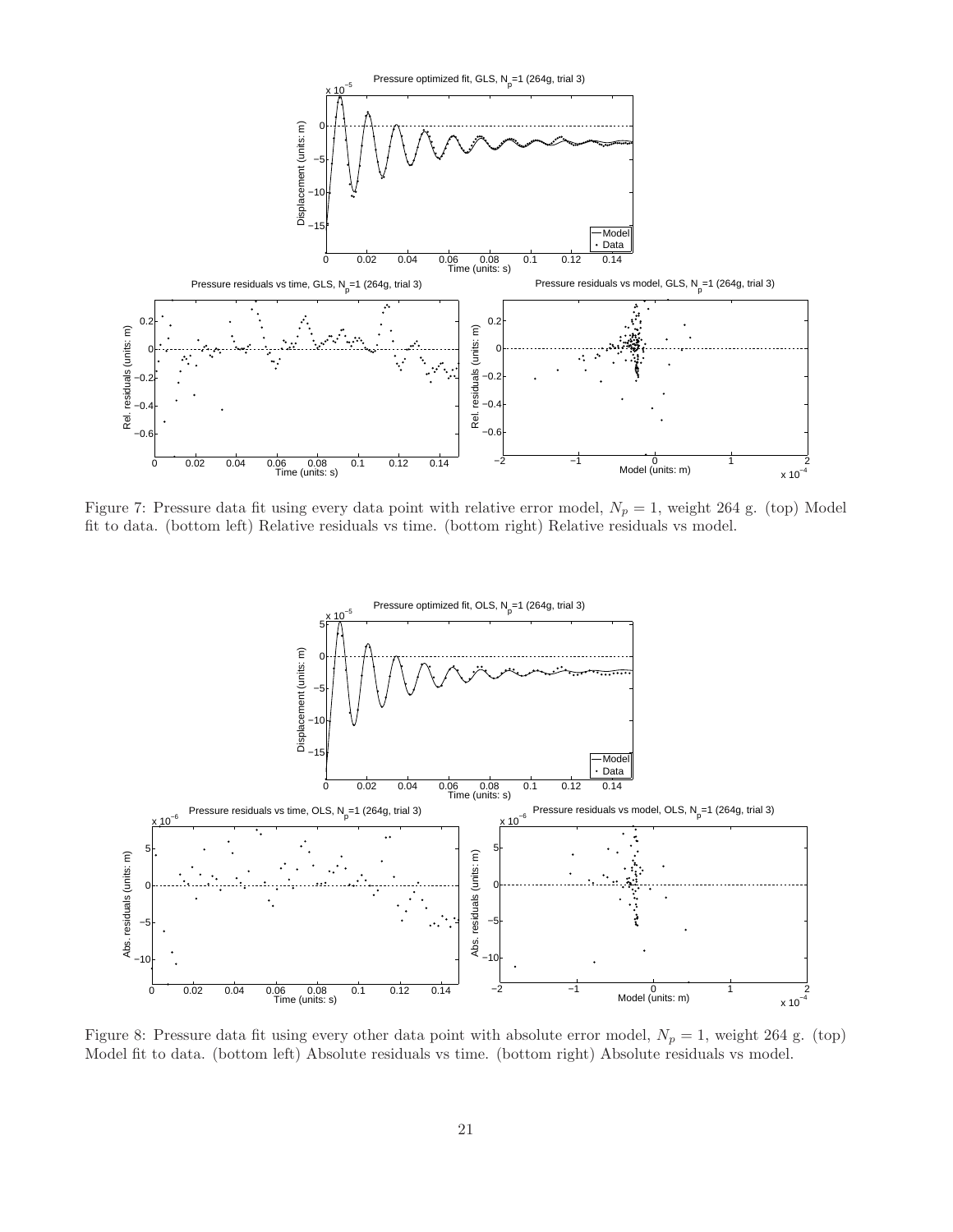

Figure 9: Pressure data fit using every other data point with relative error model,  $N_p = 1$ , weight 264 g. (top) Model fit to data. (bottom left) Relative residuals vs time. (bottom right) Relative residuals vs model.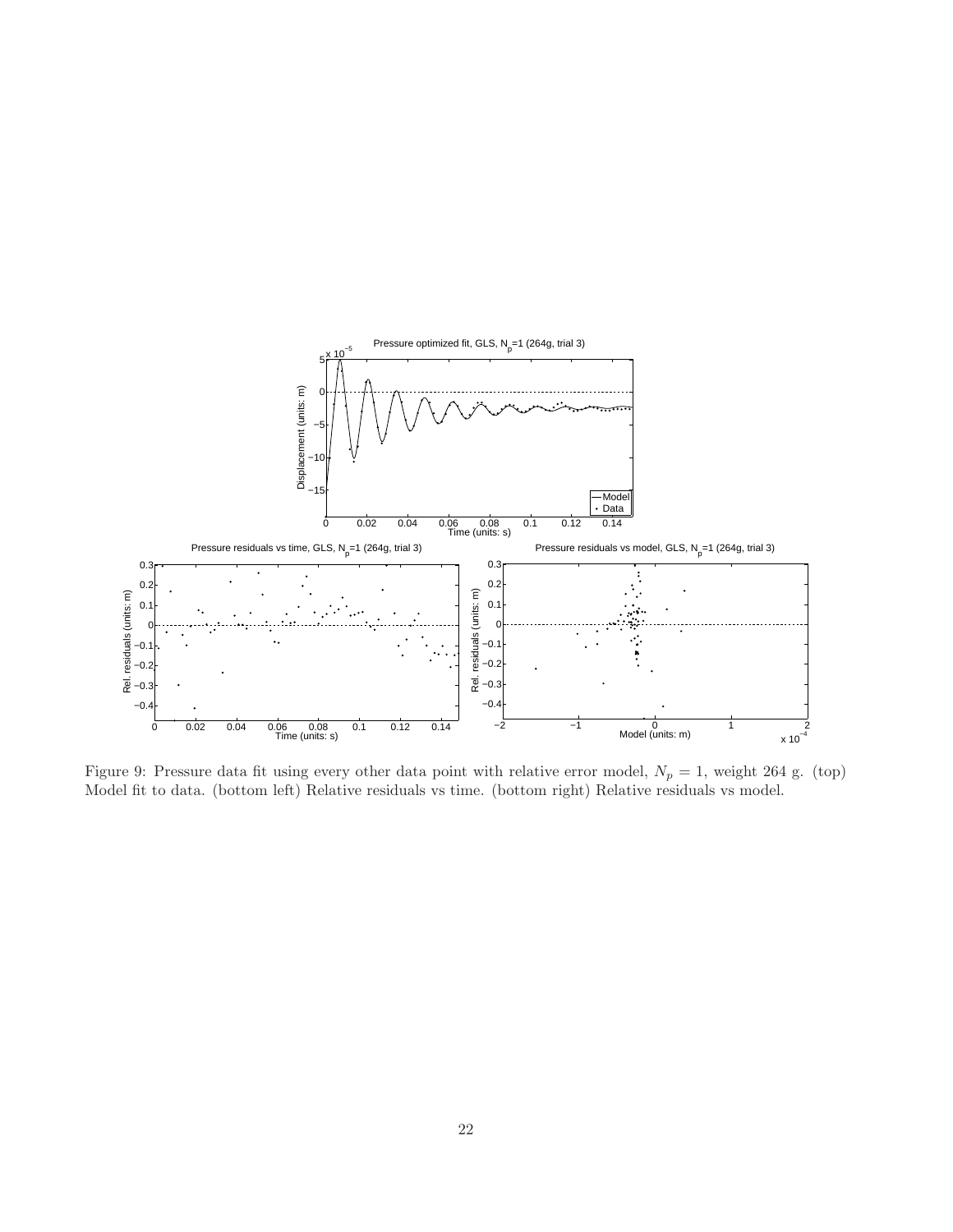Table 5: Pressure optimization results and confidence analysis for GLS (half error) on a 264 g data set, using every data point.

| Param.                 | Estimate  | SE.    | CI95                 |
|------------------------|-----------|--------|----------------------|
| $\log_{10}(E)$         | 4.7747    | 0.9355 | (2.9254, 6.6240)     |
| $log_{10}(E_1)$        | 1.7594    | 0.2289 | (1.3069, 2.2120)     |
| $\log_{10}(\tau_1)$    | $-1.1169$ | 0.9304 | $(-2.9562, 0.7223)$  |
| $\log_{10}(\gamma_1)$  | 5.2302    | 0.3247 | (4.5883, 5.8721)     |
| $log_{10}(-A)$         | $-3.7831$ | 0.0091 | $(-3.8011, -3.7651)$ |
| $\log_{10}(-\Upsilon)$ | $-1.5638$ | 1.3384 | $(-4.2095, 1.0818)$  |

Young's modulus dynamic analog  $E_0 = 229.421$  kPa (static  $E_0 = 213.239$  kPa)

Table 6: Pressure optimization results and confidence analysis for GLS (half error) on a 264 g data set, using every other data point.

| Param.                 | Estimate  | SE.    | CI95                 |
|------------------------|-----------|--------|----------------------|
| $\log_{10}(E)$         | 4.5630    | 0.9095 | (2.7486, 6.3774)     |
| $\log_{10}(E_1)$       | 1.6866    | 0.4513 | (0.7863, 2.5869)     |
| $\log_{10}(\tau_1)$    | $-1.3489$ | 0.9004 | $(-3.1452, 0.4473)$  |
| $\log_{10}(\gamma_1)$  | 5.2848    | 0.1699 | (4.9458, 5.6238)     |
| $log_{10}(-A)$         | $-3.7797$ | 0.0128 | $(-3.8052, -3.7542)$ |
| $\log_{10}(-\Upsilon)$ | $-1.8602$ | 1.1158 | $(-4.0862, 0.3657)$  |

Young's modulus dynamic analog  $E_0 = 229.224$  kPa (static  $E_0 = 213.239$  kPa)



Figure 10: Pressure data fit using every data point with relative half error model,  $N_p = 1$ , weight 264 g. (top) Model fit to data. (bottom left) Relative residuals vs time. (bottom right) Relative residuals vs model.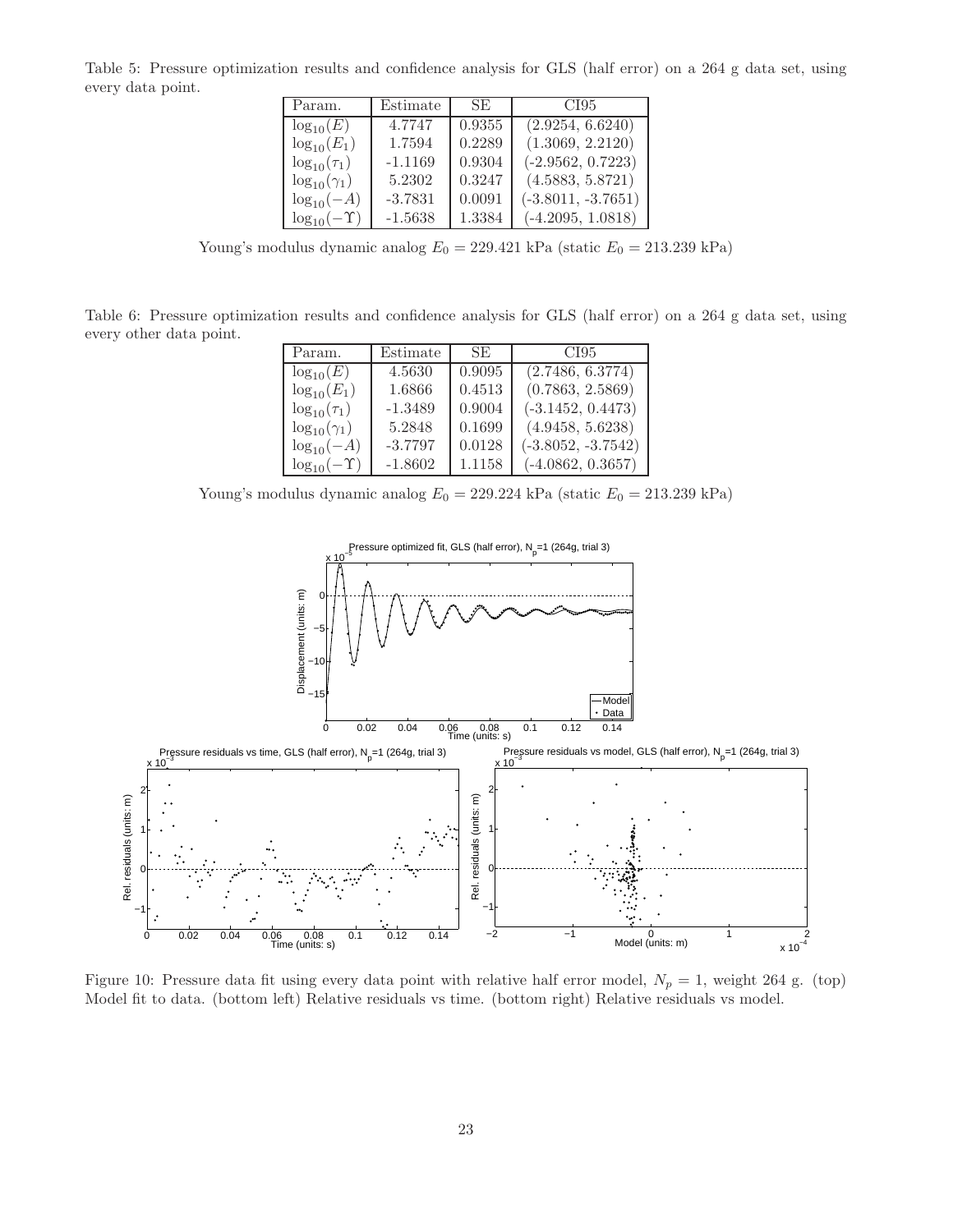

Figure 11: Pressure data fit using every other data point with relative half error model,  $N_p = 1$ , weight 264 g. (top) Model fit to data. (bottom left) Relative residuals vs time. (bottom right) Relative residuals vs model.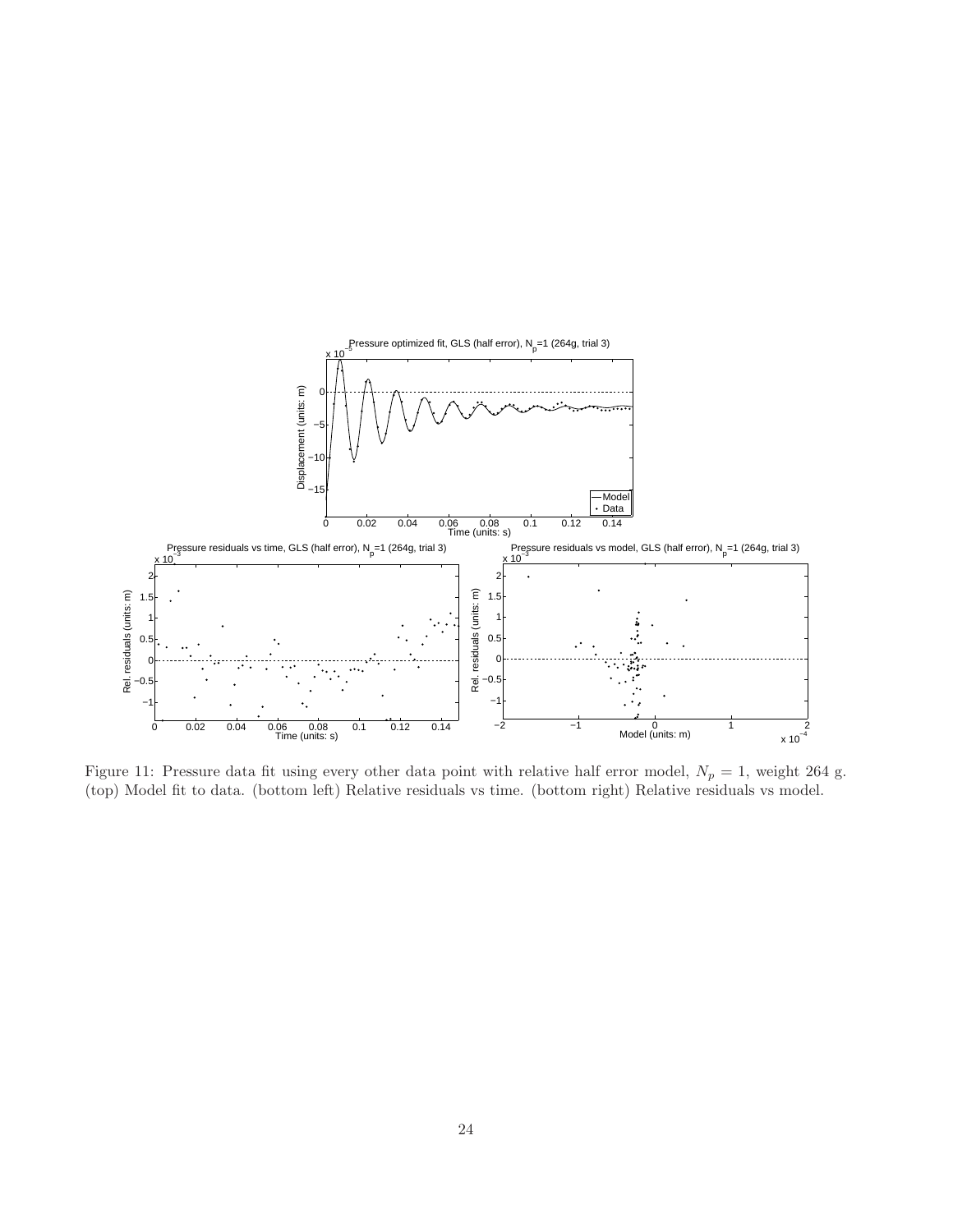| Param.                 | Estimate  | SE.    | CI95                 |
|------------------------|-----------|--------|----------------------|
| $\log_{10}(G)$         | 3.6362    | 0.2465 | (3.1499, 4.1225)     |
| $\log_{10}(G_1)$       | 0.4725    | 0.2025 | (0.0730, 0.8719)     |
| $\log_{10}(\tau_1)$    | $-1.3433$ | 0.2455 | $(-1.8276, -0.8589)$ |
| $\log_{10}(\zeta_1)$   | 4.4637    | 0.0366 | (4.3915, 4.5358)     |
| $log_{10}(-A)$         | $-3.7543$ | 0.0054 | $(-3.7649, -3.7436)$ |
| $\log_{10}(-\Upsilon)$ | $-2.0632$ | 0.2862 | $(-2.6278, -1.4985)$ |

Table 7: Shear optimization results and confidence analysis for OLS on a 264 g data set using every data point.

Shear modulus dynamic analog  $G_0 = 33.411$  kPa (static  $G_0 = 123.289$  kPa)

Table 8: Shear optimization results and confidence analysis for GLS on a 264 g data set using every data point.

| Param.                 | Estimate  | SE.    | CI95                 |
|------------------------|-----------|--------|----------------------|
| $\log_{10}(G)$         | 4.1059    | 1.0993 | (1.9371, 6.2747)     |
| $\log_{10}(G_1)$       | 0.5925    | 0.2149 | (0.1686, 1.0165)     |
| $\log_{10}(\tau_1)$    | $-0.8318$ | 1.1018 | $(-3.0054, 1.3418)$  |
| $\log_{10}(\zeta_1)$   | 4.3150    | 0.6781 | (2.9774, 5.6527)     |
| $log_{10}(-A)$         | $-3.7990$ | 0.0093 | $(-3.8173, -3.7807)$ |
| $\log_{10}(-\Upsilon)$ | $-1.3449$ | 1.8982 | $(-5.0898, 2.4000)$  |

Shear modulus dynamic analog $G_0 = 33.416$  kPa (static  $G_0 = 123.289$  kPa)

Table 9: Shear optimization results and confidence analysis for OLS on a 264 g data set using every other data point.

| Param.                 | Estimate  | SE.    | CI95                 |
|------------------------|-----------|--------|----------------------|
| $\log_{10}(G)$         | 3.5431    | 0.2498 | (3.0469, 4.0393)     |
| $log_{10}(G_1)$        | 0.3753    | 0.3227 | $(-0.2657, 1.0164)$  |
| $\log_{10}(\tau_1)$    | $-1.4450$ | 0.2474 | $(-1.9364, -0.9535)$ |
| $\log_{10}(\zeta_1)$   | 4.4761    | 0.0294 | (4.4178, 4.5345)     |
| $log_{10}(-A)$         | $-3.7501$ | 0.0071 | $(-3.7643, -3.7360)$ |
| $\log_{10}(-\Upsilon)$ | $-2.1813$ | 0.2779 | $(-2.7334, -1.6293)$ |

Shear modulus dynamic analog $G_0 = 33.423$  kPa (static  $G_0 = 123.289$  kPa)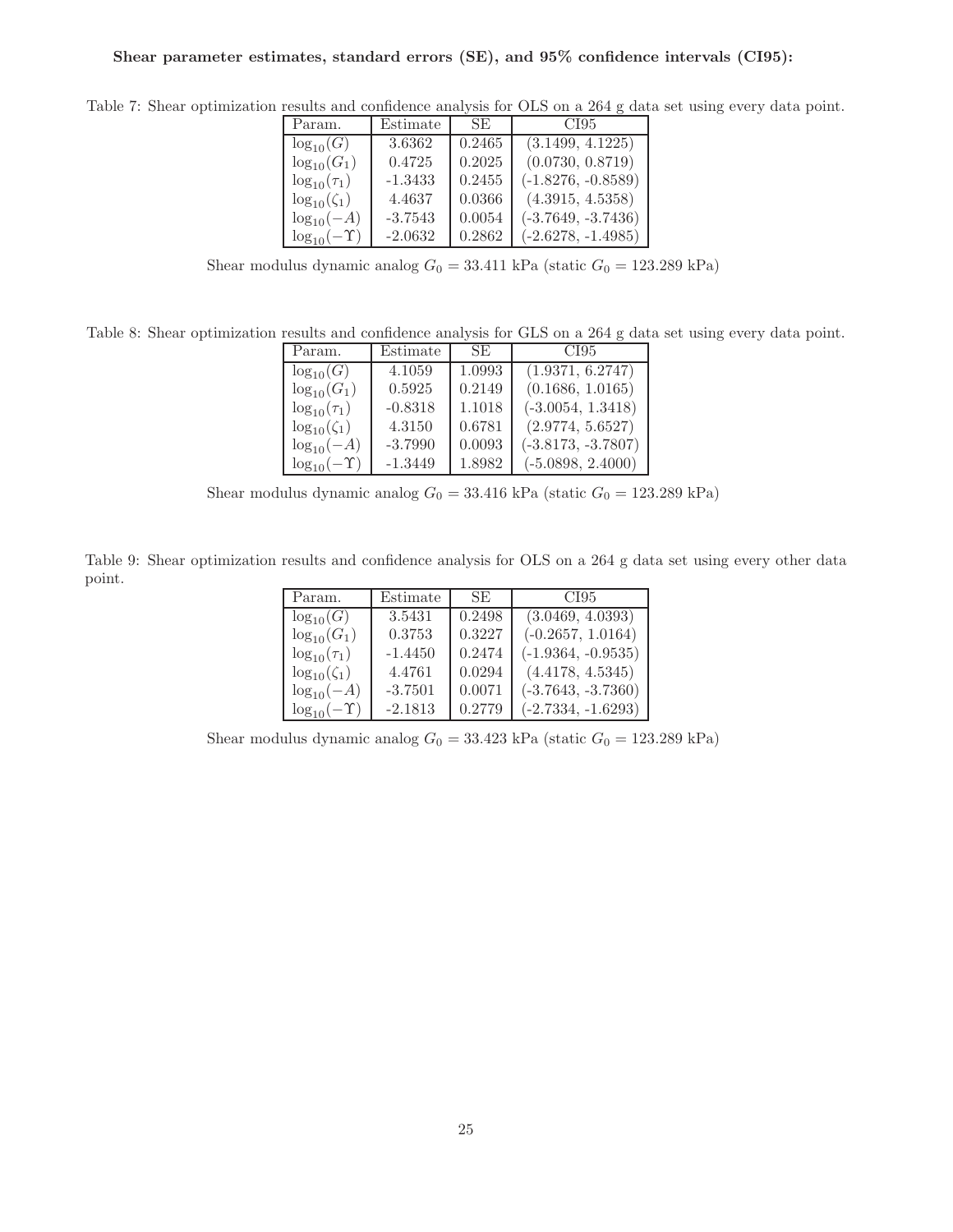Table 10: Shear optimization results and confidence analysis for GLS on a 264 g data set using every other data point.

| Param.                | Estimate  | SE.    | CI95                 |
|-----------------------|-----------|--------|----------------------|
| $log_{10}(G)$         | 3.8649    | 1.0435 | (1.7922, 5.9377)     |
| $\log_{10}(G_1)$      | 0.5449    | 0.3561 | $(-0.1625, 1.2523)$  |
| $\log_{10}(\tau_1)$   | $-1.0217$ | 1.0543 | $(-3.1161, 1.0726)$  |
| $\log_{10}(\zeta_1)$  | 4.4171    | 0.2918 | (3.8375, 4.9967)     |
| $\log_{10}(-A)$       | $-3.8026$ | 0.0119 | $(-3.8263, -3.7789)$ |
| $log_{10}(-\Upsilon)$ | $-1.6729$ | 1.3806 | $(-4.4153, 1.0695)$  |

Shear modulus dynamic analog $G_0 = 33.454$  kPa (static  $G_0 = 123.289$  kPa)



Figure 12: Shear data fit using every data point with absolute error model,  $N_p = 1$ , weight 264 g. (top) Model fit to data. (bottom left) Absolute residuals vs time. (bottom right) Absolute residuals vs model.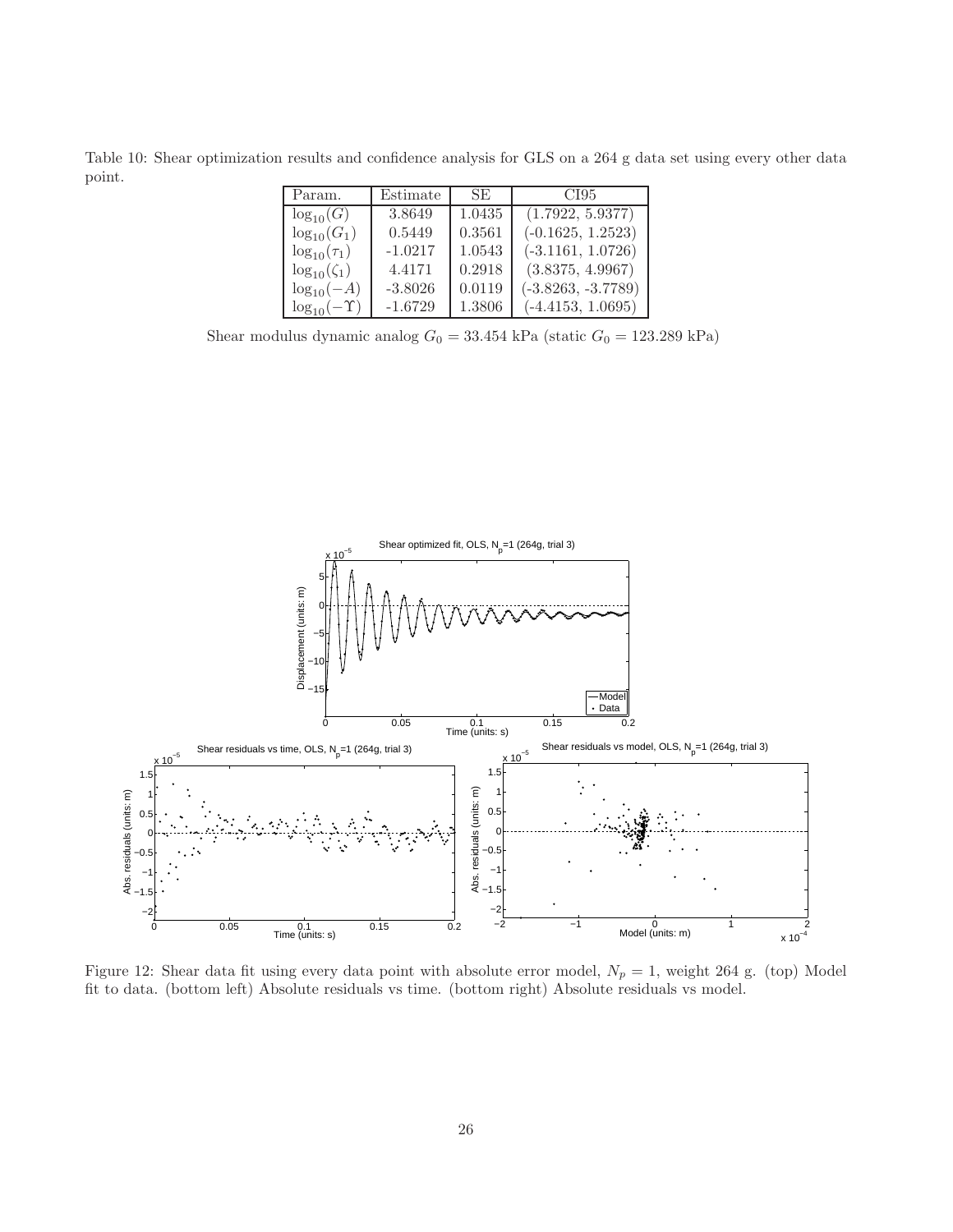

Figure 13: Shear data fit using every data point with relative error model,  $N_p = 1$ , weight 264 g. (top) Model fit to data. (bottom left) Relative residuals vs time. (bottom right) Relative residuals vs model.



Figure 14: Shear data fit using every other data point with absolute error model,  $N_p = 1$ , weight 264 g. (top) Model fit to data. (bottom left) Absolute residuals vs time. (bottom right) Absolute residuals vs model.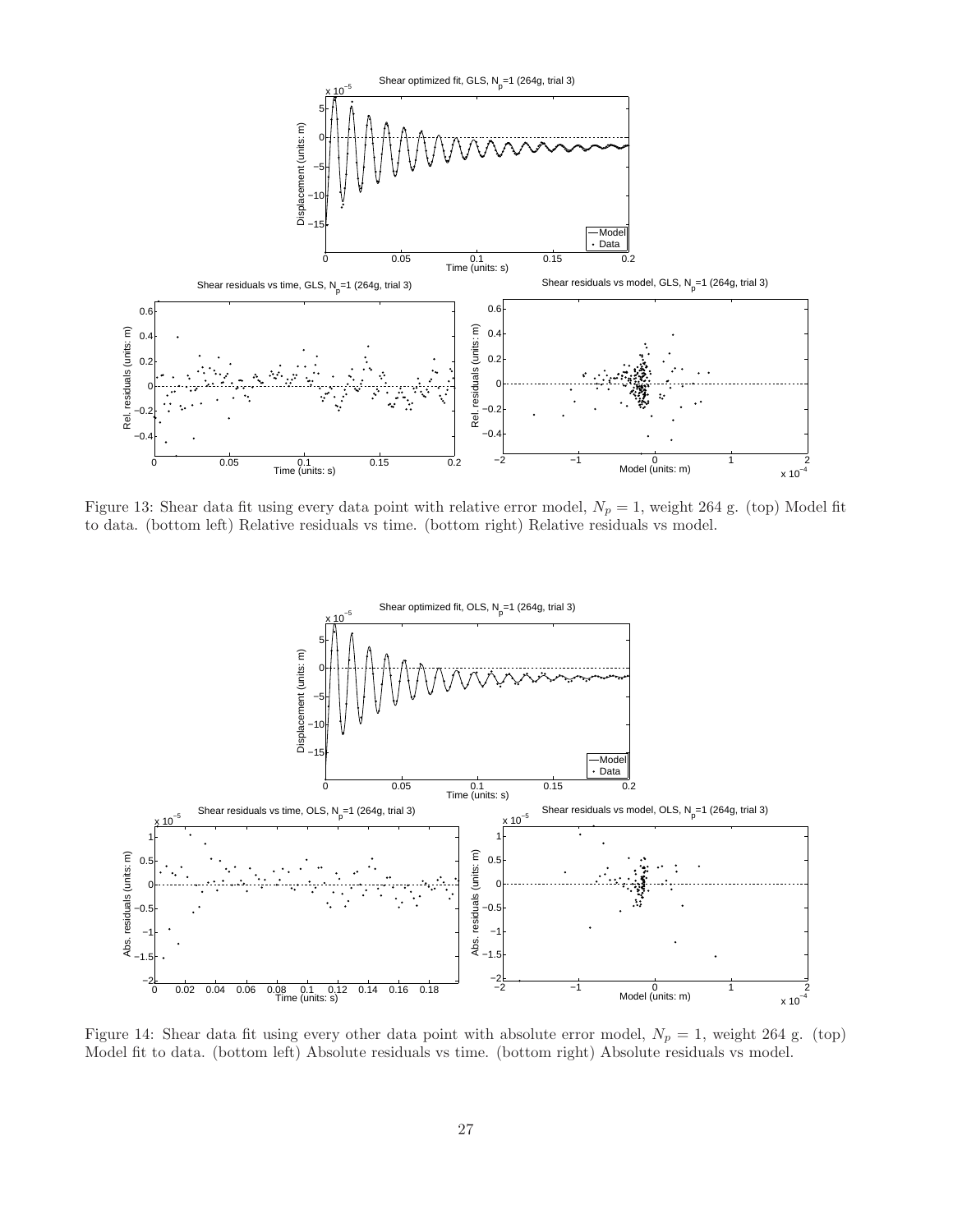

Figure 15: Shear data fit using every other data point with relative error model,  $N_p = 1$ , weight 264 g. (top) Model fit to data. (bottom left) Relative residuals vs time. (bottom right) Relative residuals vs model.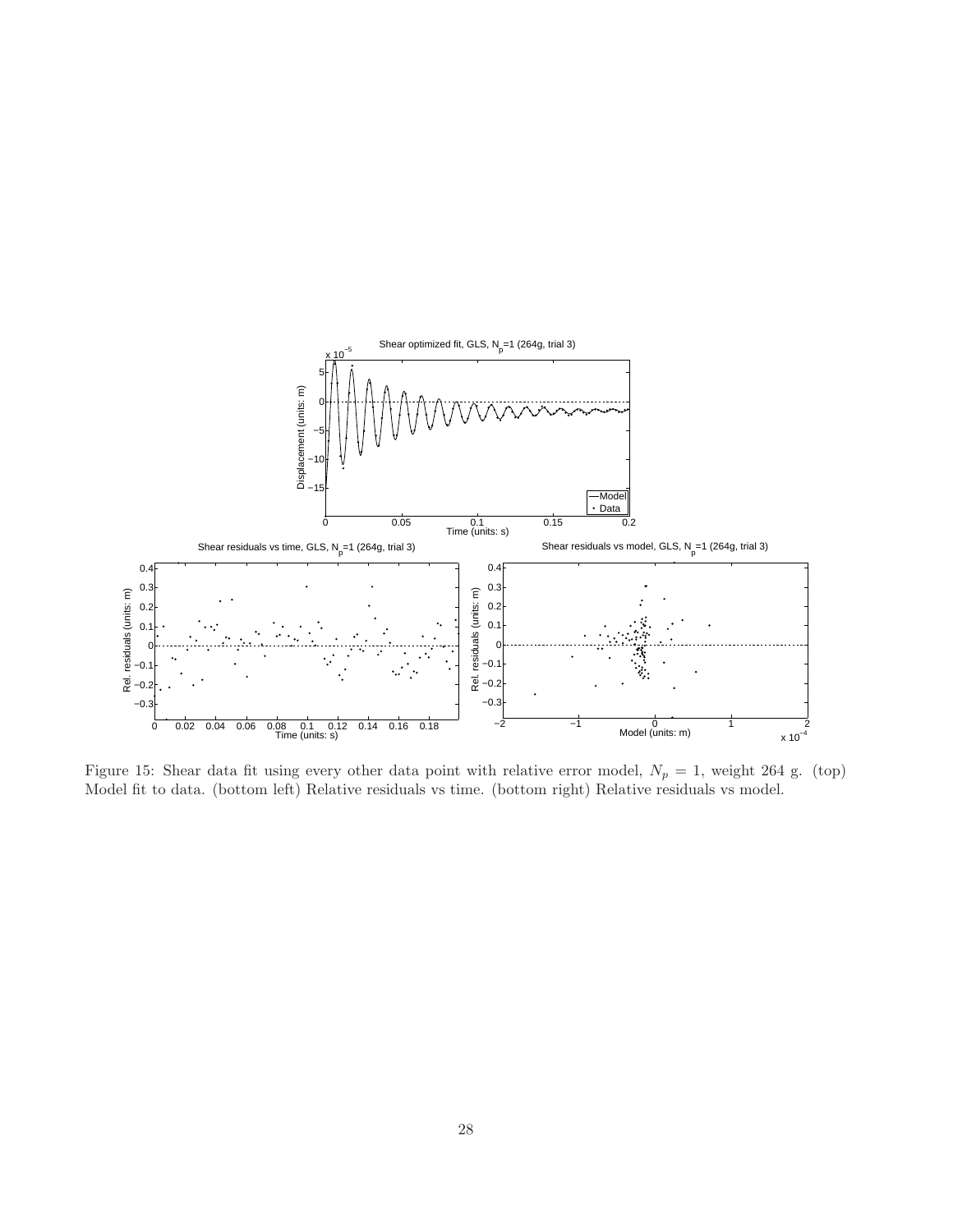## 5 Discussion and Future Work

We have developed an updated one-dimensional viscoelastic model for tissue and have used experimental data from a simple homogeneous gel phantom to test the ability of our model to describe wave propagation in the medium. The data were generated from a drop experiment designed to mimic the disturbance into the chest cavity produced by blood flow in a stenosed coronary artery impacting the vessel wall, a disturbance which results in pressure and shear waves propagating away from the vessel walls downstream of the blockage. In our inverse problem results as discussed in Section 4.3, we have shown an ability to consistently model the wave propagation using different error models and at different data frequencies, obtaining good fits to data in all of our inverse problems. In addition to a good fit, though, we also examined statistical properties of the parameter estimators as well as residual plots to gain more insight into the proper error model for the pressure and shear data sets. This is necessary, since a correct error model is essential in order to apply the asymptotic error theory properly and thus obtain correct confidence intervals. For the pressure case, we prefer the absolute error model (OLS) over the relative error model (GLS) since the residual plots indicated no noticeable difference between the two models while the OLS parameter estimates were more consistent and had generally smaller corresponding standard errors. For the shear case, we recommend taking the more conservative route and using the GLS parameter estimates; even though the GLS estimates had larger standard errors, there were indications from the residual versus time plots for OLS that the OLS model is not correct.

In the future, we may try to estimate more than one relaxation time. Initial attempts indicated some difficulty, as the optimization algorithms tended toward parameter values which caused the model to damp out quickly and go through the mean of the data oscillations. Ongoing examinations indicate that we can overcome this by providing constraints on some of the parameters, particularly  $\tau_i$  and  $E_1(G_1)$ . This may also be due to the previously discussed fact that data points too near zero cause problems when computing relative residuals, so we will examine the same data thresholding method as was discussed earlier.

We are currently examining a two dimensional model and corresponding experimental configurations. Experiments are currently in progress to produce a two dimensional wave from different points in the medium and with different detection points along the outer wall of the phantom. It is conceivable that the one dimensional parameters could be used as a rough first approximation in a corresponding two dimensional code, which would allow us to focus on trying to determine the location of the wave generation in the medium. Also, these parameter values could be used in a model of wave propagation in another conceptual device designed to mimic a constricted artery and the waves that result from passing fluid through a constricted pipe in the center of the medium.

In the slightly longer term, we will also likely need to conduct an inverse problem using a two dimensional model and corresponding data. These one dimensional results will provide a starting point for parameters in that inverse problem, hopefully decreasing runtime and the time it takes to find viable parameters. The same issues discussed here (sensitivity to parameters, data frequency, number of relaxation times) will again be of concern for the two dimensional problem. Future efforts will also involve scaling up all these experiments to larger phantoms and then to some sort of actual tissue sample experiments.

Overall, we have successfully demonstrated the ability of the pressure and shear mathematical models to accurately describe the data from laboratory experiments. A linear viscoelastic constitutive relationship, i.e., (16b) and (17b), was adequate. This is a significant achievement, as all the work previously discussed was limited to inverse problems on simulated data or data that was not from the impulse-type experiments.

### 6 Acknowledgements

This research was supported in part (HTB,SH,ZRK) by Grant Number R01AI071915-09 from the National Institute of Allergy and Infectious Diseases, in part (HTB,SH,ZRK) by the Air Force Office of Scientific Research under grant number AFOSR FA9550-12-1-0188, in part (ZRK) by the Department of Education with a GAANN Fellowship under grant number P200A070386, in part (CK,SS,JW) by the Engineering and Physical Sciences Research Council EP/H011072/1, and in part (MBr,SG,MBi) by the Engineering and Physical Sciences Research Council EP/H011285/1.

## References

[1] M. Akay, Noninvasive detection of coronary artery disease using advanced signal processing methods, PhD. Dissertation, Rutgers University, Piscataway, NJ, 1990.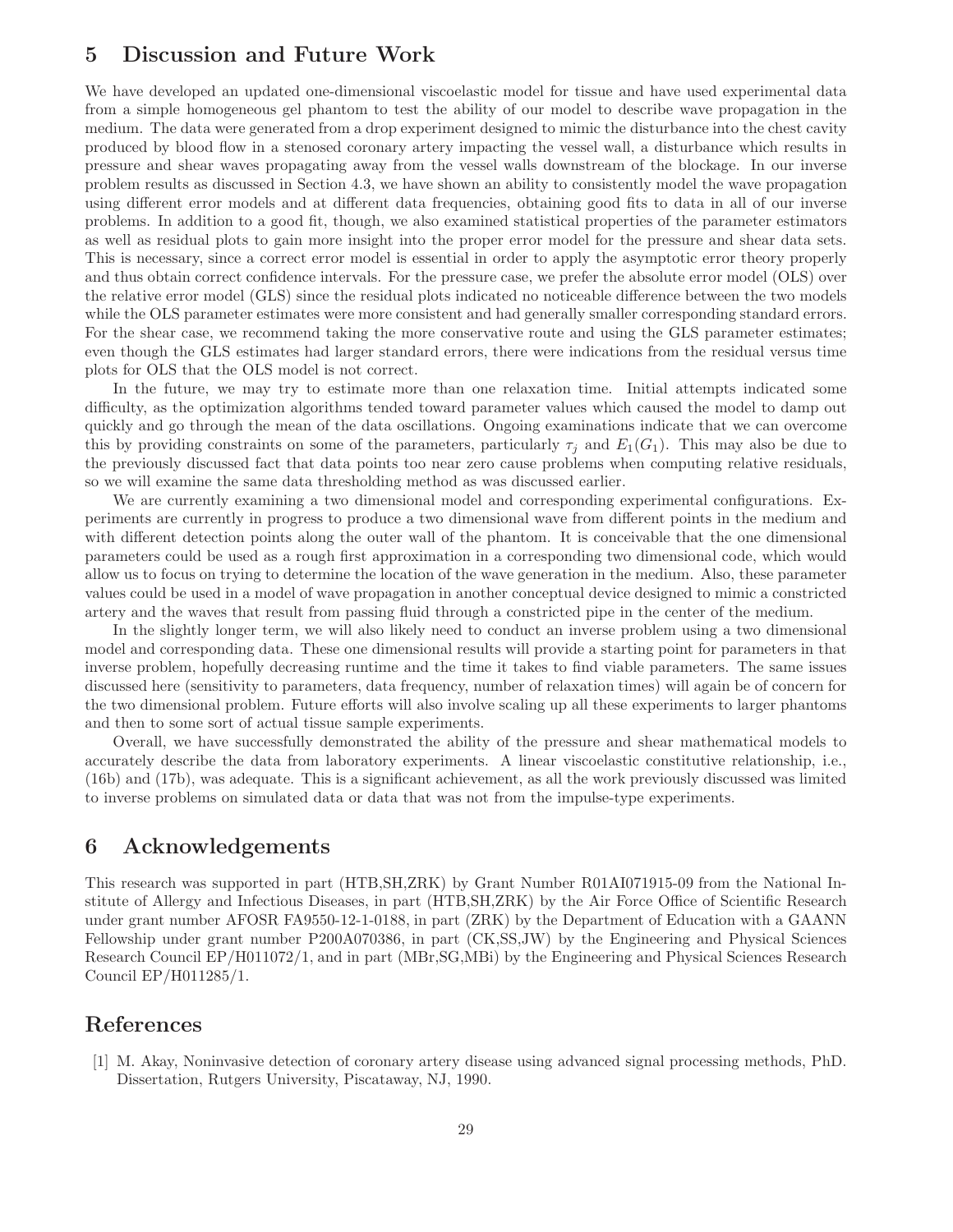- [2] H.T. Banks, A Functional Analysis Framework for Modeling, Estimation and Control in Science and Engineering, CRC Press, Boca Raton London New York, 2012.
- [3] H.T. Banks, J.H. Barnes, A. Eberhardt, H. Tran, and S. Wynne, Modeling and computation of propagating waves from coronary stenoses, *Computation and Applied Mathematics*, 21 (2002), 767–788.
- [4] H.T. Banks and K. Bihari, Modelling and estimating uncertainty in parameter estimation, Inverse Problems, 17 (2001), 95–111.
- [5] H.T. Banks and B.G. Fitzpatrick, Inverse problems for distributed systems: statistical tests and ANOVA, LCDS/CCS Rep. 88-16, July, 1988, Brown University; Proc. International Symposium on Math. Approaches to Envir. and Ecol. Problems, Springer Lecture Notes in Biomath., 81 (1989), 262–273.
- [6] H.T. Banks, K. Holm and D. Robbins, Standard error computations for uncertainty quantification in inverse problems: Asymptotic theory vs. Bootstrapping, CRSC-TR09-13, N.C. State University, June 2009; Revised May 2010; Mathematical and Computer Modelling, 52 (2010), 1610–1625.
- [7] H.T. Banks, S. Hu, Z.R. Kenz, A brief review of elasticity and viscoelasticity for solids, Advances in Applied Mathematics and Mechanics, **3** (2011), 1–51.
- [8] H.T. Banks, S. Hu, Z.R. Kenz, C. Kruse, S. Shaw, J.R. Whiteman, M.P. Brewin, S.E. Greenwald and M.J. Birch, Material parameter estimation and hypothesis testing on a 1D viscoelastic stenosis model: Methodology, CRSC-TR12-09, N.C. State University, April 2012; J. Inverse and Ill-Posed Problems, to appear, 34 pages; DOI 10.1515/jip-2012-0081.
- [9] H.T. Banks, Z.R. Kenz and W.C. Thompson, A review of selected techniques in inverse problem nonparametric probability distribution estimation, J. of Inverse and Ill-Posed Problems, 20 (2012), 429–460; DOI 10.1515/jip-2012-0037.
- [10] H.T. Banks, Z.R. Kenz and W.C. Thompson, An extension of RSS-based model comparison tests for weighted least squares, CRSC-TR12-18, N. C. State University, Raleigh, NC, August, 2012; Intl. J. Pure and Appl. Math., 79 (2012), 155–183.
- [11] H.T. Banks and N. Luke, Modeling of propagating shear waves in biotissue employing an internal variable approach to dissipation, Communication in Computational Physics, 3 (2008), 603–640.
- [12] H.T. Banks, N. Medhin, and G. Pinter, Multiscale considerations in modeling of nonlinear elastomers, International Journal for Computational Methods in Engineering Science and Mechanics, 8 (2007), 53–62.
- [13] H.T. Banks, N. Medhin, and G. Pinter, Nonlinear reptation in molecular based hysteresis models for polymers, Quarterly of Applied Math., 62 (2004), 767–779.
- [14] H.T. Banks and G.A. Pinter, A probabilistic multiscale approach to hysteresis in shear wave propagation in biotissue, Multiscale Modeling and Simulation, 3 (2005), 395–412.
- [15] H.T. Banks and J.R. Samuels, Jr, Detection of cardiac occlusions using viscoelastic wave propagation, Advances in Applied Mathematics and Mechanics, 1 (2009), 1–28.
- [16] H.T. Banks and H.T. Tran, Mathematical and Experimental Modeling of Physical and Biological Processes, CRC Press, Boca Raton, FL, 2009.
- [17] M.P. Brewin, M.J. Birch, S.E. Greenwald, et. al., Characterization of the uniaxial elastic properties of an agar-based tissue mimicking material, in preparation.
- [18] C. Kruse, S. Shaw, J.R. Whiteman, et. al., High order space-time finite element schemes for acoustic and viscodynamic wave equations with temporal decoupling, in preparation.
- [19] N. Luke, Modeling shear wave propagation in biotissue: An internal variable approach to dissipation, PhD Thesis, N.C. State University, Raleigh, 2006.
- [20] N. Owsley and A. Hull, Beamformed nearfield imaging of a simulated coronary artery containing a stenosis, IEEE Trans. Med. Imaging, 17 (1998), 900–909.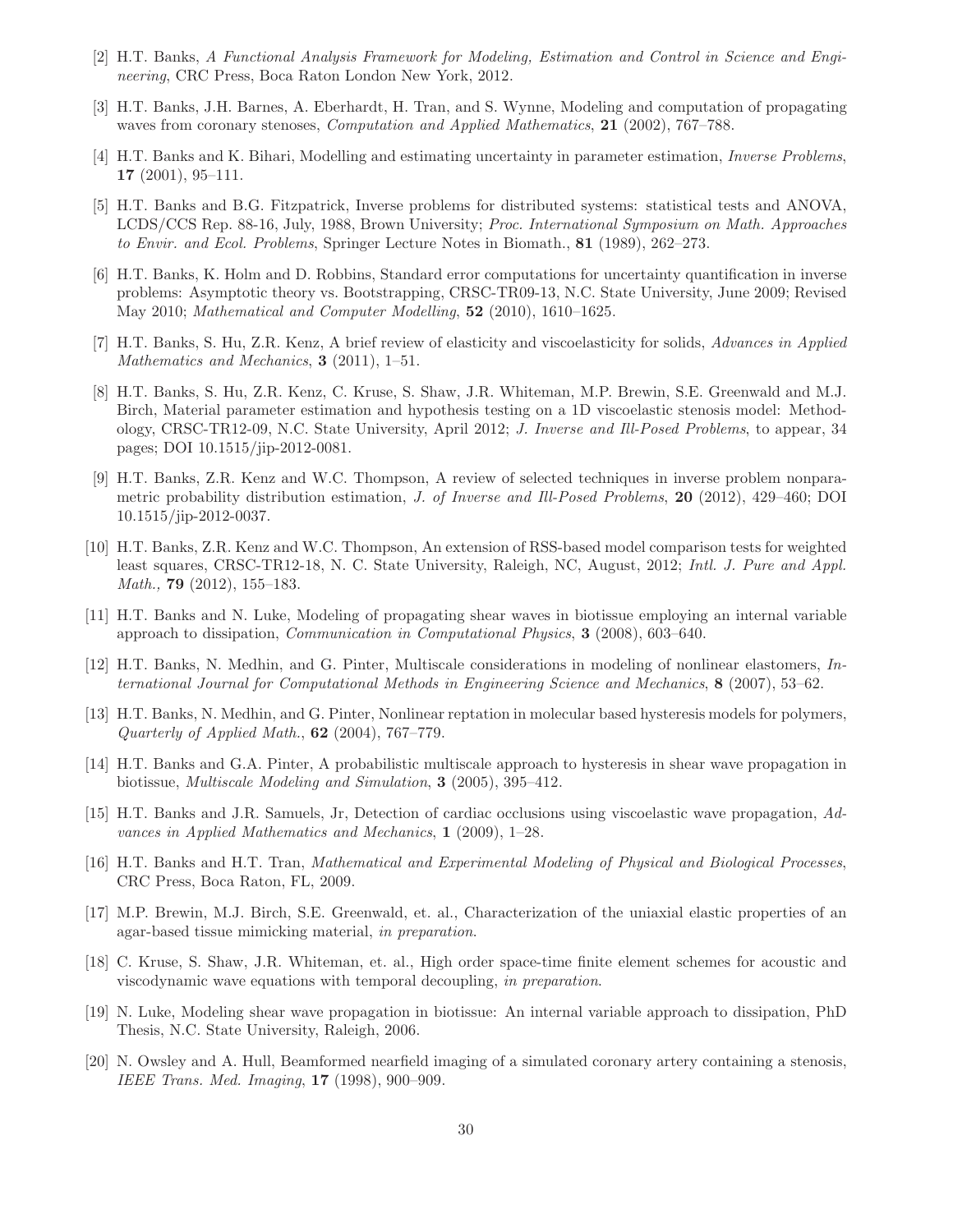- [21] N. Owsley, A.J. Hull, M.H. Ahmed, and J. Kassal, A proof of concept experiment for the detection of occluded coronary arteries using array sensor technology, Engr. in Medicine and Biol. Society, IEEE 17th Annual Conf., 1 (1995), 145–146.
- [22] J. R. Samuels, Jr. Inverse problems and post analysis techniques for a stenosis-driven acoustic wave propagation model, PhD Thesis, N.C. State University, Raleigh, 2008.
- [23] J. Semmlow and K. Rahalkar, Acoustic detection of coronary artery disease, Annu. Rev. Biomed. Eng, 9 (2007), 449–469.
- [24] J. Verburg and E. van Vollenhoven, Phonocardiography: Pysical and technical aspect and clinical uses, in Noninvasive Physiological Measurements (ed. P. Rolfe), Academic Press, London, 1979, p. 213–259.
- [25] J. Wloka, Partial Differential Equations, Cambridge University Press, Cambridge, 1987.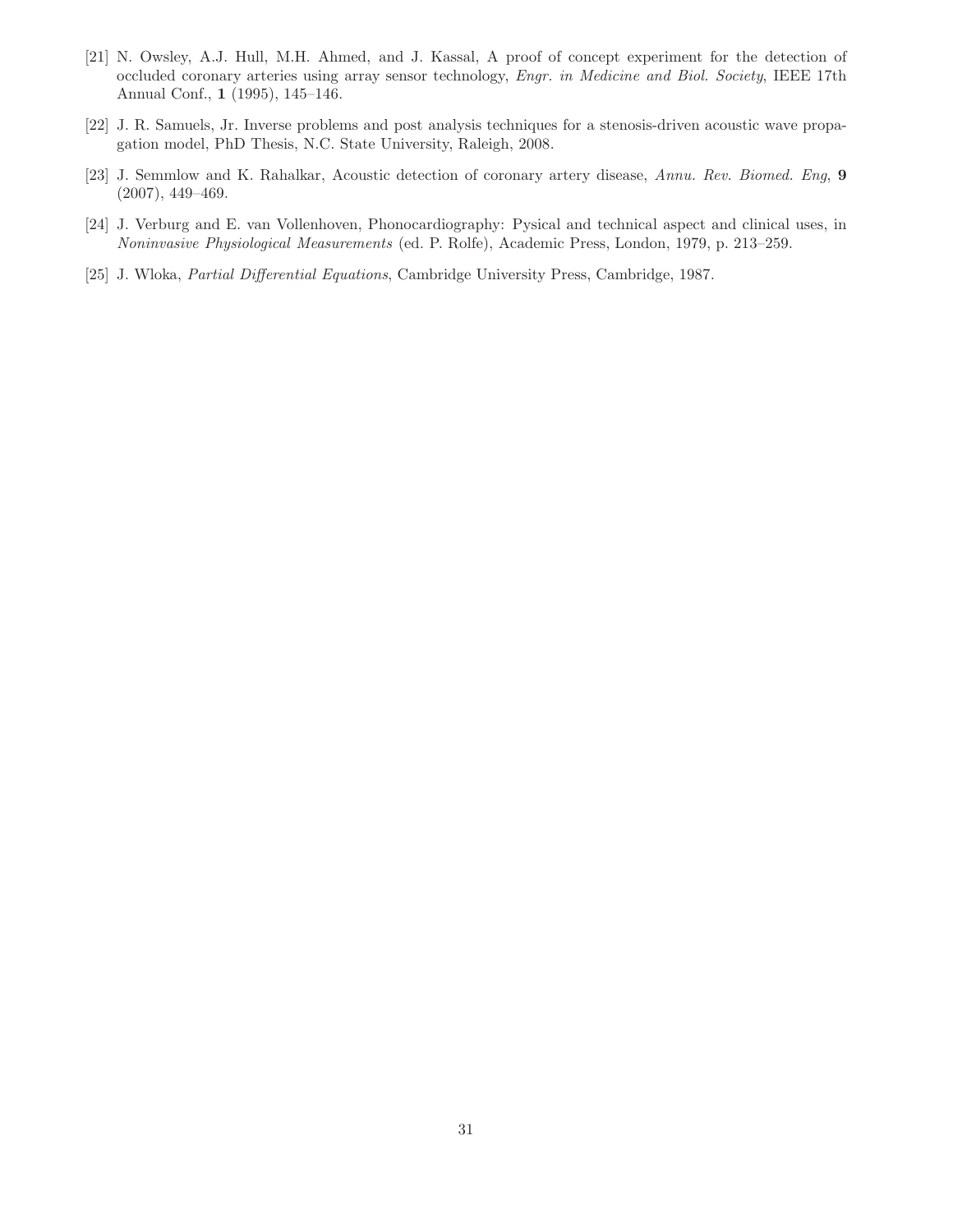## A Sensitivity Equations

### A.1 Pressure Model

1. Sensitivity PDE for  $\rho$  (where  $s^{\rho} = \frac{\partial u}{\partial \rho}$ ):

$$
\rho(s^{\rho})_{tt} - (\sigma_{\rho})_x = -u_{tt}
$$
  
\n
$$
s^{\rho}(0, t) = 0, \quad \sigma_{\rho}(L, t) = 0,
$$
  
\n
$$
s^{\rho}(x, 0) = 0, \quad (s^{\rho})_t(x, 0) = 0,
$$
\n(A.1a)

In the above equation, the sensitivity of stress with respect to  $\rho$  (i.e.,  $\sigma_{\rho}$ ) is given by

$$
\sigma_{\rho} = E_1(s^{\rho})_{xt} + \left(E + \sum_{j=1}^{N_p} \gamma_j\right) (s^{\rho})_x - \sum_{j=1}^{N_p} \gamma_j \epsilon_{\rho}^j.
$$
\n(A.1b)

The sensitivity of the internal variabl  $\epsilon^j$  with respect to  $\rho$  (i.e.,  $\epsilon^j_\rho =$  $\partial \epsilon^j$  $\frac{\partial c}{\partial \rho}$ ) satisfies (for  $j = 1, ..., N_p$ ).

$$
\tau_j(\epsilon_\rho^j)_t + \epsilon_\rho^j = (s^\rho)_x, \quad \epsilon_\rho^j(0) = 0.
$$
\n(A.1c)

2. Sensitivity PDE for E (where  $s^E = \frac{\partial u}{\partial E}$ ):

$$
\rho(s^{E})_{tt} - (\sigma_{E})_{x} = 0
$$
  
\n
$$
s^{E}(0, t) = 0, \quad \sigma_{E}(L, t) = 0,
$$
  
\n
$$
s^{E}(x, 0) = 0, \quad (s^{E})_{t}(x, 0) = 0,
$$
\n(A.2a)

In the above equation, the sensitivity of stress with respect to  $E$  (i.e.,  $\sigma_E$ ) is given by

$$
\sigma_E = E_1(s^E)_{xt} + \left(E + \sum_{j=1}^{N_p} \gamma_j\right) (s^E)_x - \sum_{j=1}^{N_p} \gamma_j \epsilon_E^j + u_x.
$$
 (A.2b)

The sensitivity of the internal variabl  $\epsilon^j$  with respect to E (i.e.,  $\epsilon_E^j$  =  $\partial \epsilon^j$  $\frac{\partial \mathcal{L}}{\partial E}$  ) satisfies, for  $j = 1, ..., N_p$ ,

$$
\tau_j(\epsilon_E^j)_t + \epsilon_E^j = (s^E)_x, \quad \epsilon_E^j(0) = 0.
$$
\n(A.2c)

3. Sensitivity PDE for  $E_1$  (where  $s^{E_1} = \frac{\partial u}{\partial E}$  $\frac{\partial \alpha}{\partial E_1}$ ):  $\rho(s^{E_1})_{tt} - (\sigma_{E_1})_x = 0$  $s^{E_1}(0,t) = 0, \quad \sigma_{E_1}(L,t) = 0,$  $s^{E_1}(x,0) = 0, \quad (s^{E_1})_t(x,0) = 0,$ (A.3a)

In the above equation, the sensitivity of stress with respect to  $E_1$  (i.e.,  $\sigma_{E_1}$ ) is given by

$$
\sigma_{E_1} = E_1(s^{E_1})_{xt} + \left(E + \sum_{j=1}^{N_p} \gamma_j\right)(s^{E_1})_x - \sum_{j=1}^{N_p} \gamma_j \epsilon_{E_1}^j + u_{xt}.
$$
\n(A.3b)

The sensitivity of the internal variabl  $\epsilon^j$  with respect to  $E_1$  (i.e.,  $\epsilon_{E_1}^j =$  $\partial\epsilon^j$  $\frac{\partial c}{\partial E_1}$ ) satisfies, for  $j = 1, ..., N_p$ ,

$$
\tau_j(\epsilon_{E_1}^j)_t + \epsilon_{E_1}^j = (s^{E_1})_x, \quad \epsilon_{E_1}^j(0) = 0.
$$
\n(A.3c)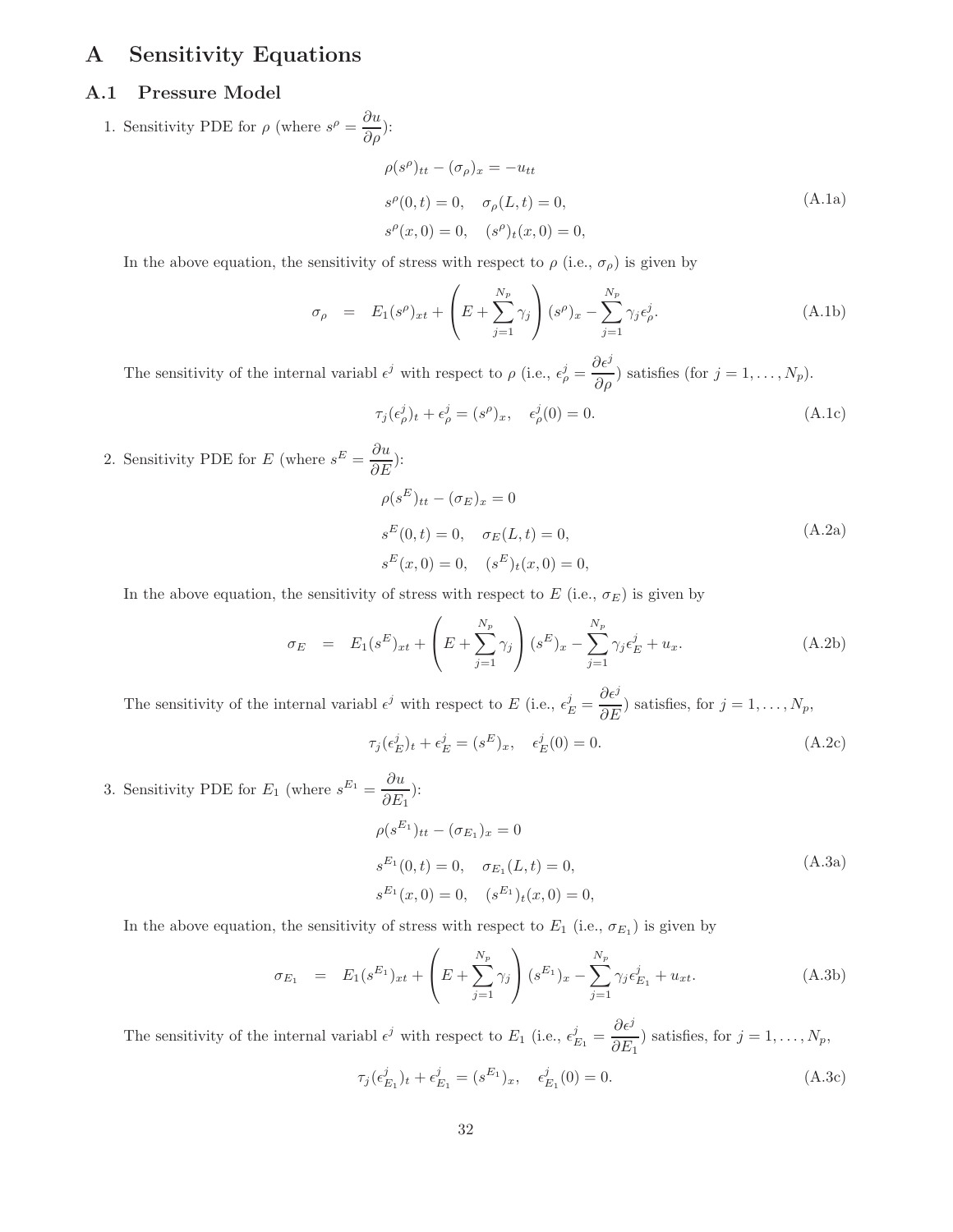4. Sensitivity PDE for  $\tau_k$  (where  $s^{\tau_k} = \frac{\partial u}{\partial \tau_k}$  $\frac{\partial \alpha}{\partial \tau_k}$ ):

$$
\rho(s^{\tau_k})_{tt} - (\sigma_{\tau_k})_x = 0
$$
\n
$$
s^{\tau_k}(0, t) = 0, \quad \sigma_{\tau_k}(L, t) = \frac{A}{L} \gamma_k \left( \frac{t}{\tau_k^2} e^{-t/\tau_k} - \frac{t - \Upsilon}{\tau_k^2} e^{-(t - \Upsilon)/\tau_k} \right),
$$
\n(A.4a)\n
$$
s^{\tau_k}(x, 0) = 0, \quad (s^{\tau_k})_t(x, 0) = 0,
$$

In the above equation, the sensitivity of stress with respect to  $\tau_k$  (i.e.,  $\sigma_{\tau_k}$ ) is given by

$$
\sigma_{\tau_k} = E_1(s^{\tau_k})_{xt} + \left(E + \sum_{j=1}^{N_p} \gamma_j\right) (s^{\tau_k})_x - \sum_{j=1}^{N_p} \gamma_j \epsilon_{\tau_k}^j.
$$
\n(A.4b)

The sensitivity of the internal variabl  $\epsilon^j$  with respect to  $\tau_k$  (i.e.,  $\epsilon^j_{\tau_k} =$  $\partial\epsilon^j$  $\frac{\partial \mathcal{L}}{\partial \tau_k}$ ) satisfies, for  $j = 1, ..., N_p$ ,

• if  $j = k$  then

$$
\tau_k(\epsilon_{\tau_k}^k)_t + \epsilon_{\tau_k}^k = (s^{\tau_k})_x - \epsilon_t^k, \quad \epsilon_{\tau_k}^k(0) = 0,
$$
\n(A.4c)

• if  $j \neq k$  then

$$
\tau_j(\epsilon_{\tau_k}^j)_t + \epsilon_{\tau_k}^j = (s^{\tau_k})_x, \quad \epsilon_{\tau_k}^j(0) = 0.
$$
\n(A.4d)

5. Sensitivity PDE for  $\gamma_k$  (where  $s^{\gamma_k} = \frac{\partial u}{\partial x_k}$  $\frac{\partial \alpha}{\partial \gamma_k}$ ):

$$
\rho(s^{\gamma_k})_{tt} - (\sigma_{\gamma_k})_x = 0
$$
  
\n
$$
s^{\gamma_k}(0, t) = 0, \quad \sigma_{\gamma_k}(L, t) = \frac{A}{L} \left( e^{-t/\tau_k} - e^{-(t-\Upsilon)/\tau_k} \right),
$$
  
\n
$$
s^{\gamma_k}(x, 0) = 0, \quad (s^{\gamma_k})_t(x, 0) = 0,
$$
\n(A.5a)

In the above equation, the sensitivity of stress with respect to  $\gamma_k$  (i.e.,  $\sigma_{\gamma_k}$ ) is given by

$$
\sigma_{\gamma_k} = E_1(s^{\gamma_k})_{xt} + \left( E + \sum_{j=1}^{N_p} \gamma_j \right) (s^{\gamma_k})_x - \sum_{j=1}^{N_p} \gamma_j \epsilon_{\gamma_k}^j + u_x - \epsilon^k.
$$
 (A.5b)

The sensitivity of the internal variabl  $\epsilon^j$  with respect to  $\gamma_k$  (i.e.,  $\epsilon^j_{\gamma_k} =$  $\partial\epsilon^j$  $\frac{\partial^2 \phi}{\partial \gamma_k}$ ) satisfies, for  $j = 1, ..., N_p$ ,

$$
\tau_j(\epsilon^j_{\gamma_k})_t + \epsilon^j_{\gamma_k} = (s^{\gamma_k})_x, \quad \epsilon^j_{\gamma_k}(0) = 0.
$$
\n(A.5c)

6. Sensitivity PDE for A (where  $s^A = \frac{\partial u}{\partial A}$ ):  $\rho(s^A)_{tt} - (\sigma_A)_x = 0$ 

$$
s^{A}(0,t) = 0, \quad \sigma_{A}(L,t) = \frac{1}{L} \left( \sum_{j=1}^{N_{p}} \gamma_{j} e^{-t/\tau_{j}} - \sum_{j=1}^{N_{p}} \gamma_{j} e^{-(t-\Upsilon)/\tau_{j}} \right),
$$
\n(A.6a)\n
$$
s^{A}(x,0) = x/L, \quad (s^{A})_{t}(x,0) = 0,
$$

In the above equation, the sensitivity of stress with respect to  $A$  (i.e.,  $\sigma_A$ ) is given by

$$
\sigma_A = E_1(s^A)_{xt} + \left(E + \sum_{j=1}^{N_p} \gamma_j\right) (s^A)_x - \sum_{j=1}^{N_p} \gamma_j \epsilon_A^j.
$$
 (A.6b)

The sensitivity of the internal variabl  $\epsilon^j$  with respect to A (i.e.,  $\epsilon^j_A$  =  $\partial \epsilon^j$  $\frac{\partial c}{\partial A}$  satisfies, for  $j = 1, ..., N_p$ ,

$$
\tau_j(\epsilon_A^j)_t + \epsilon_A^j = (s^A)_x, \quad \epsilon_A^j(0) = 0.
$$
\n(A.6c)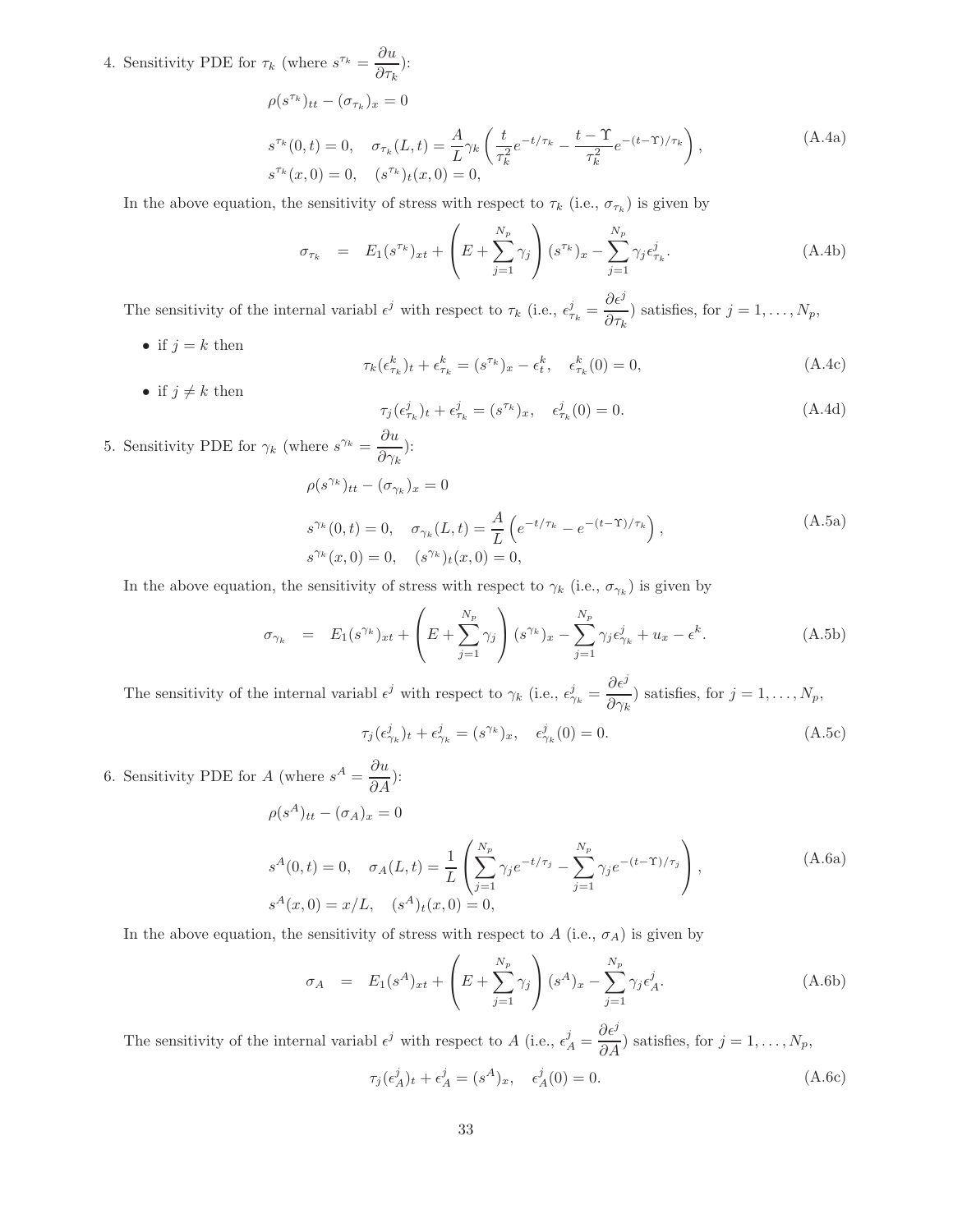7. Sensitivity PDE for  $\Upsilon$  (where  $s^{\Upsilon} = \frac{\partial u}{\partial \Upsilon}$  $\frac{\partial \alpha}{\partial \mathbf{\Upsilon}})$ :

$$
\rho(s^{\Upsilon})_{tt} - (\sigma_{\Upsilon})_x = 0
$$
  
\n
$$
s^{\Upsilon}(0, t) = 0, \quad \sigma_{\Upsilon}(L, t) = \frac{A}{L} \left( -\sum_{j=1}^{N_p} \frac{\gamma_j}{\tau_j} e^{-(t-\Upsilon)/\tau_j} \right),
$$
  
\n
$$
s^{\Upsilon}(x, 0) = 0, \quad (s^{\Upsilon})_t(x, 0) = 0,
$$
\n(A.7a)

In the above equation, the sensitivity of stress with respect to  $\Upsilon$  (i.e.,  $\sigma_{\Upsilon}$ ) is given by

$$
\sigma_{\Upsilon} = E_1(s^{\Upsilon})_{xt} + \left(E + \sum_{j=1}^{N_p} \gamma_j\right) (s^{\Upsilon})_x - \sum_{j=1}^{N_p} \gamma_j \epsilon_{\Upsilon}^j.
$$
 (A.7b)

The sensitivity of the internal variabl  $\epsilon^j$  with respect to  $\Upsilon$  (i.e.,  $\epsilon^j_{\Upsilon}$  =  $\partial \epsilon^j$  $\frac{\partial c}{\partial \Upsilon}$ ) satisfies, for  $j = 1, ..., N_p$ ,

$$
\tau_j(\epsilon_\Upsilon^j)_t + \epsilon_\Upsilon^j = (s^\Upsilon)_x, \quad \epsilon_\Upsilon^j(0) = 0.
$$
\n(A.7c)

### A.2 Shear Model

1. Sensitivity PDE for  $\rho$  (where  $s^{\rho} = \frac{\partial u}{\partial \rho}$ ):

$$
\rho(s^{\rho})_{tt} - (\sigma_{\rho})_r - \frac{\sigma_{\rho}}{r} = -u_{tt}
$$
  
\n
$$
\sigma_{\rho}(r_{min}, t) = 0, \quad s^{\rho}(r_{max}, t) = 0,
$$
  
\n
$$
s^{\rho}(r, 0) = 0, \quad (s^{\rho})_t(r, 0) = 0,
$$
\n(A.8a)

In the above equation, the sensitivity of stress with respect to  $\rho$  (i.e.,  $\sigma_{\rho}$ ) is given by

$$
\sigma_{\rho} = G_1(s^{\rho})_{rt} + \left(G + \sum_{j=1}^{N_p} \zeta_j\right)(s^{\rho})_r - \sum_{j=1}^{N_p} \zeta_j \epsilon_{\rho}^j.
$$
\n(A.8b)

The sensitivity of the internal variabl  $\epsilon^j$  with respect to  $\rho$  (i.e.,  $\epsilon^j_\rho =$  $\partial \epsilon^j$  $\frac{\partial^2 c}{\partial \rho}$ ) satisfies (for  $j = 1, ..., N_p$ ).

$$
\tau_j(\epsilon_\rho^j)_t + \epsilon_\rho^j = (s^\rho)_r, \quad \epsilon_\rho^j(0) = 0.
$$
\n(A.8c)

2. Sensitivity PDE for G (where  $s^G = \frac{\partial u}{\partial G}$ ):

$$
\rho(s^G)_{tt} - (\sigma_G)_r - \frac{\sigma_G}{r} = 0
$$
  
\n
$$
\sigma_G(r_{min}, t) = 0, \quad s^G(r_{max}, t) = 0,
$$
  
\n
$$
s^G(r, 0) = 0, \quad (s^G)_t(r, 0) = 0,
$$
\n(A.9a)

In the above equation, the sensitivity of stress with respect to G (i.e.,  $\sigma_G$ ) is given by

$$
\sigma_G = G_1(s^G)_{rt} + \left(G + \sum_{j=1}^{N_p} \zeta_j\right)(s^G)_r - \sum_{j=1}^{N_p} \zeta_j \epsilon_G^j + u_r.
$$
\n(A.9b)

The sensitivity of the internal variabl  $\epsilon^j$  with respect to G (i.e.,  $\epsilon_G^j$  =  $\partial\epsilon^j$  $\frac{\partial C}{\partial G}$ ) satisfies, for  $j = 1, ..., N_p$ ,

$$
\tau_j(\epsilon_G^j)_t + \epsilon_G^j = (s^G)_r, \quad \epsilon_G^j(0) = 0.
$$
\n(A.9c)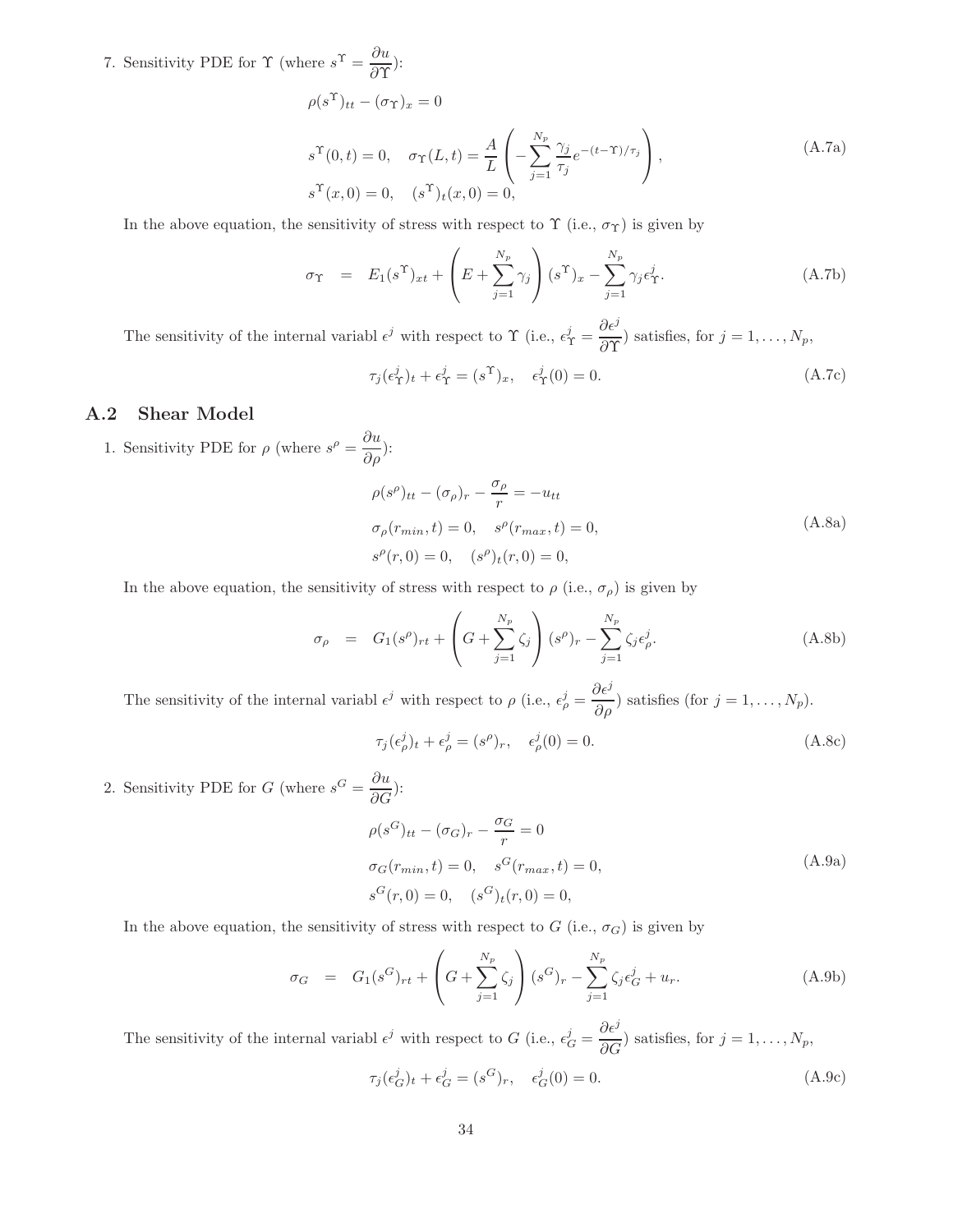3. Sensitivity PDE for  $G_1$  (where  $s^{G_1} = \frac{\partial u}{\partial G}$  $\frac{\partial \alpha}{\partial G_1}$ :

$$
\rho(s^{G_1})_{tt} - (\sigma_{G_1})_r - \frac{\sigma_{G_1}}{r} = 0
$$
  
\n
$$
\sigma_{G_1}(r_{min}, t) = 0, \quad s^{G_1}(r_{max}, t) = 0,
$$
  
\n
$$
s^{G_1}(r, 0) = 0, \quad (s^{G_1})_t(r, 0) = 0,
$$
\n(A.10a)

In the above equation, the sensitivity of stress with respect to  $G_1$  (i.e.,  $\sigma_{G_1}$ ) is given by

$$
\sigma_{G_1} = G_1(s^{G_1})_{rt} + \left(G + \sum_{j=1}^{N_p} \zeta_j\right)(s^{G_1})_r - \sum_{j=1}^{N_p} \zeta_j \epsilon_{G_1}^j + u_{rt}.
$$
\n(A.10b)

The sensitivity of the internal variabl  $\epsilon^j$  with respect to  $G_1$  (i.e.,  $\epsilon^j_{G_1} = \frac{\partial \epsilon^j}{\partial G_1}$  $\frac{\partial C}{\partial G_1}$ ) satisfies, for  $j = 1, ..., N_p$ ,

$$
\tau_j(\epsilon_{G_1}^j)_t + \epsilon_{G_1}^j = (s^{G_1})_r, \quad \epsilon_{G_1}^j(0) = 0.
$$
\n(A.10c)

4. Sensitivity PDE for  $\tau_k$  (where  $s^{\tau_k} = \frac{\partial u}{\partial \tau_k}$  $\frac{\partial \alpha}{\partial \tau_k}$ ):

$$
\rho(s^{\tau_k})_{tt} - (\sigma_{\tau_k})_r - \frac{\sigma_{\tau_k}}{r} = \frac{1}{r} \frac{A}{r_{max} - r_{min}} \left( t \frac{\zeta_k}{\tau_k^2} e^{-t/\tau_k} - (t - \Upsilon) \frac{\zeta_k}{\tau_k^2} e^{-(t - \Upsilon)/\tau_k} \right)
$$
\n
$$
\sigma_{\tau_k}(r_{min}, t) = -\frac{A}{r_{max} - r_{min}} \left( t \frac{\zeta_k}{\tau_k^2} e^{-t/\tau_k} - (t - \Upsilon) \frac{\zeta_k}{\tau_k^2} e^{-(t - \Upsilon)/\tau_k} \right), \quad s^{\tau_k}(r_{max}, t) = 0,
$$
\n(A.11a)\n
$$
s^{\tau_k}(r, 0) = 0, \quad (s^{\tau_k})_t(r, 0) = 0,
$$

In the above equation, the sensitivity of stress with respect to  $\tau_k$  (i.e.,  $\sigma_{\tau_k}$ ) is given by

$$
\sigma_{\tau_k} = G_1(s^{\tau_k})_{rt} + \left(G + \sum_{j=1}^{N_p} \zeta_j\right)(s^{\tau_k})_r - \sum_{j=1}^{N_p} \zeta_j \epsilon_{\tau_k}^j.
$$
\n(A.11b)

The sensitivity of the internal variable  $\epsilon^j$  with respect to  $\tau_k$  (i.e.,  $\epsilon^j_{\tau_k}$  =  $\partial\epsilon^j$  $\frac{\partial c}{\partial \tau_k}$ ) satisfies, for  $j = 1, ..., N_p$ ,

• if  $j = k$  then

$$
\tau_k(\epsilon_{\tau_k}^k)_t + \epsilon_{\tau_k}^k = (s^{\tau_k})_r - \epsilon_t^k, \quad \epsilon_{\tau_k}^k(0) = 0,
$$
\n(A.11c)

• if  $j \neq k$  then

$$
\tau_j(\epsilon_{\tau_k}^j)_t + \epsilon_{\tau_k}^j = (s^{\tau_k})_r, \quad \epsilon_{\tau_k}^j(0) = 0.
$$
 (A.11d)

5. Sensitivity PDE for  $\zeta_k$  (where  $s^{\zeta_k} = \frac{\partial u}{\partial \zeta_k}$  $\frac{\partial}{\partial \zeta_k}$ ):

$$
\rho(s^{\zeta_k})_{tt} - (\sigma_{\zeta_k})_r - \frac{\sigma_{\zeta_k}}{r} = \frac{1}{r} \frac{A}{r_{max} - r_{min}} \left( e^{-t/\tau_k} - e^{-(t-\Upsilon)/\tau_k} \right)
$$
\n
$$
\sigma_{\zeta_k}(r_{min}, t) = -\frac{A}{r_{max} - r_{min}} \left( e^{-t/\tau_k} - e^{-(t-\Upsilon)/\tau_k} \right), \quad s^{\zeta_k}(r_{max}, t) = 0
$$
\n(A.12a)\n
$$
s^{\zeta_k}(r, 0) = 0, \quad (s^{\zeta_k})_t(r, 0) = 0,
$$

In the above equation, the sensitivity of stress with respect to  $\zeta_k$  (i.e.,  $\sigma_{\zeta_k}$ ) is given by

$$
\sigma_{\zeta_k} = G_1(s^{\zeta_k})_{rt} + \left(G + \sum_{j=1}^{N_p} \zeta_j\right) (s^{\zeta_k})_r - \sum_{j=1}^{N_p} \zeta_j \epsilon_{\zeta_k}^j + u_r - \epsilon^k.
$$
 (A.12b)

The sensitivity of the internal variabl  $\epsilon^j$  with respect to  $\zeta_k$  (i.e.,  $\epsilon^j_{\zeta_k} = \frac{\partial \epsilon^j}{\partial \zeta_k}$  $\frac{\partial^2 \mathcal{C}}{\partial \zeta_k}$ ) satisfies, for  $j = 1, \ldots, N_p$ ,

$$
\tau_j(\epsilon_{\zeta_k}^j)_t + \epsilon_{\zeta_k}^j = (s^{\zeta_k})_r, \quad \epsilon_{\zeta_k}^j(0) = 0.
$$
\n(A.12c)